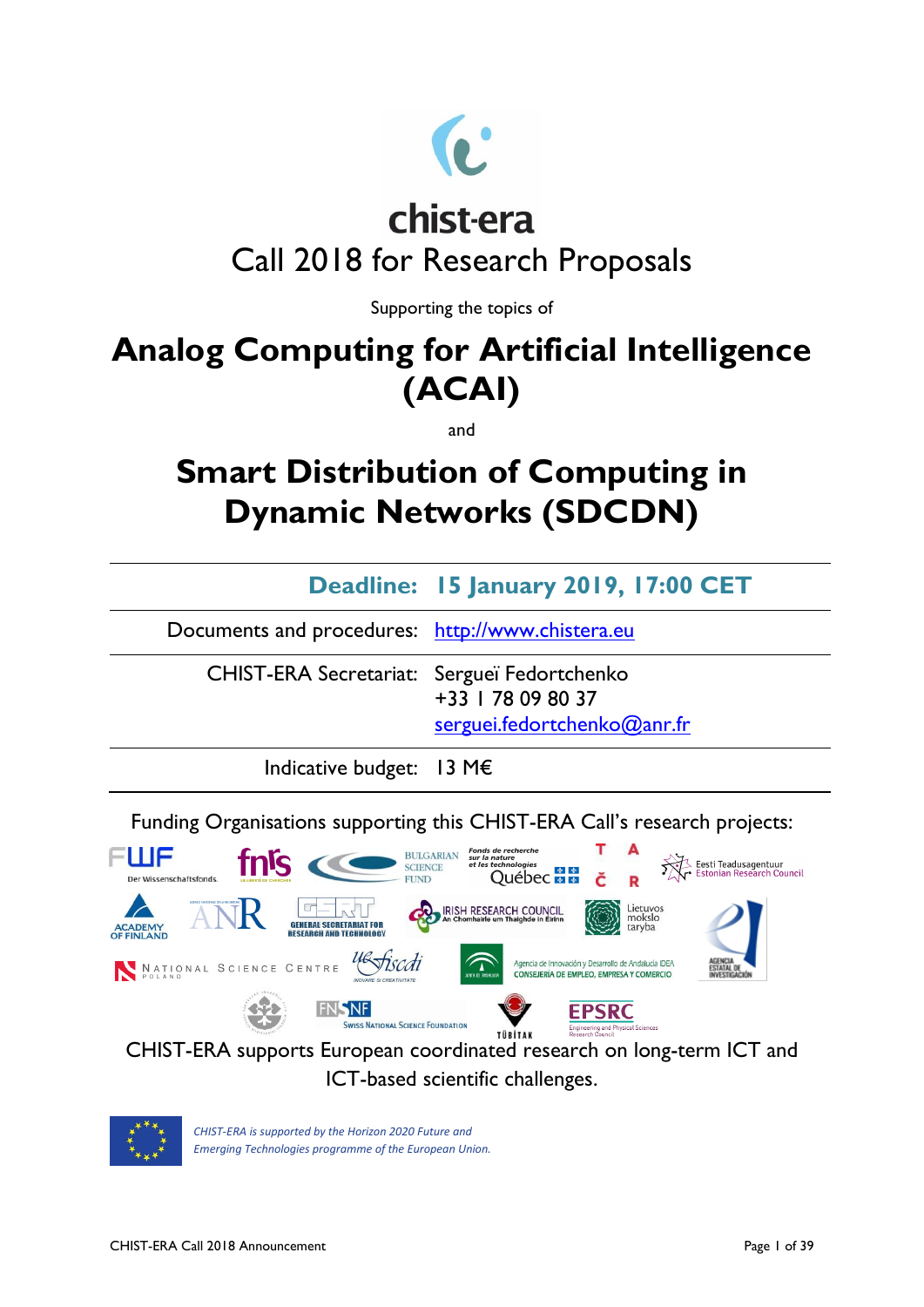### <span id="page-1-0"></span>**Key Facts & Figures**

### **CHIST-ERA**

CHIST-ERA is a consortium of funding organisations with programmes supporting Information and Communication Sciences and Technologies (ICST). The CHIST-ERA consortium is itself supported by the European Union's Future & Emerging Technologies scheme (FET).

CHIST-ERA promotes multidisciplinary and transnational ICST research with the potential to lead to significant breakthroughs. The funding organisations jointly support research projects selected in the framework of CHIST-ERA, in order to reinforce European capabilities in selected topics.

| <b>Content of the Call</b>                                                                                                                                                                                                                                                                                                                                                                    |                                                                      |  |  |
|-----------------------------------------------------------------------------------------------------------------------------------------------------------------------------------------------------------------------------------------------------------------------------------------------------------------------------------------------------------------------------------------------|----------------------------------------------------------------------|--|--|
| Topic I                                                                                                                                                                                                                                                                                                                                                                                       | Topic 2                                                              |  |  |
| <b>Analog Computing for Artificial</b><br>Intelligence                                                                                                                                                                                                                                                                                                                                        | <b>Smart Distribution of Computing in</b><br><b>Dynamic Networks</b> |  |  |
| <b>ACAI</b>                                                                                                                                                                                                                                                                                                                                                                                   | <b>SDCDN</b>                                                         |  |  |
|                                                                                                                                                                                                                                                                                                                                                                                               | Indicative budget:                                                   |  |  |
|                                                                                                                                                                                                                                                                                                                                                                                               | 13 M€                                                                |  |  |
| Proposals must be submitted by international consortia with research partners in at least 3 of the<br>following countries:<br>Austria (only topic ACAI), Belgium (only Wallonia-Brussels),<br>Bulgaria, Canada (Québec), Czech Republic, Estonia, Finland, France,<br>Greece, Ireland, Lithuania, Poland, Romania, Slovakia, Spain,<br>Switzerland, Turkey, United Kingdom (only topic SDCDN) |                                                                      |  |  |
| Proposals are evaluated jointly based on criteria of<br>relevance to the topic, scientific excellence, implementation, and impact.                                                                                                                                                                                                                                                            |                                                                      |  |  |
| Each consortium partner is funded separately by a funding organisation.                                                                                                                                                                                                                                                                                                                       |                                                                      |  |  |
| Each partner must fulfil the conditions of the funding organisation they are applying to, as described<br>in the annex. Industrial partners are eligible to be funded by some funding organisations.                                                                                                                                                                                          |                                                                      |  |  |

### **Tentative Timeline**

#### **15 January 2019, 17:00 CET Deadline for pre-proposal submission**

| End of March 2019 Notification of accepted pre-proposals        |  |
|-----------------------------------------------------------------|--|
| Mid-May 2019 Deadline for full proposal submission              |  |
| October 2019 Notification of accepted proposals                 |  |
| I December 2019 First possible start date for accepted projects |  |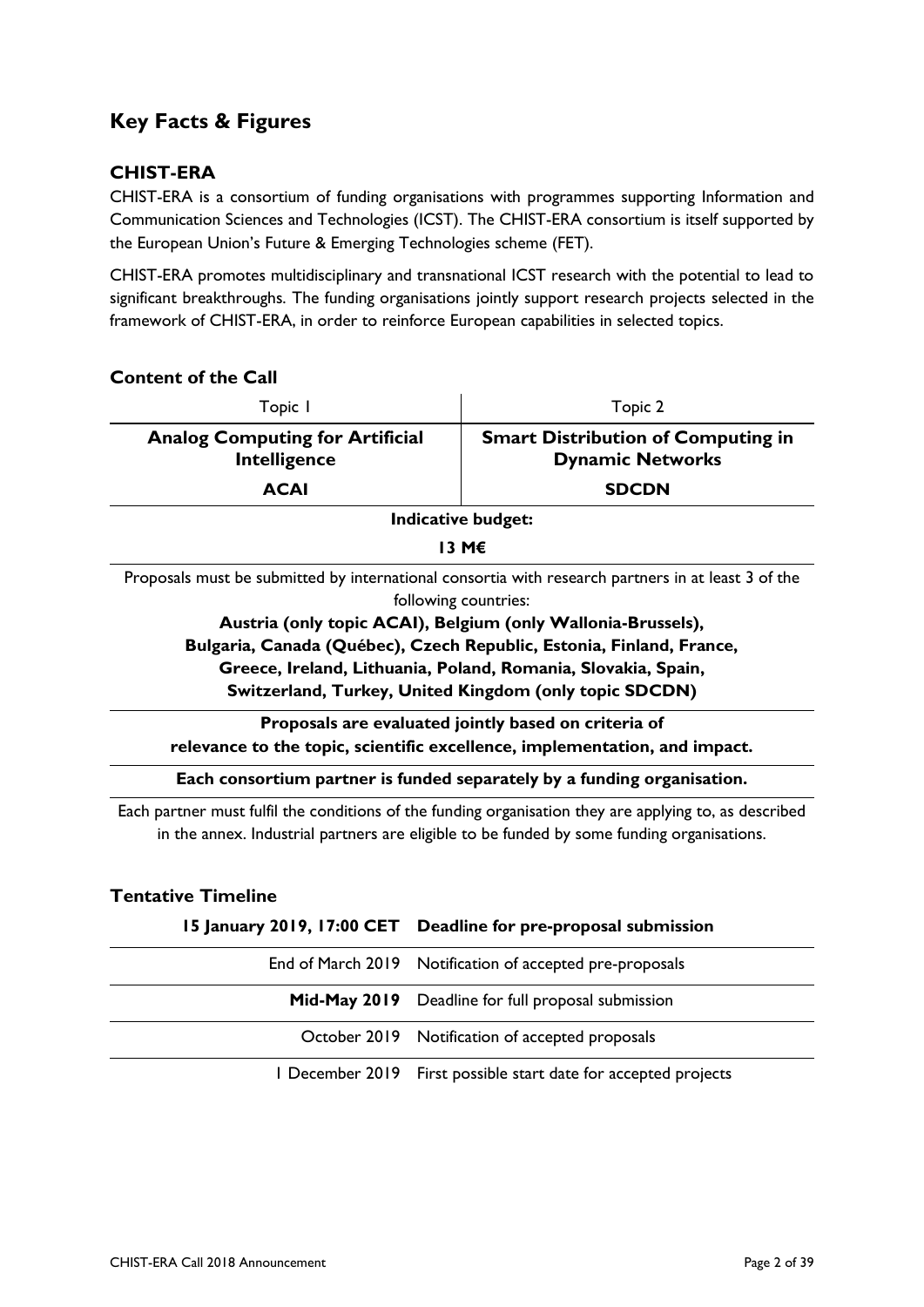## <span id="page-2-0"></span>**Table of Contents**

| 2 <sup>nd</sup> Topic: Smart Distribution of Computing in Dynamic Networks (SDCDN) 6 |  |
|--------------------------------------------------------------------------------------|--|
|                                                                                      |  |
|                                                                                      |  |
|                                                                                      |  |
|                                                                                      |  |
|                                                                                      |  |
|                                                                                      |  |
|                                                                                      |  |
|                                                                                      |  |
|                                                                                      |  |
| National Annex: Funding Organisation's Contact Points and Regulations  13            |  |
|                                                                                      |  |
|                                                                                      |  |
|                                                                                      |  |
|                                                                                      |  |
|                                                                                      |  |
|                                                                                      |  |
|                                                                                      |  |
|                                                                                      |  |
|                                                                                      |  |
|                                                                                      |  |
|                                                                                      |  |
|                                                                                      |  |
|                                                                                      |  |
|                                                                                      |  |
|                                                                                      |  |
|                                                                                      |  |
|                                                                                      |  |
|                                                                                      |  |
|                                                                                      |  |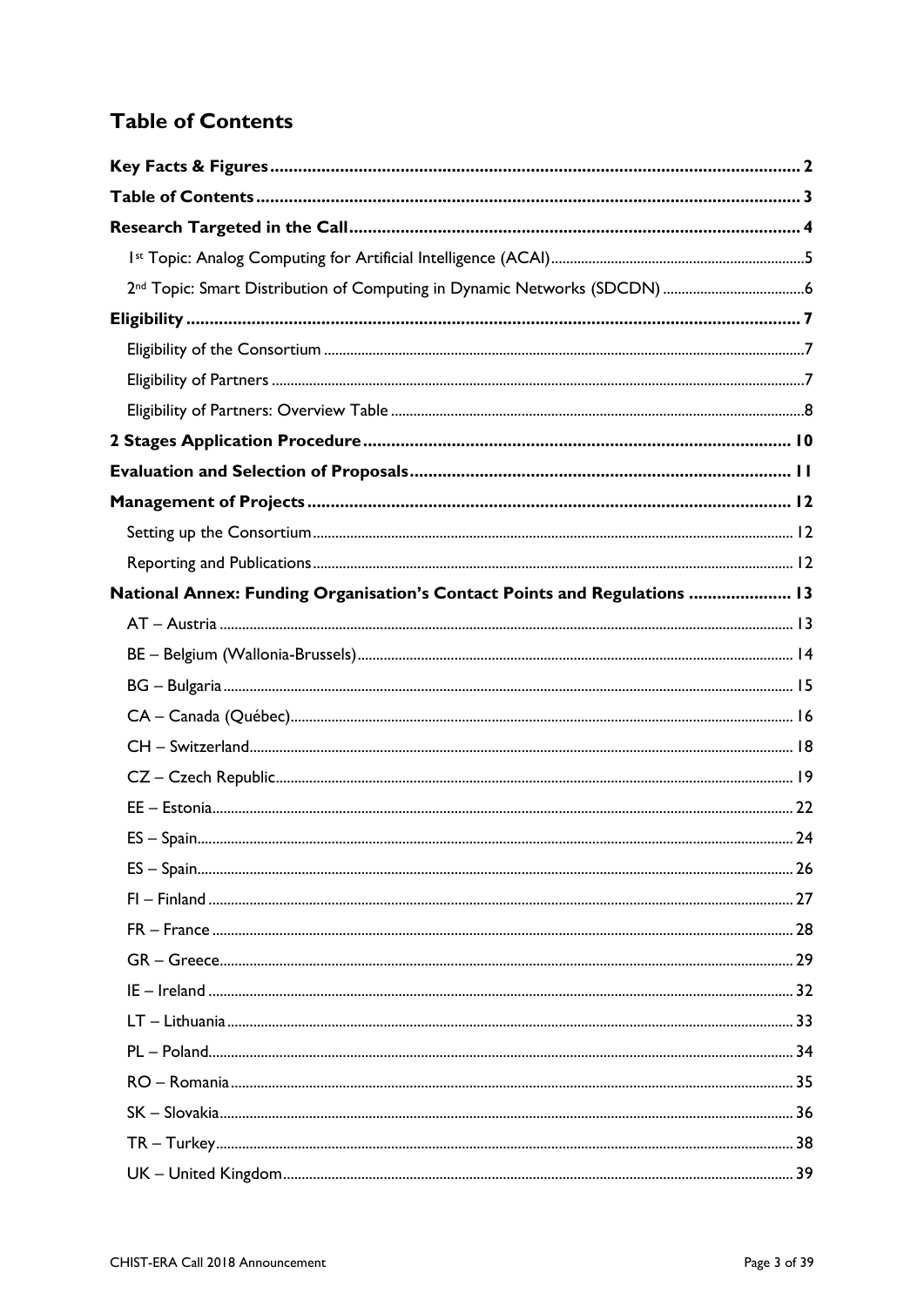### <span id="page-3-0"></span>**Research Targeted in the Call**

Each year, CHIST-ERA launches a call for research proposals in two new topics of emergent scientific importance. This year's call concerns the following topics:

- **1. Analog Computing for Artificial Intelligence (ACAI);**
- **2. Smart Distribution of Computing in Dynamic Networks (SDCDN).**

In previous years, CHIST-ERA calls have targeted quantum computing, consciousness, knowledge extraction, low-power computing, intelligent user interfaces, smart communication networks, adaptive machines, distributed computing, trustworthy cyber-physical systems, human language understanding, security and privacy in the internet of things, terahertz communication, lifelong learning for intelligent systems, visual analytics, object recognition and manipulation by robots, and big data and process modelling for smart industry.

The [CHIST-ERA](http://www.chistera.eu/) consortium has created a common funding instrument to support international research groups that engage in long-term research in the area of ICT and ICT-based sciences. Through this instrument, funding organisations support and join the European Union's "[Future and Emerging](https://ec.europa.eu/programmes/horizon2020/en/h2020-section/future-and-emerging-technologies)  [Technologies](https://ec.europa.eu/programmes/horizon2020/en/h2020-section/future-and-emerging-technologies) (FET)" agenda. By coordinating their efforts, they can support more diverse research communities, who are able to tackle the most challenging and novel research topics.

#### **Community-defined topics**

A workshop was held in Helsinki on 19-21 June 2018 to identify important research challenges within the two selected topics. The workshop brought together ICST researchers from across a range of research communities and countries. The delegates identified a number of research challenges, which have formed the scope of this call. Presentations given at the workshop are available on the CHIST-ERA website [\(http://conference2018.chistera.eu/\)](http://conference2018.chistera.eu/). Attendance at the workshop is not a prerequisite for submitting an application to this call. The evaluation criterion "Relevance to the Topic" is assessed only based on the topic descriptions below. The workshop presentations can nevertheless provide background information for preparing a proposal.

#### **Nature of research**

Submitted proposals should be of a FET-like nature and contribute to the development of an international and multidisciplinary research. The transformative research done in CHIST-ERA should explore new topics with potential for significant scientific and technical impacts in the long term.

The two topics of this year's call are described below.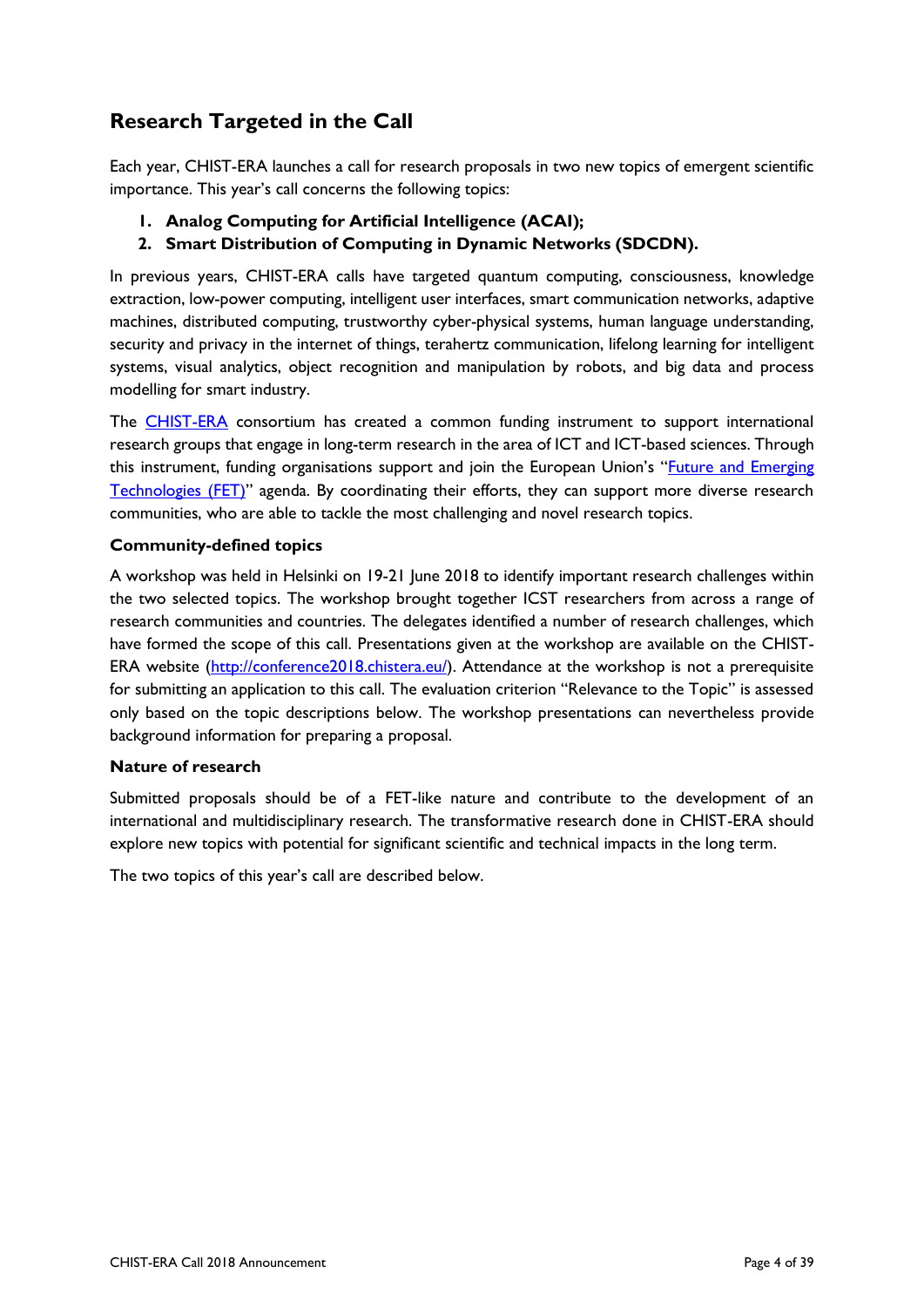### <span id="page-4-0"></span>**1 st Topic: Analog Computing for Artificial Intelligence (ACAI)**

Analog computing, which was initially the mainstream approach in computing, has seen its progress outpaced by the huge investments in digital computing following Moore's law during almost five decades. However, with the end of Moore's law, there is room again for more varied computer architectures including analog ones. These can enable fast, energy-efficient computing for specific applications and thus become attractive again. Furthermore, the field of Artificial Intelligence, which is progressing fast, addresses signals which are intrinsically analog (image, sound, speech, proprioception, etc…) and increasingly relies on neural networks which naturally lend themselves to analog computing. In this context, analog computing becomes appealing for running Artificial Intelligence applications locally on personal devices, and more generally in an energy-efficient way.

### **Target Outcomes**

Projects should lead to technology demonstrators enabling robust operation and give due consideration to performance evaluation and experiment reproducibility. Power consumption, computational capability, efficiency, reliability and adaptability are important aspects of this research domain and should be considered where relevant. Both new algorithms and adaptation of existing algorithms to new analog technologies can be addressed. Unconventional approaches can be considered where it can be demonstrated that they can lead to better artificial intelligence either generally or for specific domains of use.

Key challenges are expected to be:

- Adaptability and ease of programming
- **•** Energy consumption performance
- Performance benchmarking and demonstration of superior performance with respect to conventional approaches for specific applications in artificial intelligence
- The design of new, more resilient and configurable architectures
- Demonstration of practicality

#### **Expected Impact**

Projects are strongly encouraged to address the following objectives in order to enhance impact:

- Strengthened interdisciplinary research community that crosses traditional boundaries between research disciplines
- Shared benchmarks and datasets for objective performance assessment and comparisons
- Increased awareness of the possibilities offered by analog computing for artificial intelligence
- Availability of enhanced low-power smart devices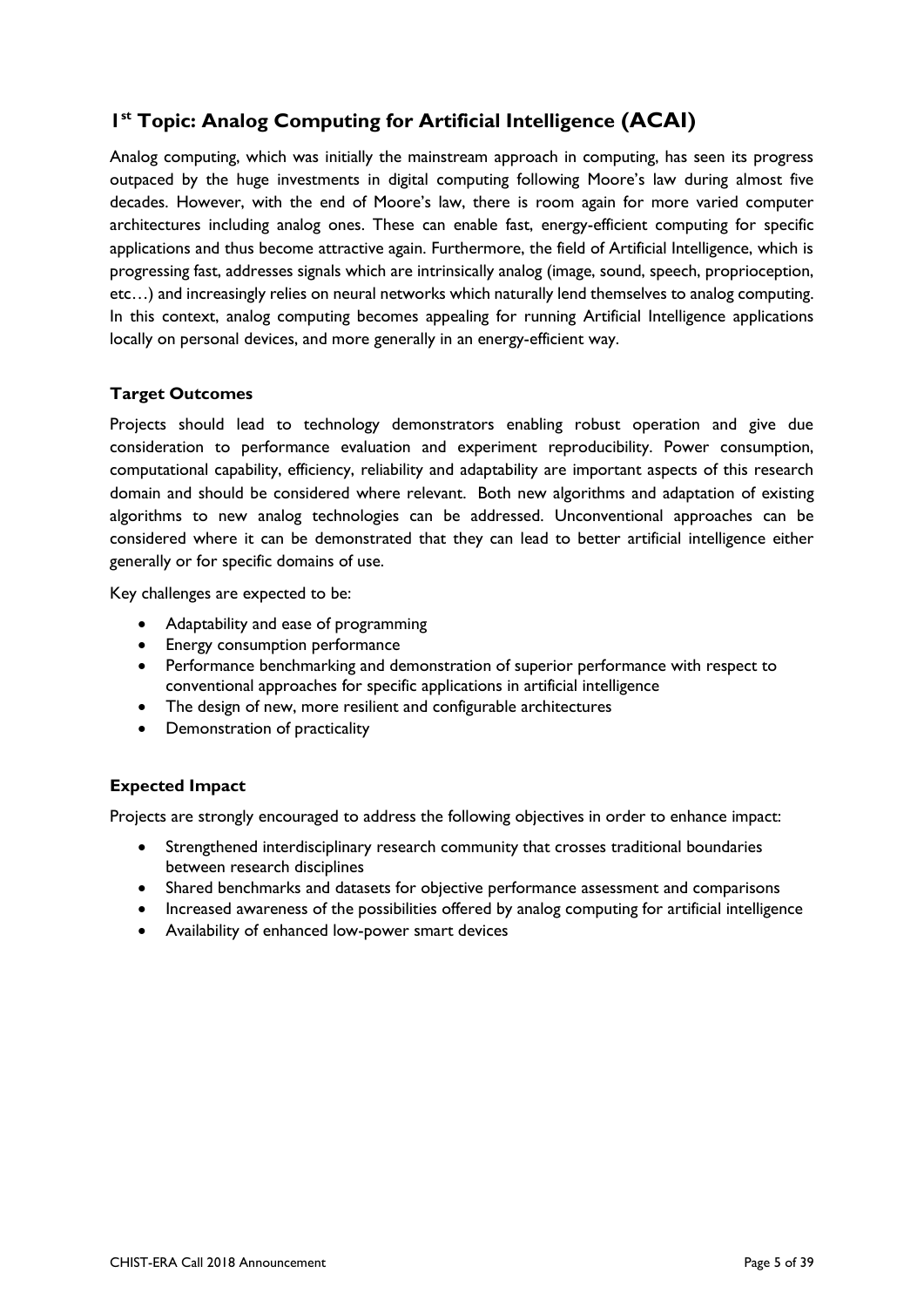## <span id="page-5-0"></span>**2 nd Topic: Smart Distribution of Computing in Dynamic Networks (SDCDN)**

The proliferation of IoT solutions is driving the development of novel computing platforms that cope with the limitations of sensor/actuation devices and mobile devices, by offloading computing complexity onto the network. As a result, new computing paradigms that support diverse applications' needs have arisen including cloud, fog and edge computing. Increasingly hybrid approaches are being adopted to provide performance trade-offs between these distribution models according to changing network conditions and application requirements. This trend is foreseen to continue to grow especially in smart environments powered by post-5G networks. Processing will have to be delegated via novel intelligent coordination strategies over dynamic networks, including cloud, fog and edge elements. There is a need for ubiquitous, context-aware, robust solutions that dynamically orchestrate computing tasks among these models.

### **Target Outcomes**

Projects should propose, design and/or implement demonstration technologies in user-centric application domains that highlight the benefits of dynamic computing in terms of security, reliability, trust, energy efficiency, computational capability and user perception.

Key challenges may include:

- Improving user experience in dynamic network scenarios and integration of user experience evaluation
- Development of distribution strategies which improve application performance
- Intelligent data storage, processing and movement
- Creating context aware functionality
- Transparency of operation
- Identification of application classes which are particularly suitable for realization on such platforms
- Performance benchmarking
- Addressing potential security issues

#### **Expected Impact**

Projects are strongly encouraged to address the following objectives in order to enhance impact:

- Improved user experience and/or quality of life
- Better understanding of infrastructural requirements among service providers of communication platforms
- Increased awareness of capabilities and requirements of such systems among application designers
- Improved energy usage from devices or systems
- Reproducible, deployable technology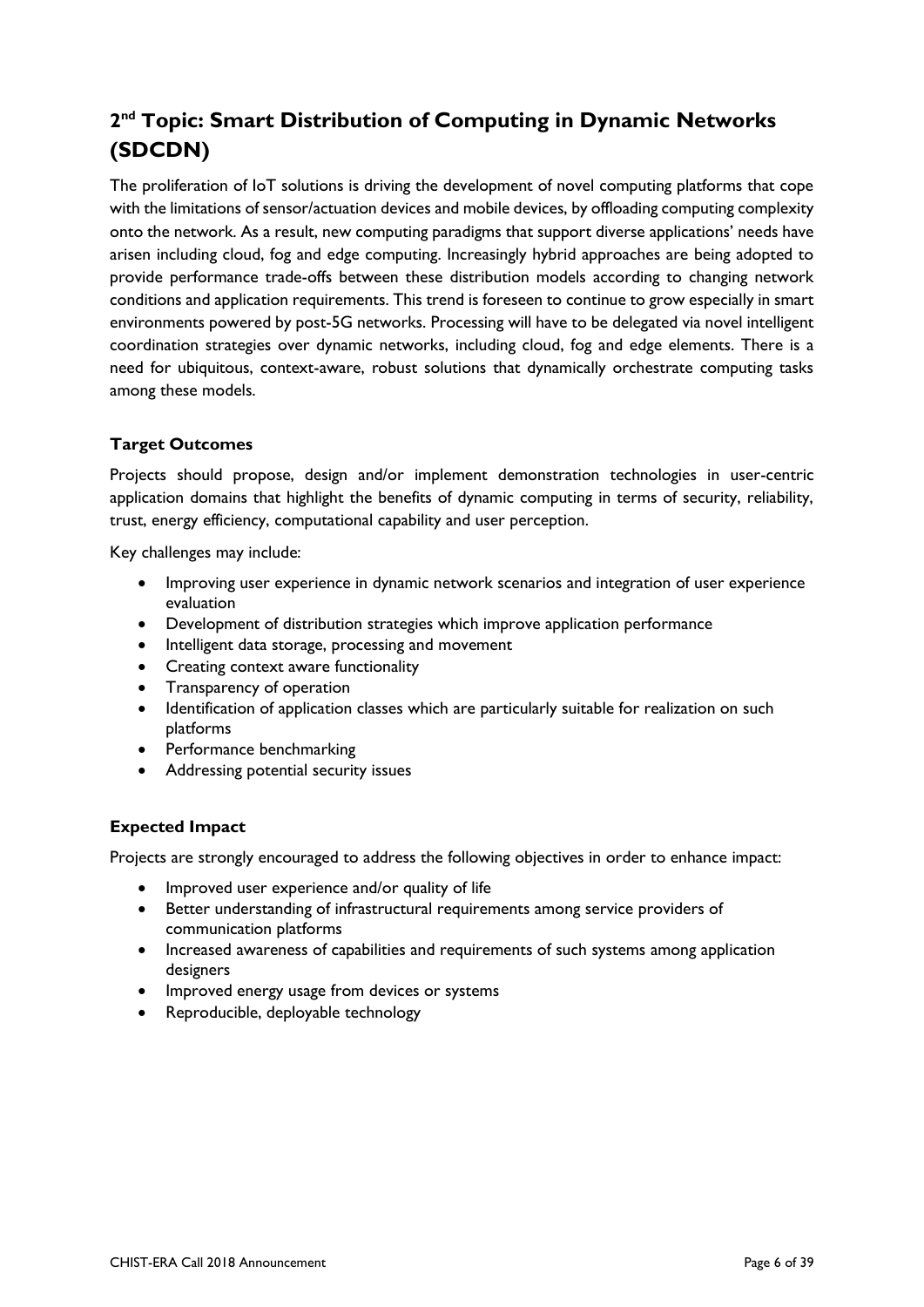### <span id="page-6-0"></span>**Eligibility**

CHIST-ERA is a hybrid funding instrument. Proposals are submitted by international consortia with partners (research groups) from multiple countries. The call as well as the proposal evaluation and selection are international. Funding is then provided by participating funding organisations directly to the selected consortium partners.

Each partner is directed by a principal investigator (PI), who interacts with the funding organisation. One partner acts as the coordinator for the consortium and is the single point of contact with the CHIST-ERA Secretariat.

It is necessary that both the **consortium is eligible** for CHIST-ERA and **all partners are eligible** to be funded by their respective organisation. **All partners have to fulfil the regulations of their respective funding organisation.**

If a partner may be eligible to receive funding by multiple participating organisations, the partner must choose a single organisation for funding.

CHIST-ERA projects have a duration of either **24 or 36 months**.

### <span id="page-6-1"></span>**Eligibility of the Consortium**

The following criteria must be met:

- 1. The consortium is **international**:
	- It must have a minimum of three partners requesting funding to organisations in the call from at least three distinct countries.
- 2. The consortium is **balanced**:
	- At most 60% of the total funding may be requested by partners from one country.

The consortium needs to be **focused**, that is, the proposed research must have a clearly defined goal. Consortia should therefore normally contain between three and six partners.

Research groups who are not eligible to receive funding from any organisation participating in the concerned topic may be part of a consortium if they are able to secure their own funding. Third-party funding is not considered for the criteria above. The consortium coordinator must be supported by a funding organisation participating in the topic.

### <span id="page-6-2"></span>**Eligibility of Partners**

The eligibility criteria for partners are specific to the chosen funding organisation. **Be aware that some funding organisations:**

- require that eligibility of partners is checked with them prior to applying;
- request additional national forms to be submitted prior or alongside the CHIST-ERA Call;
- only fund non-commercial research.

The table on the next page provides an overview of each organisation's eligibility rules. Further details, including those of the Funding Organisations' contact points, can be found in the annex.

In order not to jeopardize the whole consortium, partners should avoid that a priori doubts exist about the eligibility of their institution (university, academic institutions, industry), the eligibility of their PI (permanent staff, position secured for the duration of the project, etc.), and their eligible costs.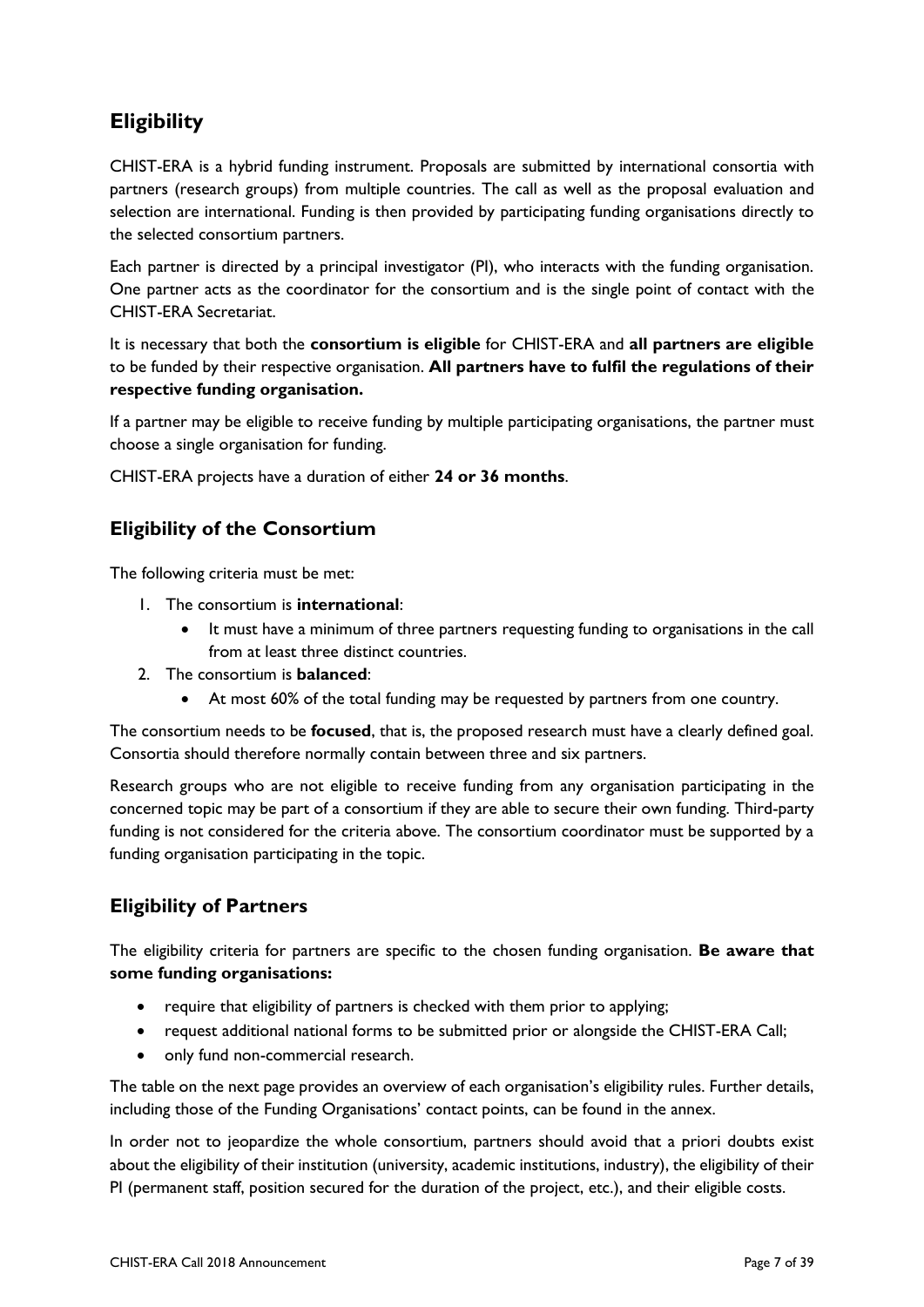### **Eligibility of Partners: Overview Table**

**See the National Annex for detailed national regulations and conditions.**

<span id="page-7-0"></span>

| <b>Country</b> | <b>Funding</b><br>organisation | <b>Budget</b><br>$(ME)$ + | Max.<br>number of<br>projects + | <b>Prior</b><br>contact<br>$\ddagger$ | Addi-<br>tional<br>forms<br>$\ddagger$ | <b>Industrial</b><br>partners<br>eligible<br>$\ddagger$ | <b>Reference</b><br>funding<br>scheme                                       | <b>Additional information</b>                                                                                                                       |
|----------------|--------------------------------|---------------------------|---------------------------------|---------------------------------------|----------------------------------------|---------------------------------------------------------|-----------------------------------------------------------------------------|-----------------------------------------------------------------------------------------------------------------------------------------------------|
| <b>AT</b>      | <b>FWF</b>                     | 0.40                      | $\overline{2}$                  | Yes                                   | Yes                                    | Yes                                                     | Stand-alone projects                                                        | FWF only supports the topic ACAI.                                                                                                                   |
| <b>BE</b>      | <b>F.R.S.-FNRS</b>             | 0.30                      | $\overline{2}$                  | Yes                                   | Yes                                    | No                                                      | PINT-MULTI                                                                  | Read the specific conditions in the national annex.                                                                                                 |
| <b>BG</b>      | <b>BNSF</b>                    | 0.10                      | $1-2$                           | Yes                                   | Yes                                    | <b>No</b>                                               | Programs ERA-NET                                                            | Read the specific conditions in the national annex.                                                                                                 |
| <b>CA</b>      | <b>FRQNT</b>                   | 0.39                      | $\overline{2}$                  | No                                    | <b>No</b>                              | <b>No</b>                                               | "Chist-Era 2018"                                                            | Maximum requested budget is 65 000€ per project<br>and per year; see the national annex.                                                            |
| <b>CH</b>      | <b>SNSF</b>                    | 1.00                      | $3 - 5$                         | Yes*                                  | Yes                                    | Yes                                                     | "Programmes/ERA-NET"                                                        | Read the specific conditions in the national annex.                                                                                                 |
| CZ             | <b>TACR</b>                    | 1.00                      | $2 - 5$                         | Yes                                   | Yes                                    | Yes                                                     | "Programme EPSILON"                                                         | Read the specific conditions in the national annex.                                                                                                 |
| <b>EE</b>      | <b>ETAg</b>                    | 0.30                      | $\overline{2}$                  | <b>No</b>                             | <b>No</b>                              | Yes                                                     | "Knowledge Based Estonia<br>2014-2020"                                      | Maximum requested budget per project is<br>150 000€. Funding programme Mobilitas PLUSS.                                                             |
| <b>ES</b>      | <b>AEI</b>                     | 0.50                      | $3 - 5$                         | No                                    | No                                     | No <sup>**</sup>                                        | "Programación Conjunta<br>Internacional"                                    | Read the specific conditions in the national annex.                                                                                                 |
| <b>ES</b>      | <b>IDEA</b>                    | 0.70                      | $3 - 4$                         | Yes                                   | <b>No</b>                              | Yes                                                     | "Programa de Fomento de<br>la I+D+i Internacional"                          | Read the specific conditions in the national annex.                                                                                                 |
| <b>FI</b>      | <b>AKA</b>                     | 1.00                      | $3-4$                           | recommended                           | No                                     | No                                                      | Academy project                                                             | Read the specific conditions in the national annex.                                                                                                 |
| <b>FR</b>      | <b>ANR</b>                     | 2.00                      | $8 - 10$                        | Yes*                                  | <b>No</b>                              | Yes                                                     | Collaborative Project                                                       | Read the specific conditions in the national annex.                                                                                                 |
| <b>GR</b>      | <b>GSRT</b>                    | 1.50                      | $6 - 8$                         | recommended                           | <b>No</b>                              | Yes                                                     | "Programmes/ERA-NETs"                                                       | Read the specific conditions in the national annex.                                                                                                 |
| IE             | <b>IRC</b>                     | 0.15                      |                                 | Yes                                   | <b>No</b>                              | <b>No</b>                                               |                                                                             | Standard IRC eligibility criteria apply. You must<br>contact IRC prior to submission.                                                               |
| <b>LT</b>      | <b>LMT</b>                     | 0.10                      |                                 | Yes                                   | <b>No</b>                              | Yes**                                                   | <b>Towards Future</b><br>Technologies                                       | Read the specific conditions in the national annex.                                                                                                 |
| <b>PL</b>      | <b>NCN</b>                     | 0.50                      |                                 | Yes                                   | Yes                                    | Yes                                                     |                                                                             | At full proposal stage, applicants must fill in UNISONO form via the OSF<br>electronic submission system http://www.osf.opi.org.pl/app/adm/start.do |
| <b>RO</b>      | <b>UEFISCDI</b>                | 0.50                      | $2 - 3$                         | Yes                                   | Yes                                    | Yes                                                     | PNCDI III - Subprogram 3.2 HORIZON 2020                                     |                                                                                                                                                     |
| <b>SK</b>      | <b>SAS</b>                     | 0.12                      |                                 | Yes                                   | Yes                                    | <b>No</b>                                               | "Programmes/ERA-NET"                                                        | Read the specific conditions in the national annex.                                                                                                 |
| <b>TR</b>      | <b>TÜBITAK</b>                 | 1.50                      | $8 - 10$                        | Yes                                   | Yes                                    | Yes                                                     | TUBITAK 1001 for fundamental research<br>TUBITAK 1509 for technological R&D | Read the specific conditions in the<br>national annex.                                                                                              |
| <b>UK</b>      | <b>UKRI</b>                    | 1.05                      | $\overline{3}$                  | <b>No</b>                             | <b>No</b>                              | <b>No</b>                                               | <b>Standard Mode</b>                                                        | UKRI only supports the topic SDCDN.                                                                                                                 |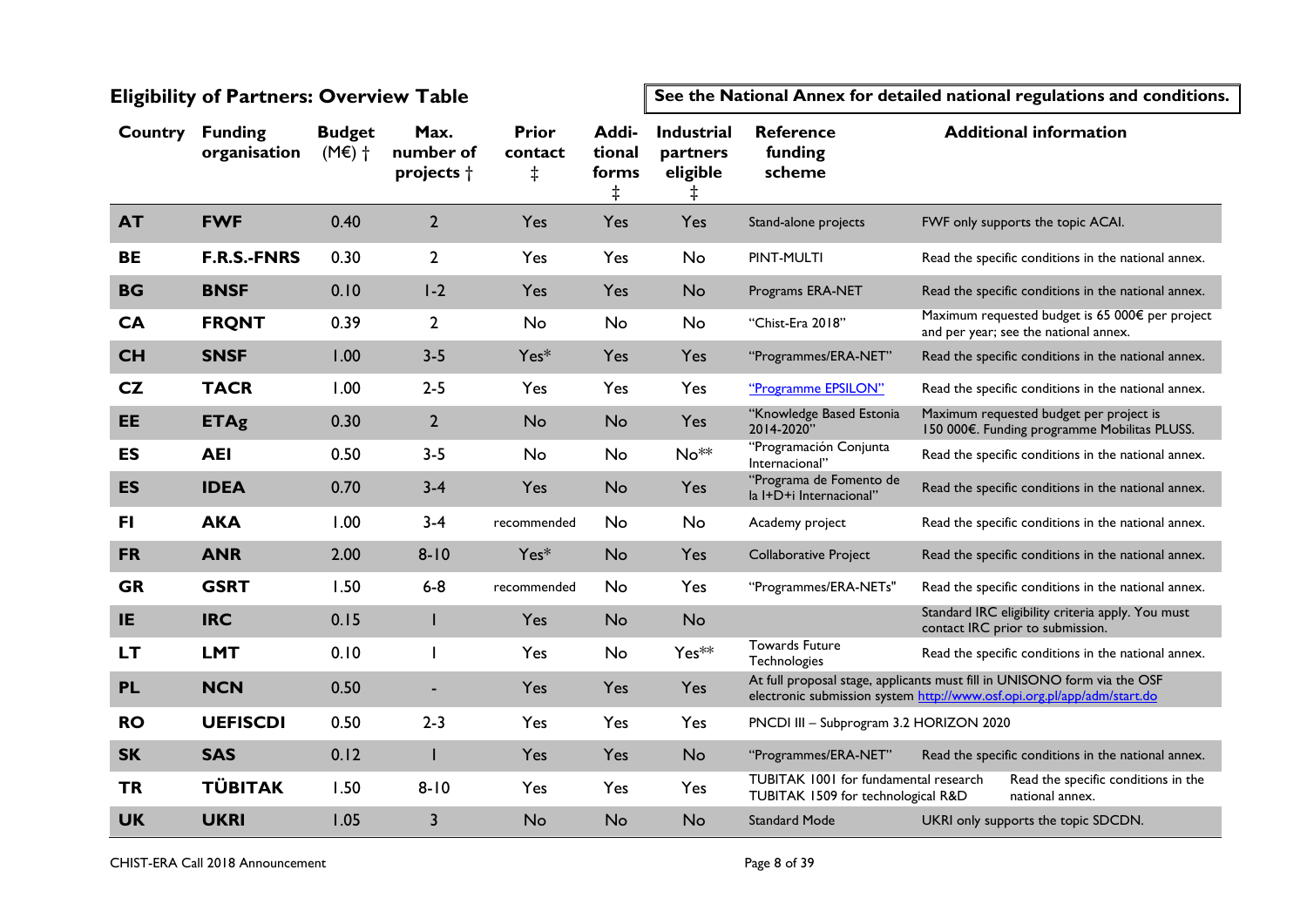\* Prior contact is highly recommended if PI has never been supported by reference funding scheme.

\*\* Further conditions apply, see the specific conditions in the national annex.

† The budget is indicative and represents the committed funding available for all projects the organisation supports in this topic. Together with the budget, the maximum number of projects gives an indication of the financial constraints that should be expected by partners applying to be funded by this organisation. ‡ Some funding organisations require that partners contact them prior to submission or send specific documents. Some allow industrial partners but additional conditions may apply. Applicants are strongly recommended to contact their contact point (found in the annex) prior to submission in order to verify their eligibility.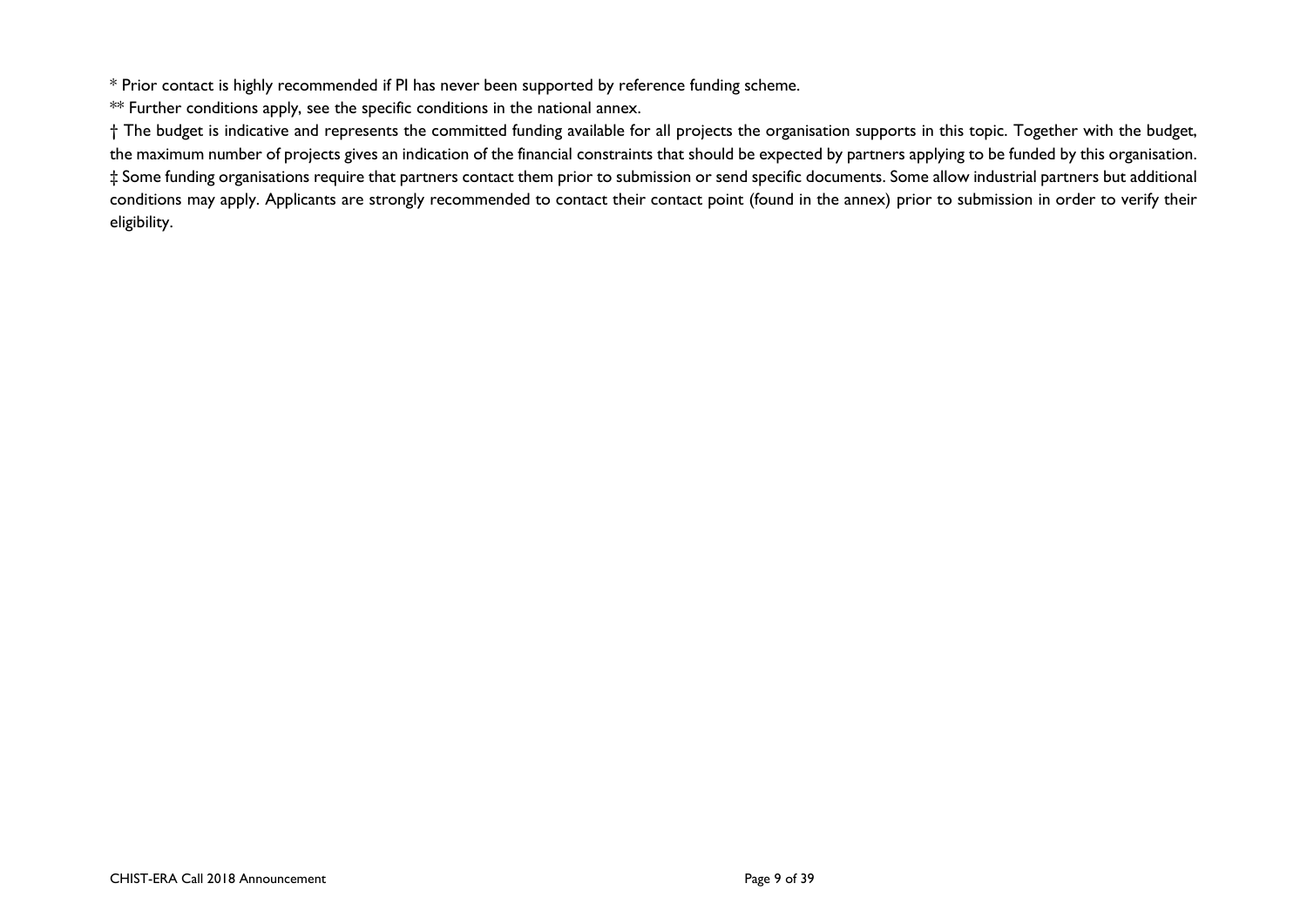### <span id="page-9-0"></span>**2 Stages Application Procedure**

#### **Ensure the Proposal is Valid**

- The research is clearly in line with one of the two topics of the call.
- The consortium meets eligibility criteria.
- Each partner meets eligibility criteria.

It is the responsibility of each partner to ensure their eligibility. Refer to the overview table on the previous page and the detailed regulations of each organisation in the annex for partner-specific conditions.

Please make sure that all partners who must contact their funding organisation prior to submission of their proposal have done so.

#### **Proposal Submission: 2 stages**

The call follows a **two-stage submission and evaluation procedure**. First, a pre-proposal (see pre-proposal template) is submitted. If the pre-proposal is selected after evaluation by an international Evaluation Panel set up specifically for each Call topic, the consortium is invited to submit a full proposal (see full proposal template).

The projects presented in the full proposal and in the pre-proposal must be consistent. Any change to the plans described in the pre-proposal should be explained and justified. If the changes involve a change in consortium composition, it is strongly advised to contact the national contact points in the concerned countries as well as the CHIST-ERA Secretariat prior to submission to check for any eligibility issue.

At both stages of the application, the coordinator prepares a joint proposal (pre-proposal or full proposal) for the whole consortium, using the template available on the CHIST-ERA website [\(http://www.chistera.eu/\)](http://www.chistera.eu/). The form is submitted via the electronic submission system on the website.

In addition, a Partner Search Tool is provided at [http://www.chistera.eu.](http://www.chistera.eu/)

We recommend that a preliminary proposal be submitted several days before the deadline to guarantee against unforeseen issues. Proposals that have already been submitted can be modified until the deadline.

Partners whose funding organisation requires submitting forms alongside the joint proposal submission must do so at this point, see the overview table and the national annexes.

The coordinator and all partners must be in a position to diligently answer e-mail queries after the submission. If a partner's PI is not available, the PI must be represented by a collaborator from the same organisation.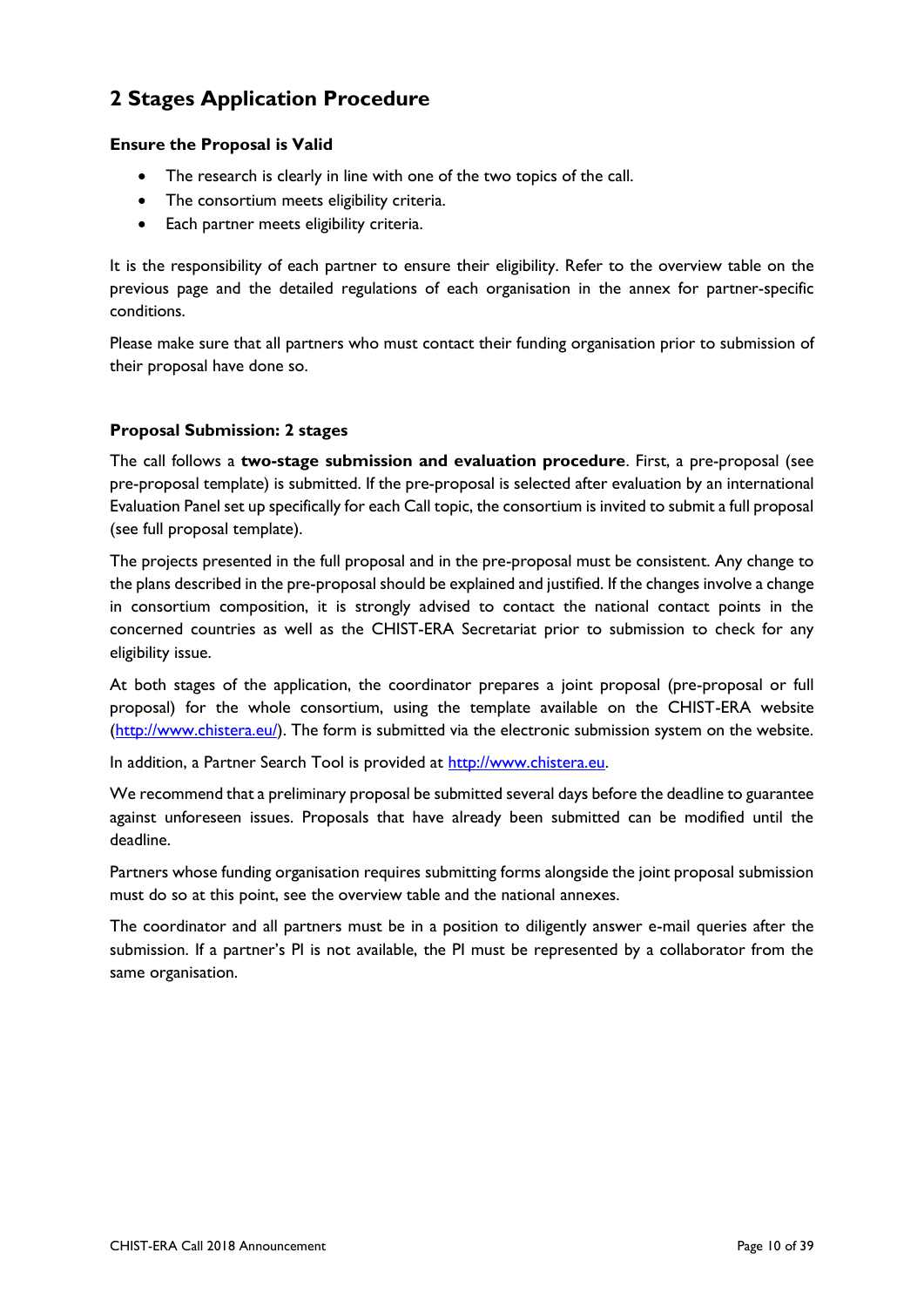### <span id="page-10-0"></span>**Evaluation and Selection of Proposals**

Proposals are assessed by an evaluation panel of international experts. There is one panel for each topic of the Call.

The proposals are evaluated and ranked within each topic according to the following criteria:

- 1. **Relevance to the Topic:** Relevance of the project with respect to the topic description. (This criterion applies to the pre-proposal stage only)
- 2. **S/T Quality:** Scientific and/or technological excellence:
	- Soundness of the concept, quality and clarity of the objectives;
	- Originality and novelty, and potential for non-incremental progress beyond the state-ofthe-art;
	- Quality and suitability of the methodology.
- 3. **Implementation:** Quality and efficiency of the implementation and management:
	- Quality and relevant experience of individual participants;
	- Quality and added value of the consortium (interdisciplinarity, complementarity, coherence and balance of involvement, etc.);
	- Appropriateness of the management structure and procedures;
	- $-$  Identification of risks, plausibility and flexibility of the work plan;
- Appropriateness of allocation and justification of requested resources (staff, equipment…).
- 4. **Impact:** Potential impact through the development, dissemination and use of project results:
	- Contribution, at the European and/or international level, to the expected impacts;
	- Scientific and societal importance;
	- Appropriateness of measures for the dissemination and communication to different target audiences, exploitation of project results, and management of intellectual property.

On the basis of the ranking established by the evaluation panel, the top ranked pre-proposals, representing a cumulated requested funding of about three times the total available budget for the call, are selected by a board representing the call's funding organisations (Call Steering Committee) and invited to submit a full proposal.

Full proposals are assessed by the evaluation panel with the help of external reviewers. On the basis of the ranking and of available funding, the Call Steering Committee will prepare a list of projects recommended for funding.

At each stage, the assessment by the evaluation panel of each proposal is detailed in a consensus report, which is made available to applicants.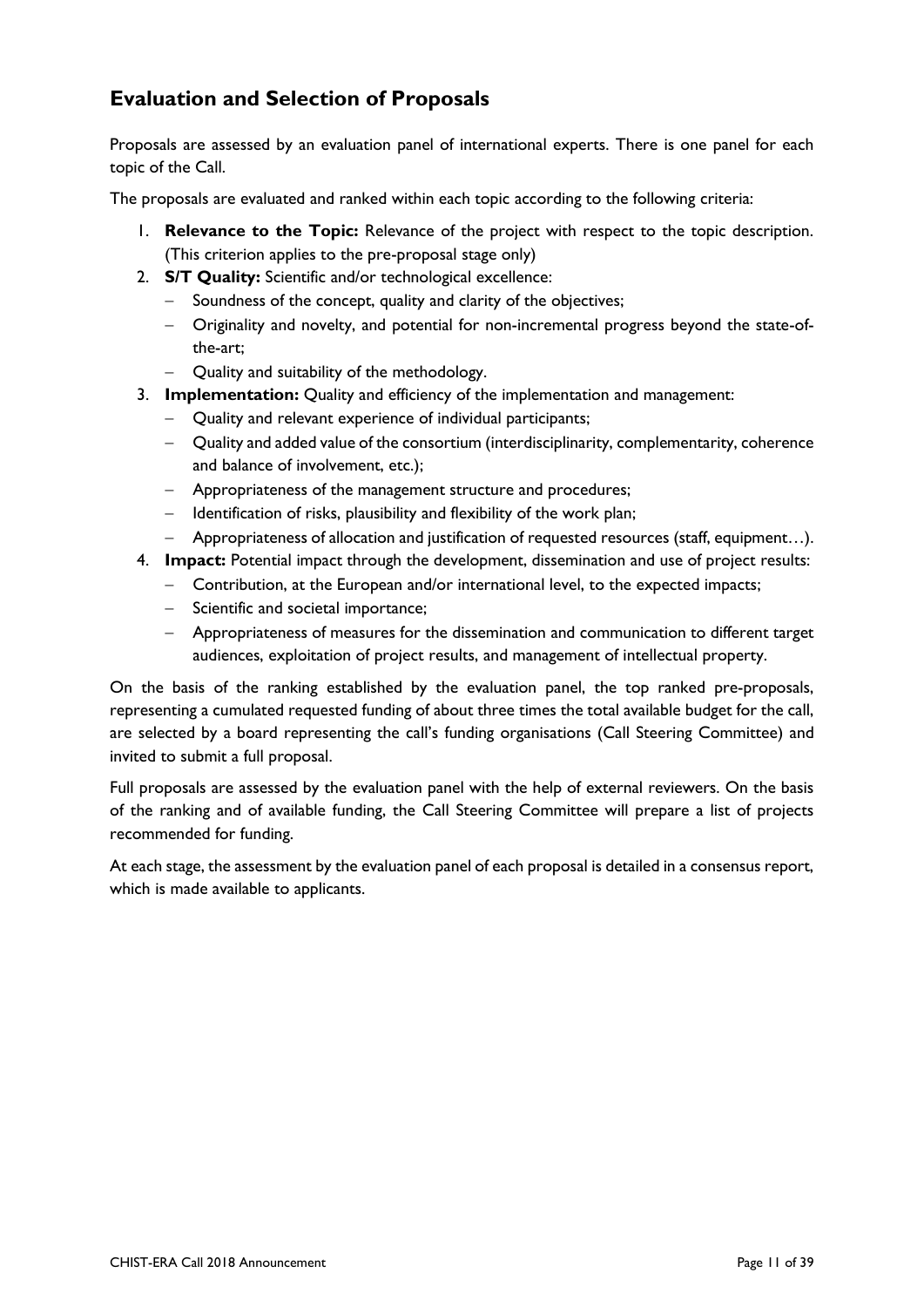### <span id="page-11-0"></span>**Management of Projects**

### <span id="page-11-1"></span>**Setting up the Consortium**

If the full proposal is recommended for funding, each partner may need to submit an administrative application to the chosen funding organisation to apply for their CHIST-ERA funding (grant or contract). In rare cases, specific partners in a consortium may be requested to apply for their funding from another funding organisation than the one they had chosen initially. The subsequent negotiation phase between the partner and the funding organisations follows the established procedures and, if successful, results in a grant agreement between the two parties.

All partners of a consortium should request their funding to start at approximately the same date, to ensure that the collaborative research can be conducted as planned.

The administrative and financial management of funding is overseen by the respective funding organisations, according to their rules and guidelines.

At the latest three months after the start of a project, a consortium agreement has to be signed by all partners and sent to the CHIST-ERA Secretariat. Some funding organisations require that the consortium agreement is signed before the grant agreement can be finalised.

### <span id="page-11-2"></span>**Reporting and Publications**

Consortia must present the status of their project at each yearly event organised by CHIST-ERA. The related costs are eligible.

Furthermore, the coordinators of funded projects have to submit a scientific report on each 12-month period of the project. The reports must be sent to the CHIST-ERA Secretariat within two months after the end of each period.

Some funding organisations require separate reports for individual project partners. This is specified in their grant agreements.

Any publications resulting from CHIST-ERA projects must acknowledge CHIST-ERA, and an electronic copy must be sent to the CHIST-ERA Secretariat. Granting open access to publication and data is encouraged (related costs are eligible in the framework of the respective funding organisation regulations).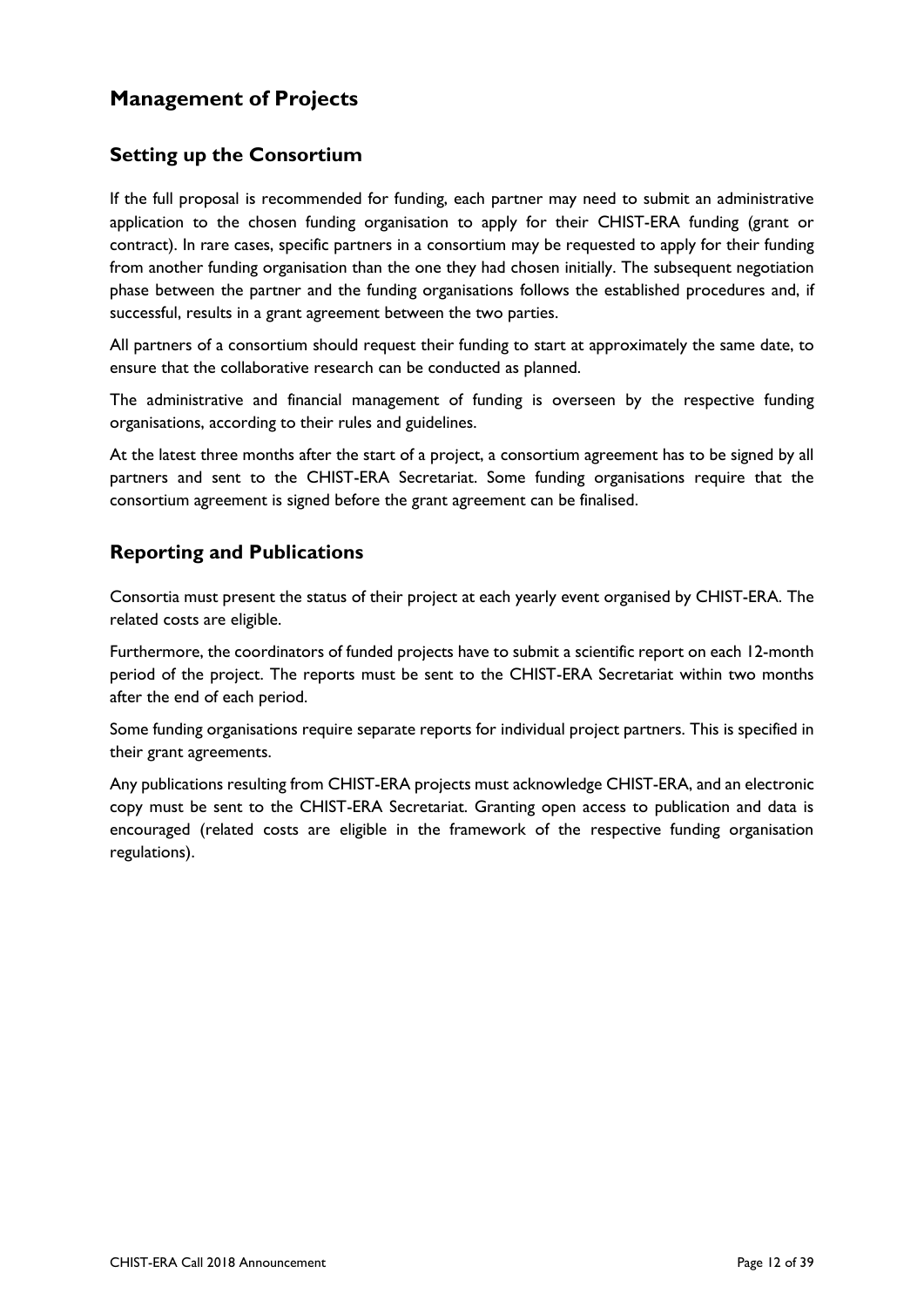### <span id="page-12-0"></span>**National Annex: Funding Organisation's Contact Points and Regulations**

<span id="page-12-1"></span>

| AT - Austria                                             | <b>FWF</b>                                     |  |  |  |
|----------------------------------------------------------|------------------------------------------------|--|--|--|
| FWF-Der Wissenschaftsfonds<br>Sensengasse 1<br>1090 Wien |                                                |  |  |  |
| http://www.fwf.ac.at/<br>Fax: +43   505 6739             |                                                |  |  |  |
| <b>National Contact Point</b>                            |                                                |  |  |  |
| DI Dr. Christian Maszl-Kantner                           | Mag. David Miksits                             |  |  |  |
| +43   505 6740 8408<br>christian.maszl-kantner@fwf.ac.at | +43   505 6740 8410<br>david.miksits@fwf.ac.at |  |  |  |

#### **Funding Criteria and Regulations**

All Austrian partners must contact FWF prior to submission.

For Austrian proposers hold the same application criteria as for regular stand-alone projects (see pages 1 and 5- 7 of "application guidelines" available at the FWF website:

[https://www.fwf.ac.at/fileadmin/files/Dokumente/Antragstellung/Einzelprojekte/p\\_application](https://www.fwf.ac.at/fileadmin/files/Dokumente/Antragstellung/Einzelprojekte/p_application-guidelines_august2018.pdf)[guidelines\\_august2018.pdf](https://www.fwf.ac.at/fileadmin/files/Dokumente/Antragstellung/Einzelprojekte/p_application-guidelines_august2018.pdf)

Please keep in mind the restriction on the number of ongoing projects and the submission of funding applications: [https://www.fwf.ac.at/fileadmin/files/Dokumente/Antragstellung/project\\_number\\_limit.pdf](https://www.fwf.ac.at/fileadmin/files/Dokumente/Antragstellung/project_number_limit.pdf)

Applications forms can be found following this link:

[http://www.fwf.ac.at/de/forschungsfoerderung/antragstellung/internationale-programme/joint-projects-era-net](http://www.fwf.ac.at/de/forschungsfoerderung/antragstellung/internationale-programme/joint-projects-era-net-calls)[calls](http://www.fwf.ac.at/de/forschungsfoerderung/antragstellung/internationale-programme/joint-projects-era-net-calls)

Mandatory are:

- Scientific Abstract of the joint project in E and PR-Abstract of the joint project in D and E
- Application form (incl. signature and stamp of the research institution)
- Programme specific data
- Attachment Co-Authors
- Itemisation and justification of requested funding (only FWF part) in a separate PDF-file

If existing:

- National research partner form
- Offer for equipment ≥ 400€
- Offer for other costs according to guidelines

Filled and signed FWF forms have to be sent to the FWF office concurrent to the submission of the joint CHIST-ERA proposal.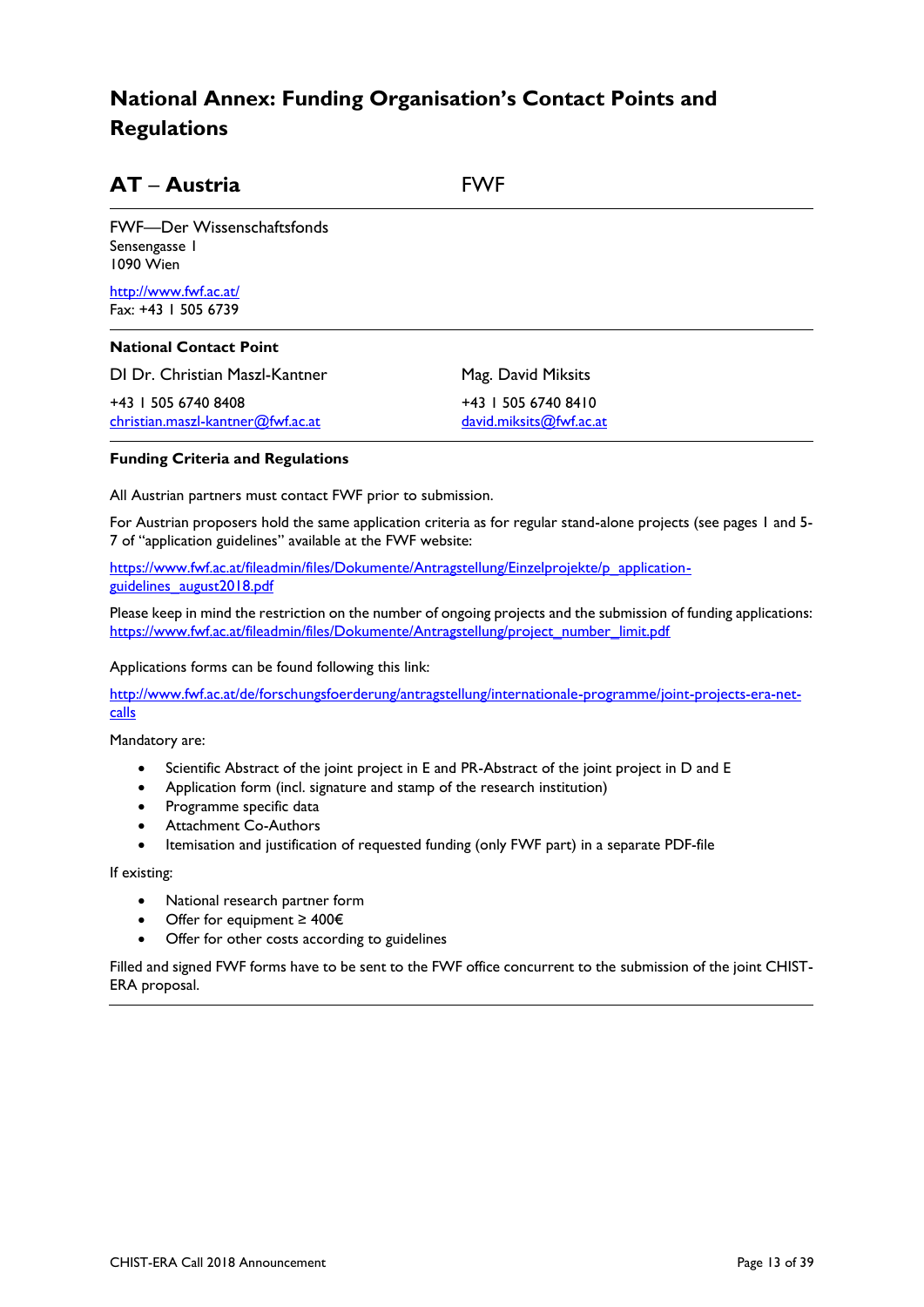### <span id="page-13-0"></span>**BE – Belgium (Wallonia-Brussels)** F.R.S.-FNRS

| <b>Contact Point</b>       |                            |
|----------------------------|----------------------------|
| Dr. Florence Quist         | Dr. Joël Groeneveld        |
| <b>Scientific Officer</b>  | Senior Policy Officer      |
| +32 2 504 93 51            | +32 2 504 92 70            |
| florence.quist@frs-fnrs.be | joel.groenevel@frs-fnrs.be |

#### **Funding Criteria and Regulations**

**Project duration:** The maximum amount of requested funding per project is 150.000 EUR for a total period of three years. If the project involves the recruitment of a PhD student, the project duration of the F.R.S.-FNRS sub-project could be up to four years (cf. PINT-MULTI regulations).

**Eligibility of the proposal and applying candidates:** all eligibility rules and criteria can be found in the [PINT](http://www.fnrs.be/docs/Reglement-et-documents/International/FRS-FNRS_PINT-Multi.pdf)**MULTI [regulations.](http://www.fnrs.be/docs/Reglement-et-documents/International/FRS-FNRS_PINT-Multi.pdf)** 

#### **Forms to be submitted**

Applicants must provide basic administrative data by submitting an administrative application on **SEMAPHORE** for the same deadline as the consortium application is submitted. Please select the "PINT-MULTI" funding instrument when creating the administrative application. Proposals invited to the second stage will be able to complete the pre-proposal form and provide information for the full proposal upon validation by the F.R.S.-FNRS.

General rules and regulations of FNRS apply: [www.frs-fnrs.be.](http://www.frs-fnrs.be/)

See also: <http://www.ncp.fnrs.be/index.php/appels/era-nets>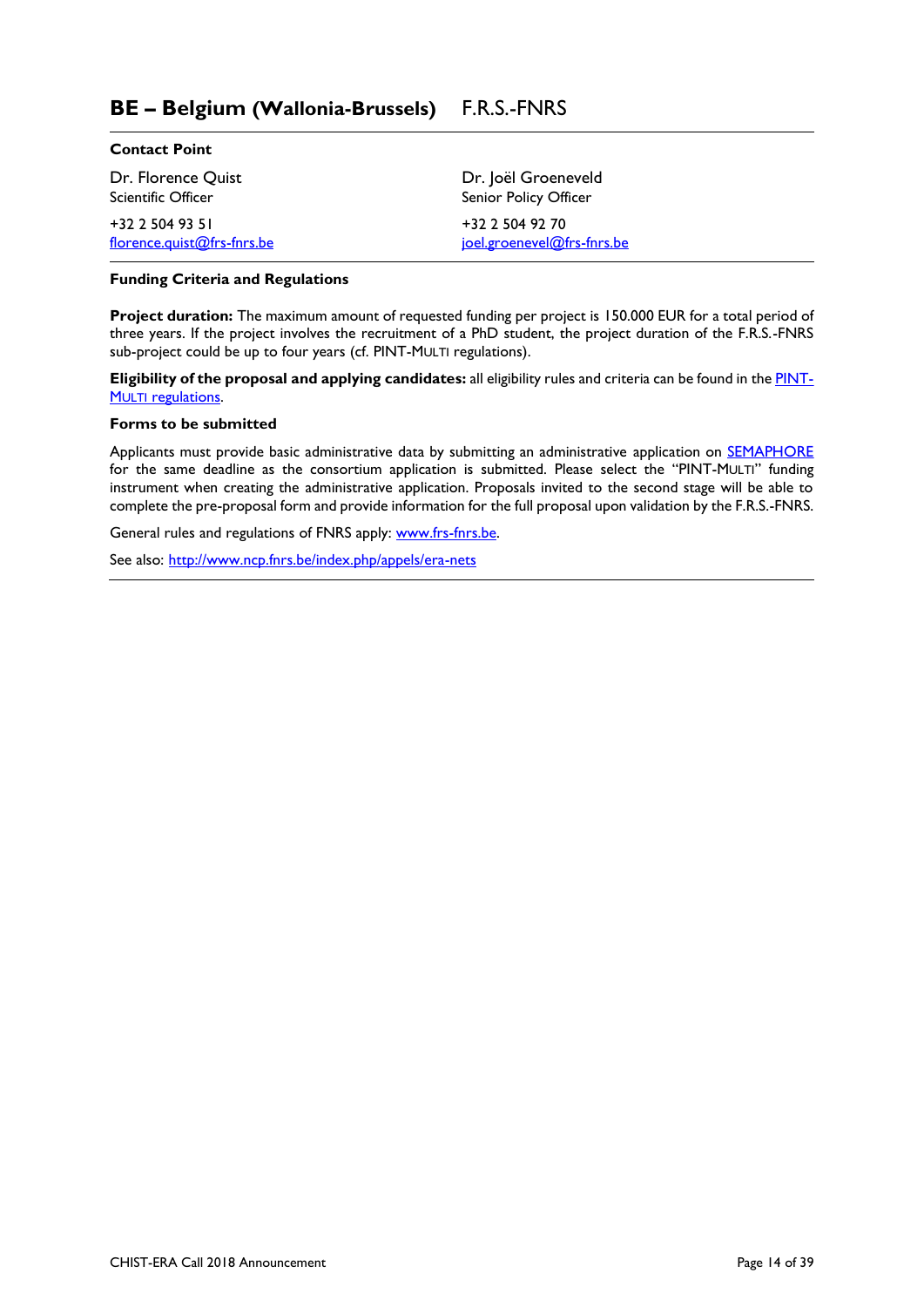<span id="page-14-0"></span>Bulgaria National Science Fund - BNSF

Blvd. Al. Stampolijski 239 Entr. B Sofia 1309

[www.fni.bg](http://www.fni.bg/)

#### **National Contact Point**

Milena Aleksandrova Program Coordinator of ERA NET participation

+359 884 171 363 [aleksandrova@mon.bg](mailto:aleksandrova@mon.bg)

#### **Funding Criteria and Regulations**

Applicants eligible to participate in this project selection procedure are only the following entities:

- 1) Accredited universities as defined in Art. 85 para.1, p. 7 of the Higher Education Act;
- 2) Research organizations as defined in Art. 47, para. 1 of the Higher Education Act.

Applicants under this procedure shall be directly responsible for the implementation of the activities under the project proposal and shall not act as intermediaries, but they shall carry out activities under the project proposal on their behalf and at their expense.

Applicants to this procedure must be entities:

- Carrying out fundamental research studies; and
- Whose activities are entirely of a non-profit nature; or
- Whose activities are of both for-profit and not-for-profit nature, but these activities are clearly distinguished and their organization allows tracking of revenue and expenditures connected with their implementation, including by keeping analytical accounting. In the event that an applicant is involved in both for-profit and not-for-profit activities, the funding, expenditures and revenues shall be taken into account separately for each type of activity and on the basis of consistently applied principles of accounting of expenditures being justifiable.

Eligible costs are specified in "National requirements and eligibility conditions" of Bulgarian National Science Fund available at: [https://www.fni.bg/sites/default/files/competition/12\\_2016/ERA/ERA\\_NET\\_2016\\_2.pdf](https://www.fni.bg/sites/default/files/competition/12_2016/ERA/ERA_NET_2016_2.pdf)

Applicants need to fill in Application form for the administrative description of the project and deposit it at BNSF Registry Office.

More information on national requirements and application forms can be obtained at: <https://www.fni.bg/?q=node/603>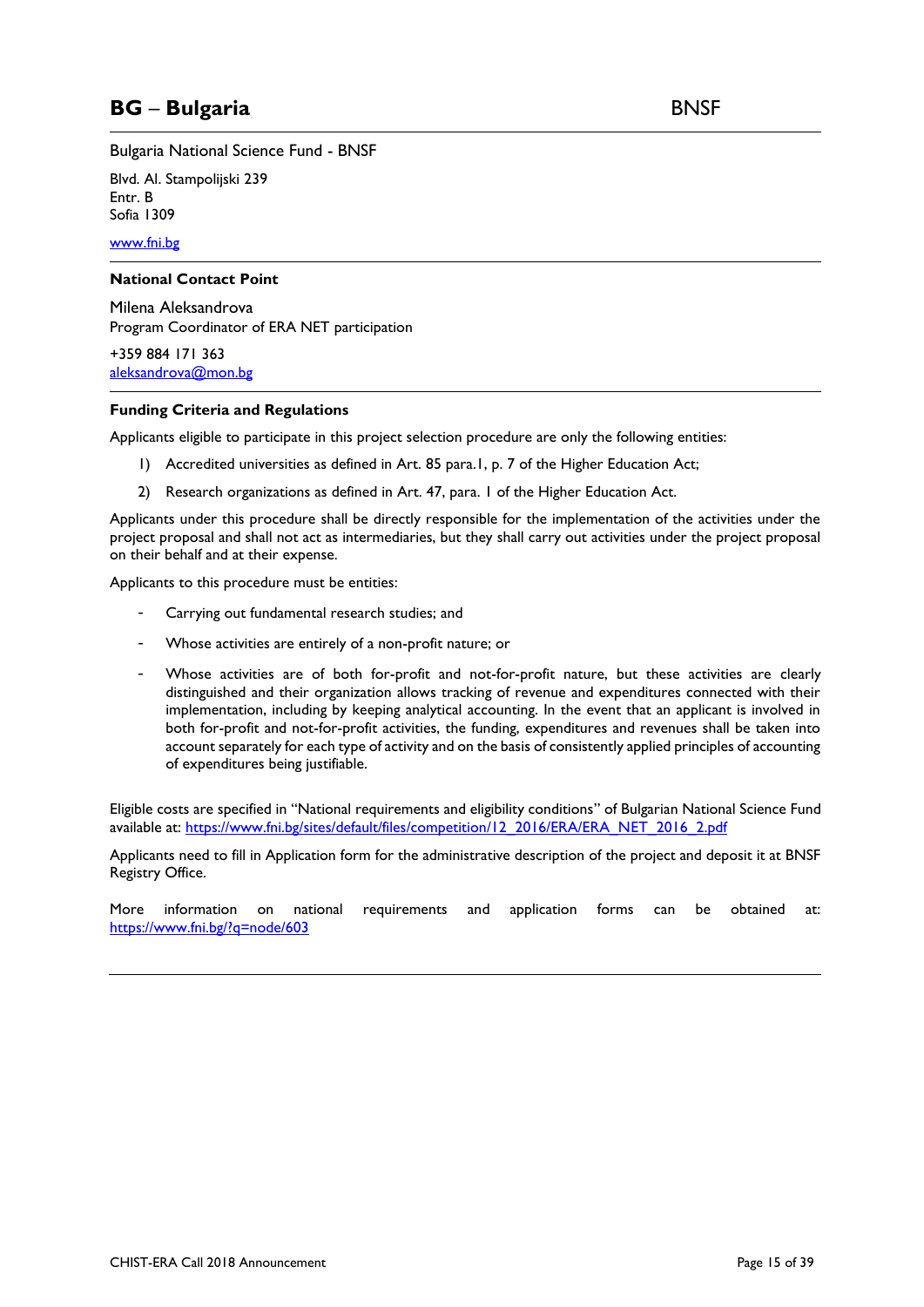## <span id="page-15-0"></span>**CA** – **Canada (Québec)** FRQNT

The Fonds de recherche du Québec – Nature et technologies

140 Grande Allée Est, suite 450 Québec (Québec), G1R 5M8 Canada

<http://www.frqnt.gouv.qc.ca/en/>

#### **National Contact Point**

Ms. Laurence Martin Gosselin Program Manager and International Partnerships

(418) 643-8560, extension 3455 [Laurence.martingosselin@frq.gouv.qc.ca](mailto:Laurence.martingosselin@frq.gouv.qc.ca)

#### **Funding Criteria and Regulations**

#### **Eligibility of the proposal and of the applying candidates**

An eligible candidate is a university researcher or a college researcher.

#### University researcher

Individuals who:

- a) are full-time paid employees of an employing institution recognized by the FRQ to manage funding; AND
- b) are affiliated with a Québec university in which they are qualified to act as the sole supervisor of graduate students1 and lead independently research projects; AND
- c) hold a PhD or an equivalent qualification recognized by a Québec university.

The following individuals also qualify for university researcher status.

- i. Individuals at the beginning of their career who meet criteria a) and c) and hold a position that will enable them to meet criterion b) pending the end of administrative processes and delays;
- ii. Individuals who are retired from a recognized institution and who recently met all the above-mentioned criteria but no longer meet criterion a) and continue to pursue research or supervision activities in the institution, from which they have obtained a formal commitment.

#### College researcher

Individuals who hold a PhD and who are employed in the equivalent of a fulltime position in one or several collegelevel training institutions recognized by the FRQ to manage funding or Québec college centres for technology transfer (CCTT). College researchers possess the professional autonomy required to supervise research projects and hold i) a position as a college-level training institution professor or ii) a position as a CCTT researcher or iii) a position in a college-level training institution in which at least 75% of their time is dedicated to research activities.

Individuals who are employed for the equivalent of a full-time assignment, lasting the same time period as the Chist-Era Call 2018 or longer, at a college authorized by the Fonds de recherche du Québec (FRQ) to manage funding or a CCTT. Having a doctoral degree or not, he/she has the professional autonomy to lead research projects and holds : i) a position as a college professor, or ii) a position as a researcher in a CCTT, or iii) a position in a college whose task is composed of at least 75% of research activities.

#### **Applicable policies**

Candidates and funding holders have to comply with the FRQ [Common General Rules,](http://www.frqs.gouv.qc.ca/documents/10191/500154/RGC_EN_v2018-06.pdf/b1dd0b01-523b-4b61-8030-e05aa511cc77) with research ethics policies applicable to their project, as well as with the FRQ [Policy on Responsible conduct of research.](http://www.frqnt.gouv.qc.ca/documents/10191/186005/Policy+for+the+RCR++FRQ+2014.pdf/c531b847-b95e-4275-a97d-421248178236)

#### **Maximum amount of requested funding**

The maximum amount that can be requested to the FRQNT is 65 000€ per year, for up to 3 years, and per project. All amounts will be granted in Canadian currency according to the exchange rates of the date the FRQNT sends the award letter to the candidate. Take notes that this date can be a few days after the Chist-Era program announces the general results.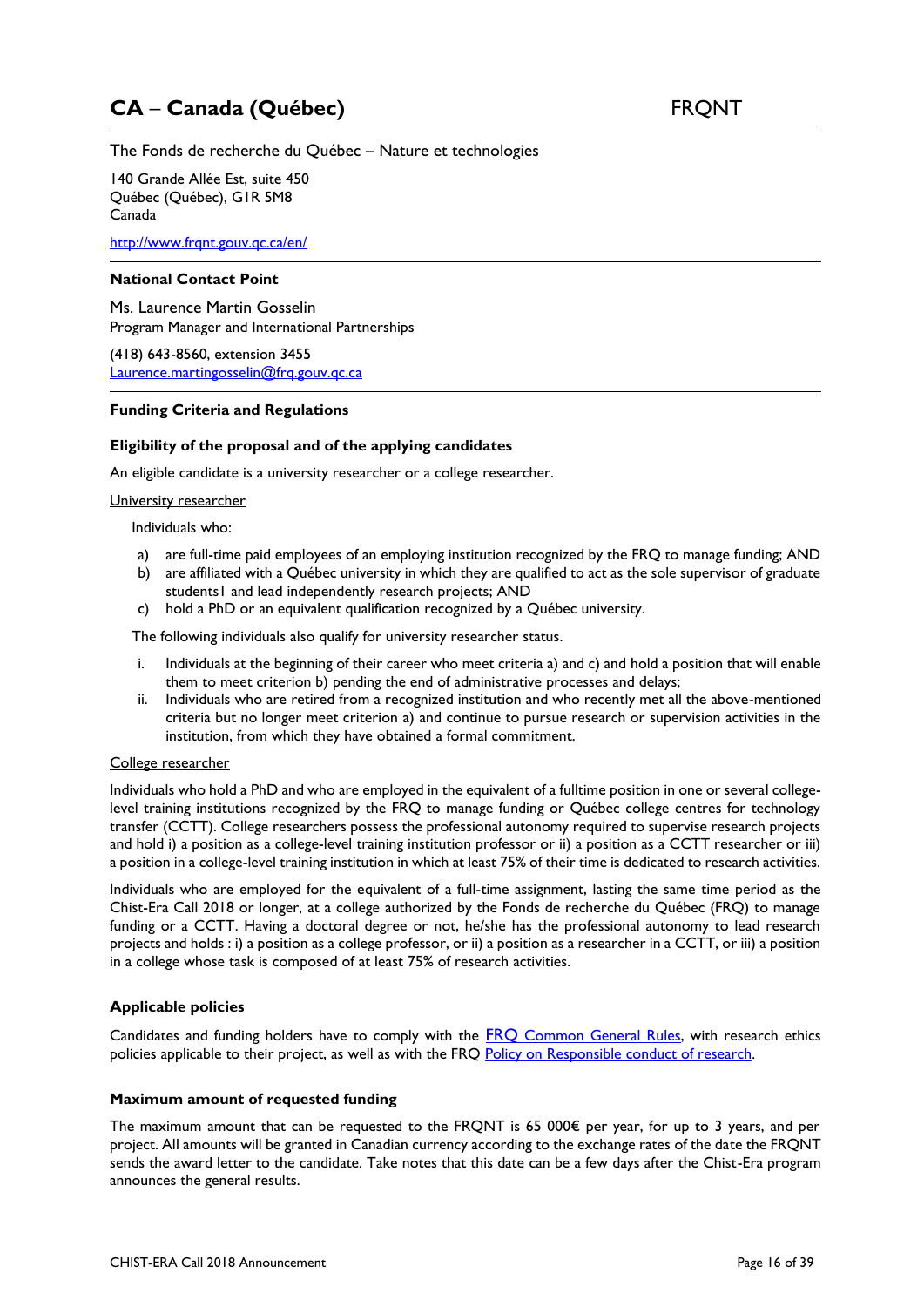#### **Forms to be submitted**

Only the candidates in a founded project will have to create a portfolio on the FRQnet and fulfil the appropriate form: [https://frqnet.frq.gouv.qc.ca/researchPortal/faces/jsp/login/login.xhtml?lang=FR&site=null.](https://frqnet.frq.gouv.qc.ca/researchPortal/faces/jsp/login/login.xhtml?lang=FR&site=null)

Candidates in a founded project will have to fill an "Undertaking and Acknowledgement" before receiving the FRQNT funds.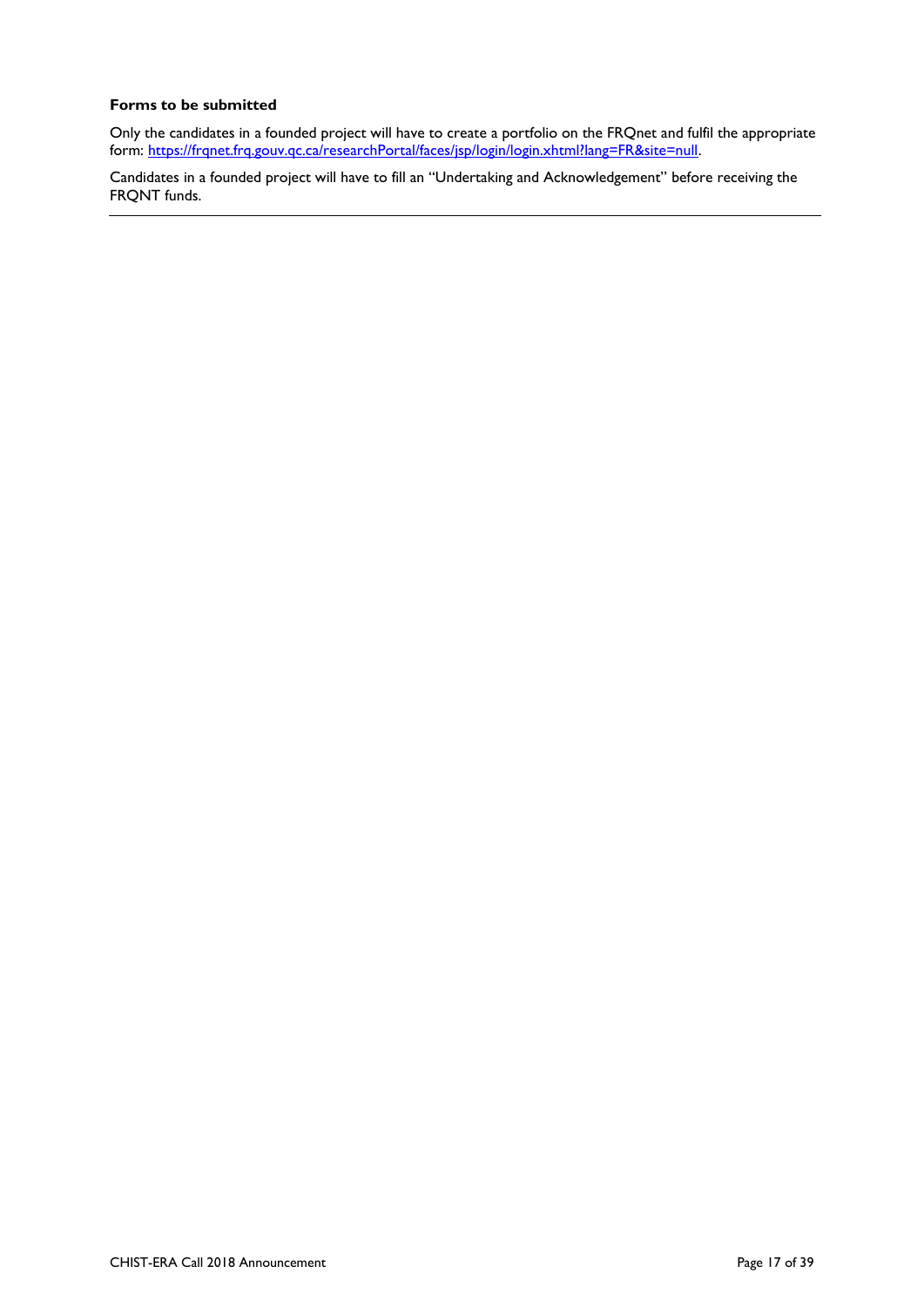### <span id="page-17-0"></span>**CH** – **Switzerland** SNSF

Swiss National Science Foundation

Division II – Mathematical, Natural and Engineering Sciences Wildhainweg 3 P.O. Box 8232 CH-3001 Berne

[http://www.snf.ch](http://www.snf.ch/)

#### **National Contact Point**

Dr Ahmad Zein Assi Scientific Officer

+41 31 308 21 83 [chistera@snf.ch](mailto:chistera@snf.ch)

#### **Funding Criteria and Regulations**

Projects must comply with SNSF Project Funding (division II) [regulations and practices.](http://www.snf.ch/en/funding/documents-downloads/Pages/default.aspx)

In particular, all Swiss applicants and co-applicants must be eligible for Project Funding, see also the Regulations [on project funding.](http://www.snf.ch/en/funding/projects/innovations-project-funding/Pages/default.aspx) Swiss applicants who have not previously obtained a Project grant in division II are encouraged to contact the National Contact Point.

Partners of the international project consortium applying for funding at other funding agencies than the SNSF cannot be declared as project partners in the sense of article 11.2 of the SNSF Funding Regulations. They should be declared as consortium partners instead and apply for their funding at their respective research funding organisation.

Article 17, cl. a, of the SNSF Funding Regulations only applies in the sense that proposals with overlapping funding periods are only approved if the research projects pursue different goals in the context of this European programme than any ongoing projects by the same applicant.

Article 7.3 of the Regulations on project funding applies. Swiss applicants may participate in at most one CHIST-ERA proposal.

Grants will be managed according to [standard SNSF rules;](http://www.snf.ch/SiteCollectionDocuments/allg_lifetime_management_e.pdf) reporting requirements duplicating those of CHIST-ERA will not be enforced. Follow-up applications may not be submitted.

#### **Forms to be submitted**

Applicants must provide basic administrative data by submitting an administrative application in [mySNF](http://www.mysnf.ch/) for the same deadline as the consortium application is submitted. Please select the "Programmes/ERA-NET: Pre-proposal" funding instrument when creating the application for the pre-proposal and "Programmes/ERA-NET" if you are invited to submit a proposal for the second stage. The pre-proposal can be used as a template when the full proposal is created in *my*SNF.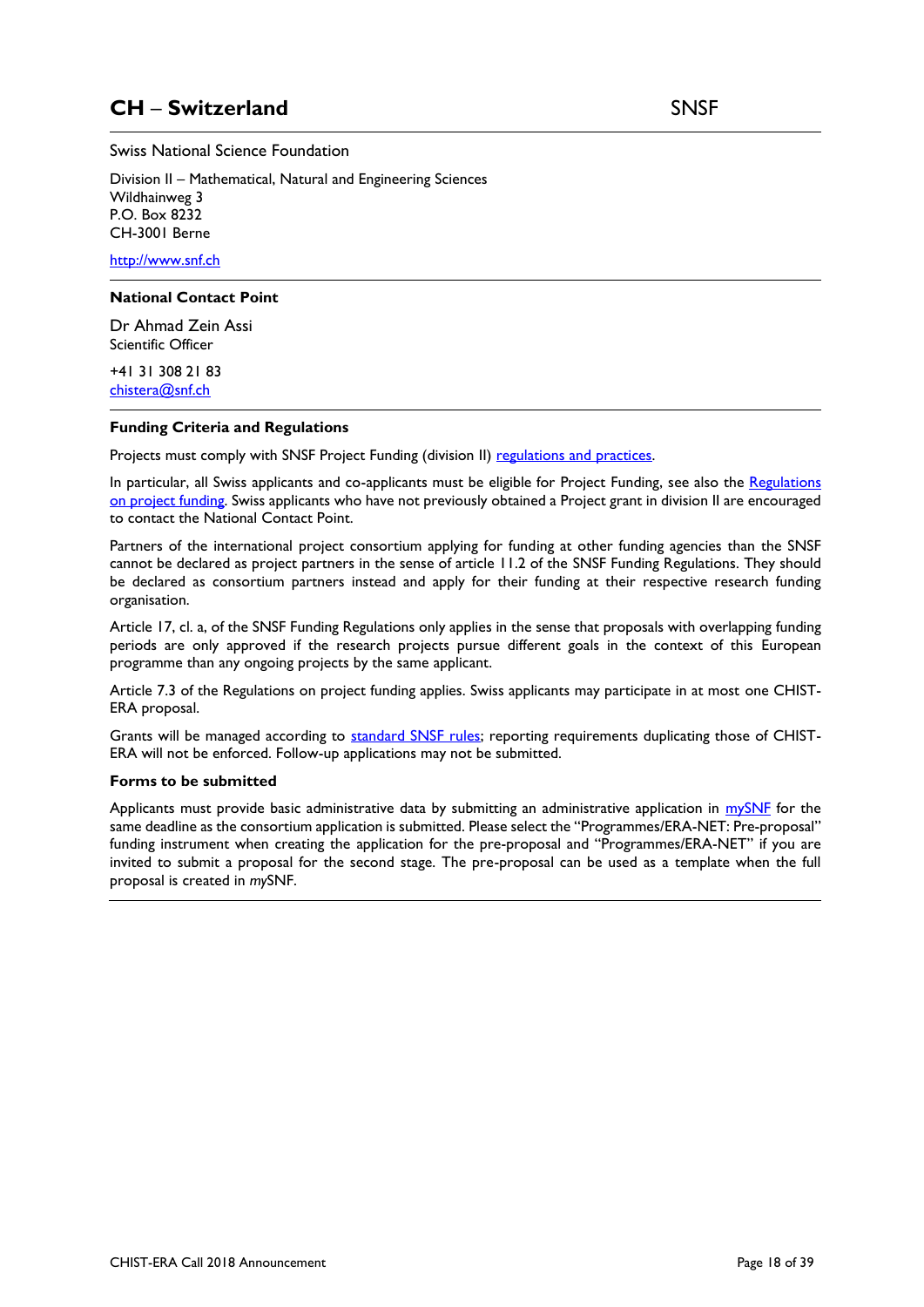<span id="page-18-0"></span>Technology Agency of the Czech Republic

Evropská 1692/37 160 00 Praha 6 Czech Republic

[https://www.tacr.cz](https://www.tacr.cz/)

#### **National Contact Point**

Iveta Zápařková Project manager

+420 234 611 511 [iveta.zaparkova@tacr.cz](mailto:iveta.zaparkova@tacr.cz)

#### **Funding Criteria and Regulations**

#### **Eligible beneficiaries & institutions**

Enterprises (according to Annex 1 of [the Regulation\)](http://eur-lex.europa.eu/legal-content/EN/TXT/?uri=CELEX:32014R0651) Research organizations (according to Article 2 paragraph 83 of [the Regulation\)](https://eur-lex.europa.eu/legal-content/EN/TXT/?uri=CELEX:32014R0651) Enterprises who act as natural persons according to Annex 1 of the Regulation engaged in an economic activity pursuant to Act no. 455/1991 coll. on Trades (Trade Act).

Eligibility of applicants:

Enterprises in economy difficulties **cannot be eligible** (according to Article 1 paragraph 4 a), c) and Article 2 paragraph 18 of [the Regulation\)](https://eur-lex.europa.eu/legal-content/EN/TXT/?uri=CELEX:32014R0651)

Duty of Czech applicants is to publish their financial statement in the respective register - known as "Veřejný rejstřík" (according to the Act no. 563/1991 coll. on accounting).

#### **The start day of the accepted projects**

The first possible start day of the project realization is the 1st December 2019. The costs are eligible from the 1st December 2019.

#### **Supported results**

A project to be supported by TA CR has to be a project of applied research and development and has to achieve the result(s) applied in practice. There should be a clear description of the exploitation plan and results in the project proposal.

For definitions of the applied research see [Framework for State aid for research and development and](https://eur-lex.europa.eu/legal-content/EN/TXT/PDF/?uri=CELEX:52014XC0627(01)&from=CS)  [innovation, 2014/C 198/01](https://eur-lex.europa.eu/legal-content/EN/TXT/PDF/?uri=CELEX:52014XC0627(01)&from=CS) and [COMMISSION REGULATION \(EU\) No 651/2014 of 17 June 2014.](https://eur-lex.europa.eu/legal-content/EN/TXT/PDF/?uri=CELEX:32014R0651&from=CS))

Projects should reflect 3-9 [TRL.](https://businesscolumnist.files.wordpress.com/2014/10/trl-eu.jpg)

Projects that achieve at least one of the following types of results can only be supported in this Call. The type of the [result](http://tacr.cz/dokums_raw/projekty/definice_druhu_vysledku.pdf) has to be clearly described in the project proposal:

P - patent;

- G technically realized results prototype, functional sample;
- Z pilot plant, proven technology;
- R software;
- F results with legal protection utility model, industrial design;

N - Certified methodologies and practices, treatment, conservation methods, procedures and specialized maps with professional expert content.

O - Miscellaneous

Results not to be recognized by the programme manager as a single result of a given project, but only in combination with at least one other result listed in the list of result types above: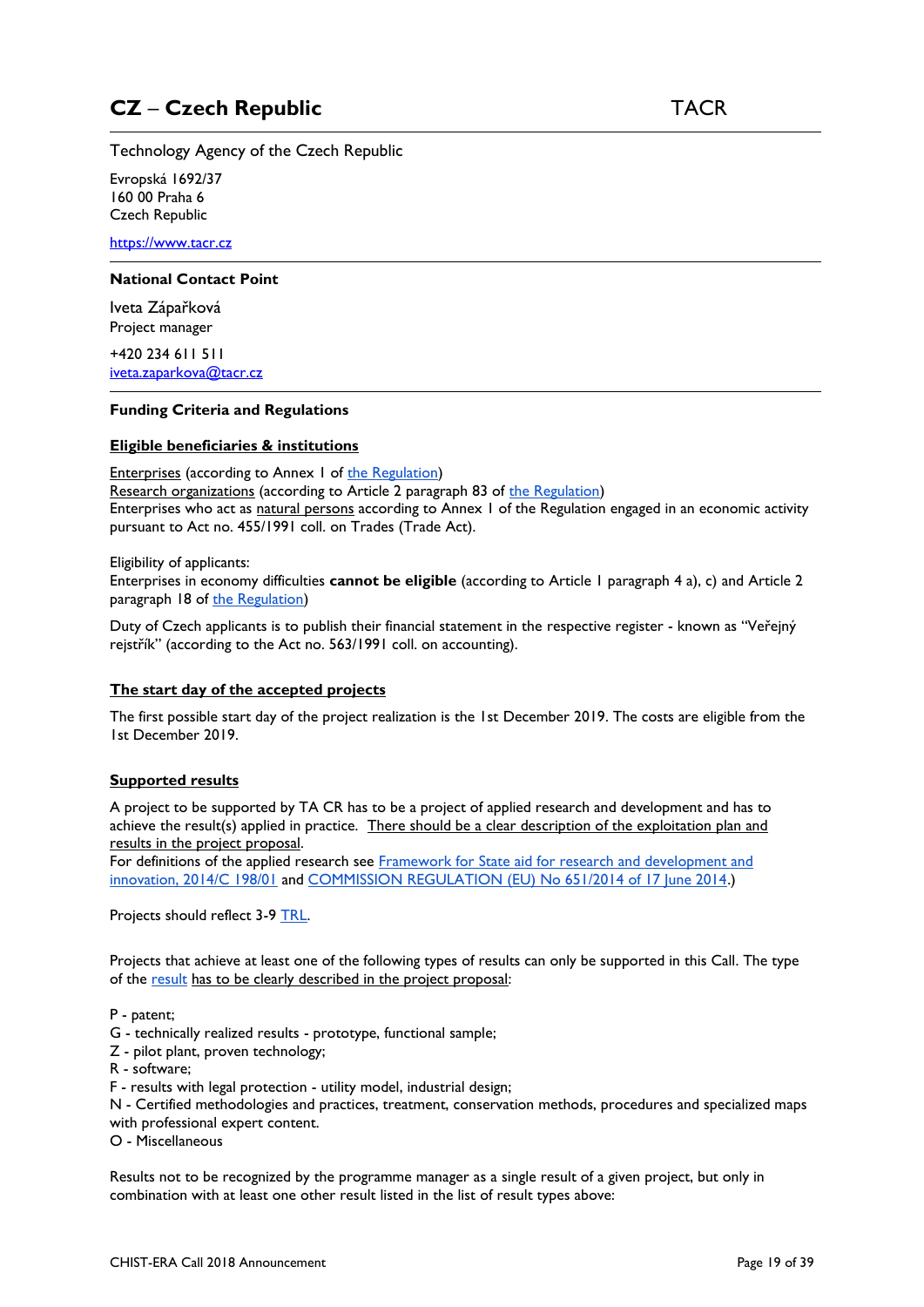H - results reflected in non-legislative directives and regulations binding within the competence of the respective provider and results reflected in the approved strategic and conceptual documents of the state or public administration.

In the proposal the Czech applicant has to specify the type of result(s) which will be achieved and the WP(s) which s/he is responsible for.

The aim of the project has to be relevant to the overall aim of the funding programme EPSILON - see [programme EPSILON](https://www.tacr.cz/dokums_raw/epsilon/Program_EPSILON_v_%C3%BA%C4%8Dinnosti_od_7_12_2017.pdf)

#### **Budget & eligible costs**

The eligible costs are:

- Personnel
- Other direct costs
- Subcontracting
- Indirect costs (overhead)

#### Overhead:

These costs and expenditures must be recorded in accordance with the methodology for recording real indirect costs, i.e. "flat rate of 20 %" or "full cost model" or "flat rate of 30 %" (HR Excellence in Research Award - "HR Award") for all types of beneficiaries.

These specific categories of eligible costs are defined under the Article 17 [Terms & Conditions](https://drive.google.com/file/d/1j8FA-sN2cjbs5TBTLPmtKAdpH5OxIexA/view?usp=sharing)

#### **Investment costs and scholarships are NOT eligible in this joint call.**

The Czech applicant must submit the financial plan "TACR\_Budget data" in Excel file to TACR via data box.

#### **Funding rates (approx.)**

The maximum permissible aid intensity per Czech applicant in a project is **60 % of the total eligible costs**. At least 40 % of self-financing from **non-public sources** is required. According to the type of applicants the maximum allowable aid intensity rates for industrial (applied) research and experimental development are listed in the following table:

|                                 | Industrial research                                                                                         |                                                                                                                                   | Experimental development                                                                              |                                                                                                                             |  |
|---------------------------------|-------------------------------------------------------------------------------------------------------------|-----------------------------------------------------------------------------------------------------------------------------------|-------------------------------------------------------------------------------------------------------|-----------------------------------------------------------------------------------------------------------------------------|--|
| Participant                     | <b>Max</b><br>allowable aid<br>intensity, incl.<br>bonuses for<br>small and<br>medium-size<br>d enterprises | <b>Max</b><br>allowable aid<br>intensity with<br>demonstrated<br>effective<br>collaboration<br>with a<br>research<br>organisation | Max.<br>allowable aid<br>intensity, incl.<br>bonuses for<br>small and<br>medium-size<br>d enterprises | Max.<br>allowable aid<br>intensity with<br>demonstrated<br>effective<br>collaboration<br>with a<br>research<br>organisation |  |
| <b>Small</b><br>enterprises*    | 70%***                                                                                                      | 80%***                                                                                                                            | 45%                                                                                                   | 60%                                                                                                                         |  |
| Medium-size<br>d enterprises*   | 60%                                                                                                         | 75%***                                                                                                                            | 35%                                                                                                   | 50%                                                                                                                         |  |
| Large<br>enterprises*           | 50%                                                                                                         | 65%***                                                                                                                            | 25%                                                                                                   | 40%                                                                                                                         |  |
| Research<br>organisations<br>** | 100%***                                                                                                     | 100%***                                                                                                                           | 100%***                                                                                               | 100%***                                                                                                                     |  |

\* Note: An SME is defined in Annex 1 of Regulation

\*\* Research organisations must satisfy the definition in the Act and the Framework.

\*\*\* While respecting the maximum permissible aid intensity of 60 % per project.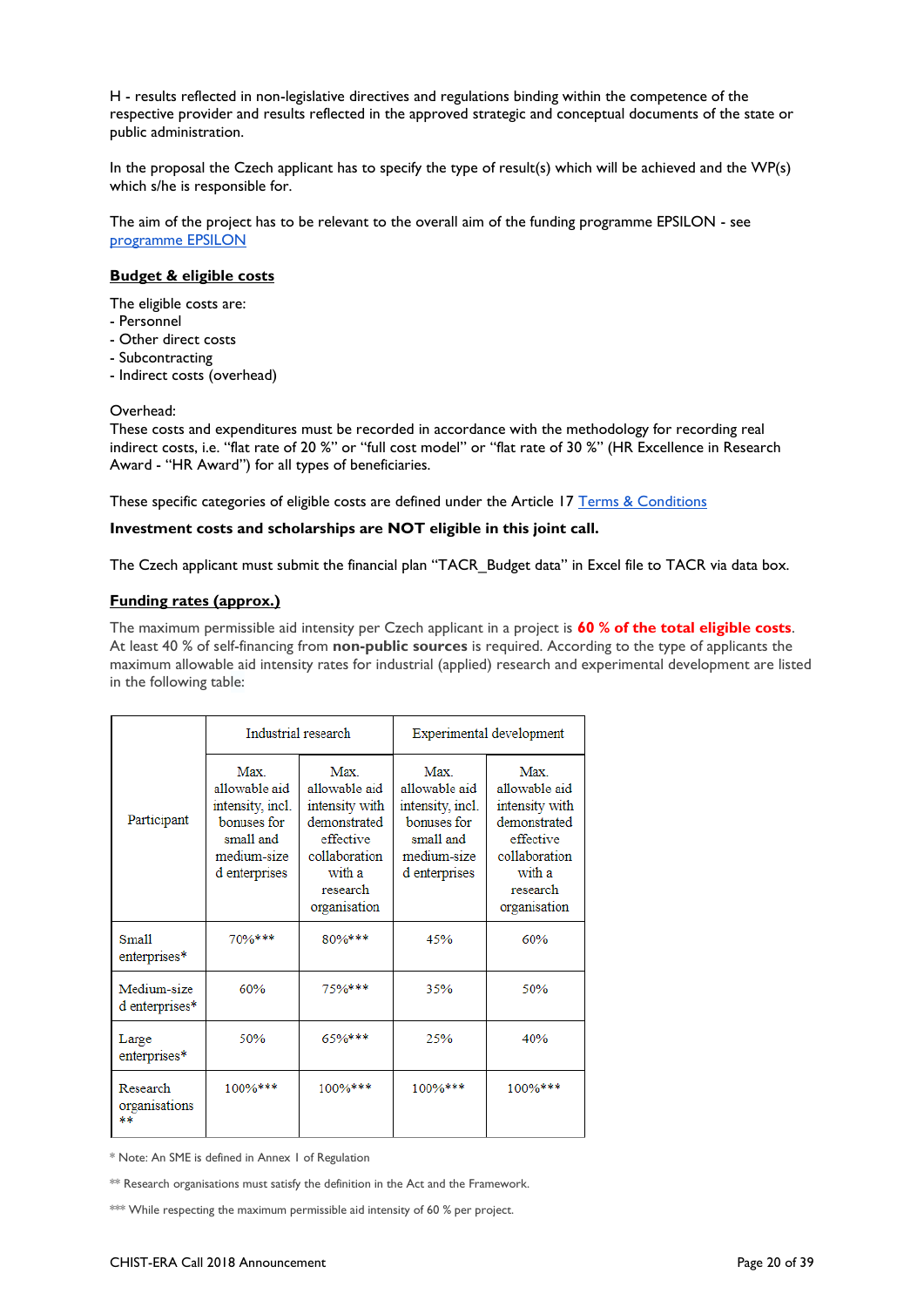#### **Forms to be submitted**

**We invite applicants from the Czech Republic to contact the TA CR before the submission of the pre-proposal in order to check the eligibility and deliver more detailed information.**

The Czech applicant must fulfill the national rules and prove its eligibility by **sending mandatory attachments**

- [A Sworn statement of the applicant;](https://tacr.cz/dokums_raw/projekty/cestne_prohlaseni_uchazece-Sworn_statement_of_the_applicant.docx)

- Financial statements for years 2015, 2016, and 2017 (NOT mandatory for research organisations);

- filled in table "TACR\_Budget data" in Excel file. (Applicant has to indicate the industrial (applied) research (IR/AV) and experimental development (ED/EV) share.);

- If there are two Czech applicants in the project and one applicant will co-finance the second one, please use the table "TACR\_Budget data - co-financing";

- if 30% flat rate is requested, the HR Excellence in Research Awards certification has to be sent (copy of the e-mail communication with the EC has to be sent to confirm that applicant will be included in the list [HRS4R](https://euraxess.ec.europa.eu/jobs/hrs4r)  [Acknowledged Institutions\)](https://euraxess.ec.europa.eu/jobs/hrs4r);

- if the applicant plans to achieve the "NmetS" type of result, the "Confirmation of the Certification authority [for results NmetS"](https://tacr.cz/dokums_raw/projekty/Formular_potvrzeni_certifikacniho_organu_pro_druh_vysledku_NmetS_%E2%80%93_certifikovana_metodika_dle_struktury_databaze_RIV.docx) is requested to be attached.

Documents to prove the eligibility of a Czech partner (applicant) will be accepted via the TA CR data box (ID of TA CR data box: afth9xp) in the same deadline as the consortium application submittion date is (the deadline for pre-proposals).

To the "Subject" please fill in this wording: "Horizon2020 - CHIST ERA III Call 2018 - prokázání způsobilosti *akronym projektu*".

useful links:

- [TA CR Cofund Calls](https://www.tacr.cz/index.php/cz/mezinarodni-spoluprace/cofundove-vyzvy-ii.html) (only in the Czech language)
- [programme EPSILON](https://www.tacr.cz/dokums_raw/epsilon/Program_EPSILON_v_%C3%BA%C4%8Dinnosti_od_7_12_2017.pdf)

The "Guide for Czech applicants" will be available for the Czech applicants at the TA CR website.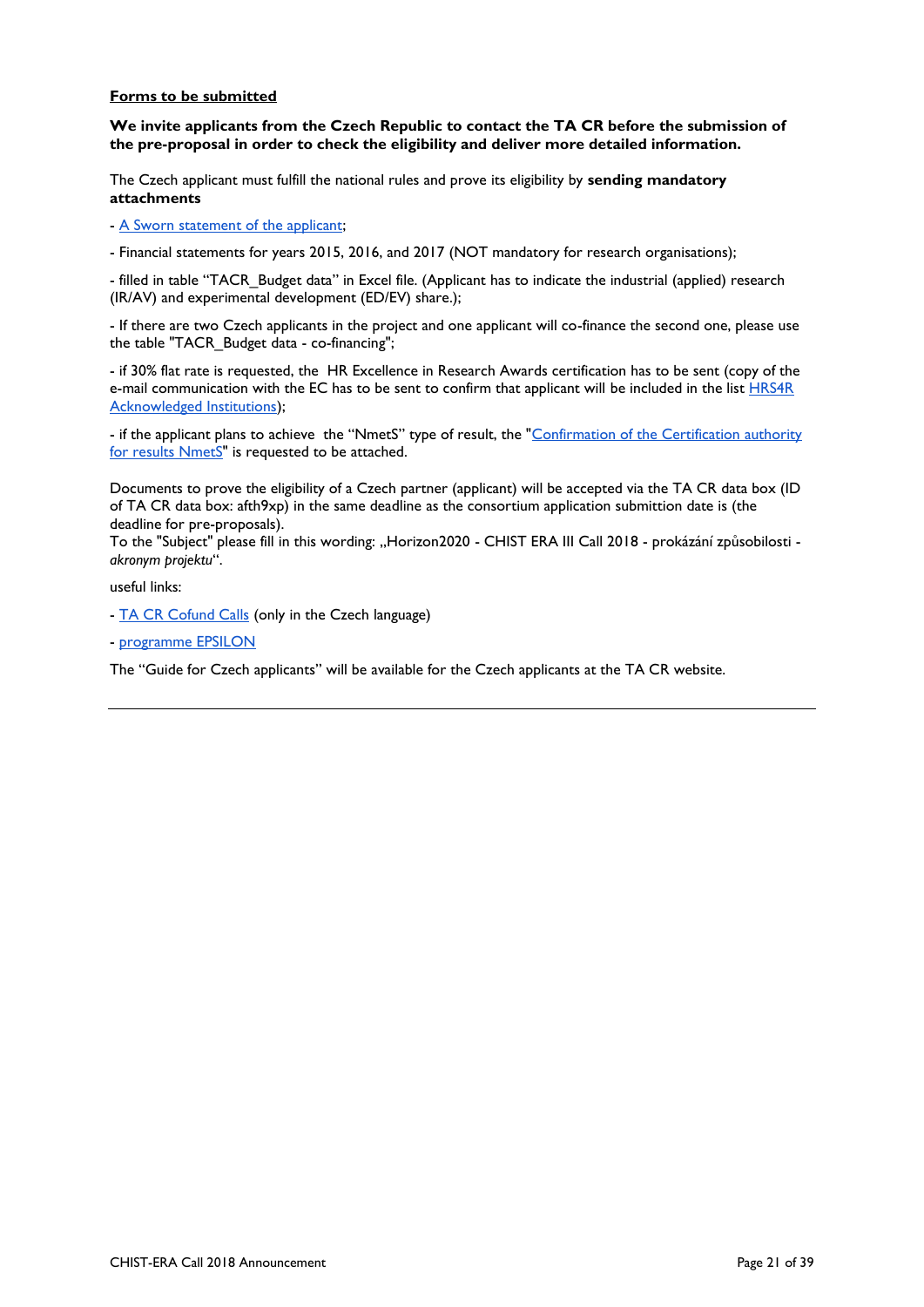<span id="page-21-0"></span>Estonian Research Council

Soola 8 Tartu 51013

[http://www.etag.ee](http://www.etag.ee/)

Dr. Aare Ignat Project Manager Department of International Research Cooperation

+372 731 7364 [aare.ignat@etag.ee](mailto:aare.ignat@etag.ee)

#### **National Contact Point Programme Mobilitas Pluss**

Dr. Margus Harak **Consultant** Department of Research Programmes

+372 731 7343 [margus.harak@etag.ee](mailto:margus.harak@etag.ee)

#### **Funding Criteria and Regulations**

#### **National Eligibility Criteria for Estonian Applicants Requesting Funding from Mobilitas Pluss Programme in ERA-NET Calls**

Estonian Research Council (hereafter the Council) funds basic and applied research. Applied research is only funded as far as it does not refer to product development with commercial value and for marketing purposes.

Funding will come from the Programme Mobilitas Pluss. Programme Mobilitas Pluss is partly financed by the European Regional Development Fund. The project must comply with the rules set in the [Mobilitas Pluss decree](http://www.etag.ee/wp-content/uploads/2016/01/Mobilitas-Pluss-Lisa-1.pdf) No. 1.1-2/15/481 of the Minister of Education and Research of 30 December 2015.

Applications and applicants must meet ETAg [Mobilitas Pluss National Eligibiliy Criteria for Applicants.](http://www.etag.ee/rahastamine/partnerlus-ja-koostootoetused/mobilitas-pluss-partnerlus-ja-koostootoetused/horisont-2020-era-net-toetus/)

The total duration of the project can be up to 3 years, but Mobilitas Pluss Horizon 2020 ERA NET support can be used no later than 30 September, 2022

All applicants must contact with Dr Margus Harak to coordinate the budget, otherwise the proposal could be considered not eligible.

#### **1. Participants of the project**

**1.1 The Host Institution** (the final recipient) is the applicant to which the grant will be allocated. The Host Institution must be registered and located in Estonia. R&D institutions must conform to the Organisation of Research and Development Act. For enterprises section 3(2) of the Organisation of Research and Development Act does not apply.

The Host Institution must declare that the project can be carried out within their premises and that it will employ the Principal Investigator during the proposed project, should the project receive funding.

**1.2 The Principal Investigator** is the researcher who will be responsible for the use of the grant and for the implementation of the project.

The principal investigator:

- must have an updated public profile in the Estonian Research Information System (ETIS), or as an alternative, convert his/her ETIS publications table into a PDF and send it directly to the ERA-NET's contact point at ETAg;
- must hold a doctoral degree of an Estonian higher education institution or an equivalent academic degree. The degree must be awarded by the submission deadline of the grant application, at the latest;
- Must have published within the last five years prior to the proposal submission deadline at least three publications which comply with the requirements of clauses 1.1 of the classification of publications of the ETIS, or at least five publications which comply with the requirements of clauses 1.1, 1.2, 2.1 and 3.1 of the ETIS classification. International patents are equalised with publications of clause 1.1. Monographs (ETIS clause 2.1) are equalised with three publications mentioned in clause 1.1 if the number of authors is three or less. If the applicant has been on parental leave or in the compulsory military service, has suffered from a serious illness within these last five years or has other serious grounds, the deadline of the publication requirement will be extended by the respective time.

**1.3 Senior research staff of the project** participates in the substantial performance of the project. They possess master's degree or a respective qualification.

#### **2. Budget**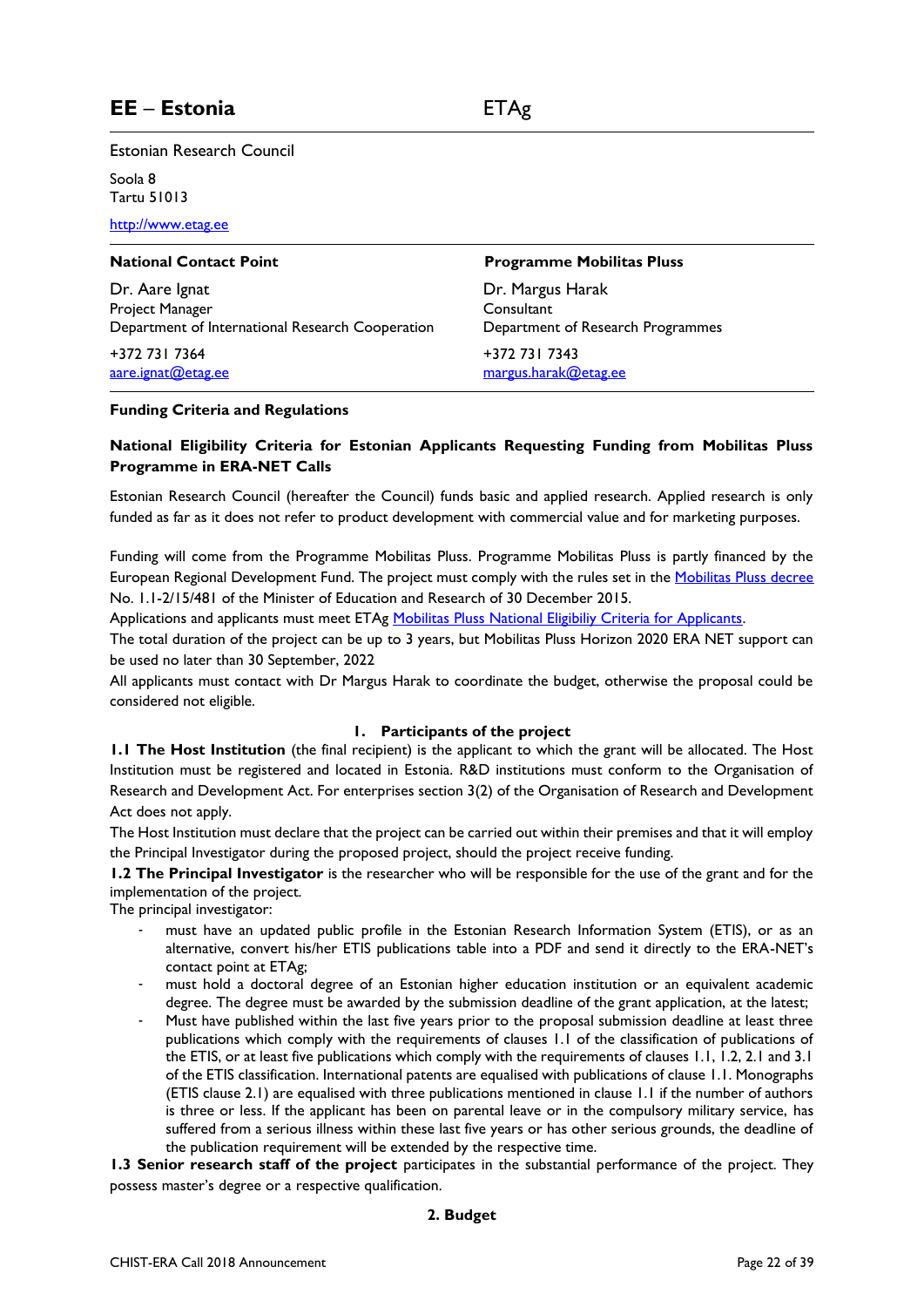The budget of the proposal should consist of research expenses and indirect costs. Only expenses made between the start date and the end date of the project (not later than 31.12.2022) are eligible.

**2.1 Research expenses** consist of personnel costs, travel costs, other direct costs and subcontracting costs. The research expenses must be relevant to carry out the project and respectively identifiable. All eligible costs are set in the [Mobilitas Pluss decree.](http://www.etag.ee/wp-content/uploads/2016/01/Mobilitas-Pluss-Lisa-1.pdf)

- **Remuneration** may only be paid out of the grant according to the time the staff participates in the grant project and their total salary cost.<sup>1</sup> **Scholarships** are **not eligible**.
- **Travel costs** cover expenses for transport, accommodation and daily allowances.
- **Other direct costs** are:
	- o Consumables related to the project;
	- o Costs for publishing and dissemination of project results
	- o Costs for organising meetings, seminars or conferences;
	- o Fees for participating in scientific forums and conferences;
	- All other costs which are clearly required for the implementation of the project, are respectively identifiable and comply with the eligible costs as defined in the Mobilitas Pluss [decree.](http://www.etag.ee/wp-content/uploads/2016/01/Mobilitas-Pluss-Lisa-1.pdf)
- **Subcontracting costs** should cover only additional or complementary tasks (e.g. costs for translation, analyses, etc.) performed by third parties. Core project research tasks should not be subcontracted. Subcontracting costs may not exceed 10% of the total costs.

**2.2 Indirect costs** of the project is 15% of eligible **direct personnel costs** and should cover general expenses of the Host Institution and ETAg. Two thirds (2/3) of the indirect costs will go to the Host Institution and one third (1/3) will be kept by ETAg for checking the compliance of the costs with the rules of the European Structural Funds.

Costs for equipment and services intended for public use (copying machine or printer publicly used, phone bills, copying service, etc.) must be covered from the indirect costs.

- **2.3 Double funding** of activities is not acceptable.
- **2.4** Expenses not directly related to the project are not eligible.

#### **3. Private enterprises**

In case the applicant is a private enterprise, the **[state aid form](http://www.etag.ee/wp-content/uploads/2018/01/Riigiabi-vorm-ettevõtetele.docx)** must be filled in. The enterprise cannot have any tax arrears on the proposal submission date.

#### **4. Research involving human subjects or animal tests**

If human research or animal tests are intended in the project, a positive resolution by the human research ethics committee or the animal testing permits committee must be submitted to the Council by the time of commencement of the human research or animal testing.

1

<sup>&</sup>lt;sup>1</sup> Comprising basic monthly salary plus social security charges and other statutory costs.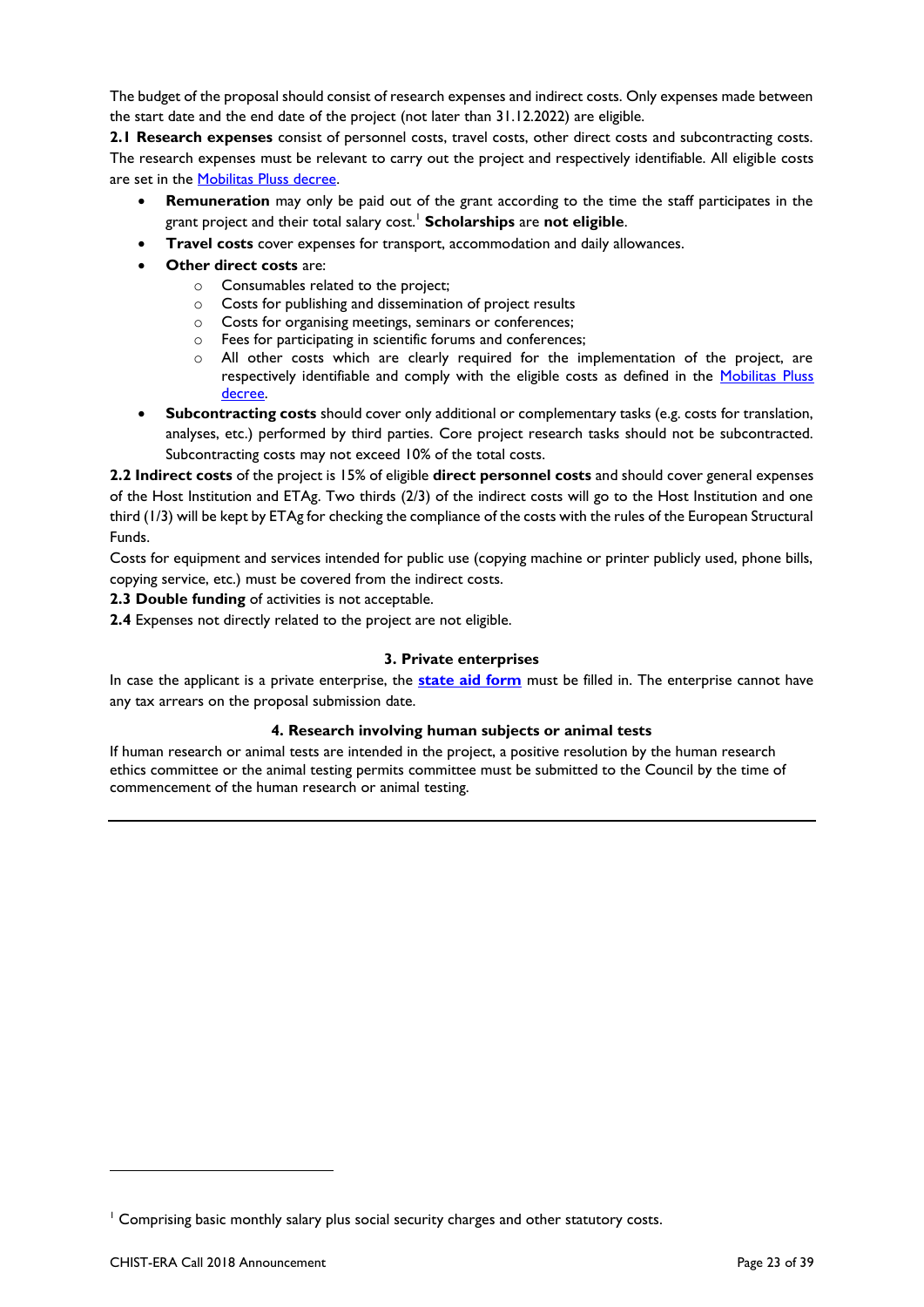### <span id="page-23-0"></span>**ES** – **Spain** AEI

#### Agencia Estatal de Investigación

| Subdivisión de Programas Científico - Técnicos Transversales, Fortalecimiento y Excelencia<br>C/Torrelaguna 58 Bis, 6 <sup>ª</sup> Planta |                    |                    |  |  |  |
|-------------------------------------------------------------------------------------------------------------------------------------------|--------------------|--------------------|--|--|--|
| 28027 Madrid                                                                                                                              |                    |                    |  |  |  |
| +34 916037990                                                                                                                             |                    |                    |  |  |  |
| <b>National Contact Point</b>                                                                                                             |                    |                    |  |  |  |
| Administrative and technical issues:                                                                                                      | Scientific issues: | Representative:    |  |  |  |
| <b>Watse Castelein</b>                                                                                                                    | Carles Cané        | Estrella Fernández |  |  |  |
| +34 9160 38876<br>era-ict@aei.gob.es                                                                                                      |                    |                    |  |  |  |

#### **Funding programme**

Programa Estatal de Investigación, Desarrollo e Innovación Orientada a los Retos de la Sociedad, Plan Estatal de Investigación Científica y Técnica y de Innovación 2017-2020. [Enlace a Plan Estatal](http://www.ciencia.gob.es/portal/site/MICINN/menuitem.7eeac5cd345b4f34f09dfd1001432ea0/?vgnextoid=83b192b9036c2210VgnVCM1000001d04140aRCRD)

The instrument for funding the Spanish groups will be the Spanish Call on International Joint Programming (*Programación Conjunta Internacional*) or equivalent. Only as a reference, the beneficiaries are advised to read the call [PCI 2018.](http://www.ciencia.gob.es/portal/site/MICINN/menuitem.791459a43fdf738d70fd325001432ea0/?vgnextoid=0e2be6f001f01610VgnVCM1000001d04140aRCRD&vgnextchannel=b24e067c468a4610VgnVCM1000001d04140aRCRD&vgnextfmt=formato2&id3=592be6f001f01610VgnVCM1000001d04140a____)

The Spanish legal entities granted are obliged by the regulations established in this PCI call and by the funding limit specified below.

Call will be managed by the *[Subdivisión de Programas Científico-Técnicos Transversales, Fortalecimiento y Excelencia](http://www.idi.mineco.gob.es/portal/site/MICINN/menuitem.8ce192e94ba842bea3bc811001432ea0/?vgnextoid=702ab68c910c1410VgnVCM1000001d04140aRCRD&vgnextchannel=07f839f740db2410VgnVCM1000001d04140aRCRD)*.

#### **Purpose of funding**

The projects granted by the AEI must be aligned with the main objectives described in the *[Programa Estatal](http://www.ciencia.gob.es/portal/site/MICINN/menuitem.7eeac5cd345b4f34f09dfd1001432ea0/?vgnextoid=83b192b9036c2210VgnVCM1000001d04140aRCRD)*.

#### **Funding commitment**

Maximum funding for the CHIST-ERA call 2018: 500.000 €.

#### **Eligible criteria**

The **eligible entities** for AEI funding are:

Non-profit research organisations according to the respective PCI call *(Programación Conjunta Internacional*).

Although private enterprises will not be funded through the PCI Call, the Spanish industrial sector is welcome to participate in the transnational consortia using their own funds.

The Spanish research groups that apply for funding to AEI must comply with the requirements established by this transnational call and with the final rules on eligibility to be defined in the respective PCI call, to be published [here.](http://www.ciencia.gob.es/portal/site/MICINN/menuitem.d20caeda35a0c5dc7c68b11001432ea0/?vgnextoid=b24e067c468a4610VgnVCM1000001d04140aRCRD)

#### **Additional eligibility criteria**

#### Mandatory:

Spanish Principal investigators **must be** eligible according to the respective PCI call and must have experience as investigators in projects funded by the *Plan Nacional I+D+I 2008-2011*, the *Plan Estatal I+D+I 2013-2016*, ERC Grants, or European Framework Programmes or other relevant international programmes.

#### Not allowed:

- Principal Investigators are not allowed to apply for funding in more than one proposal of the CHIST-ERA call 2018.
- Principal investigators are not allowed to apply for funding in more than one proposal in the same PCI call.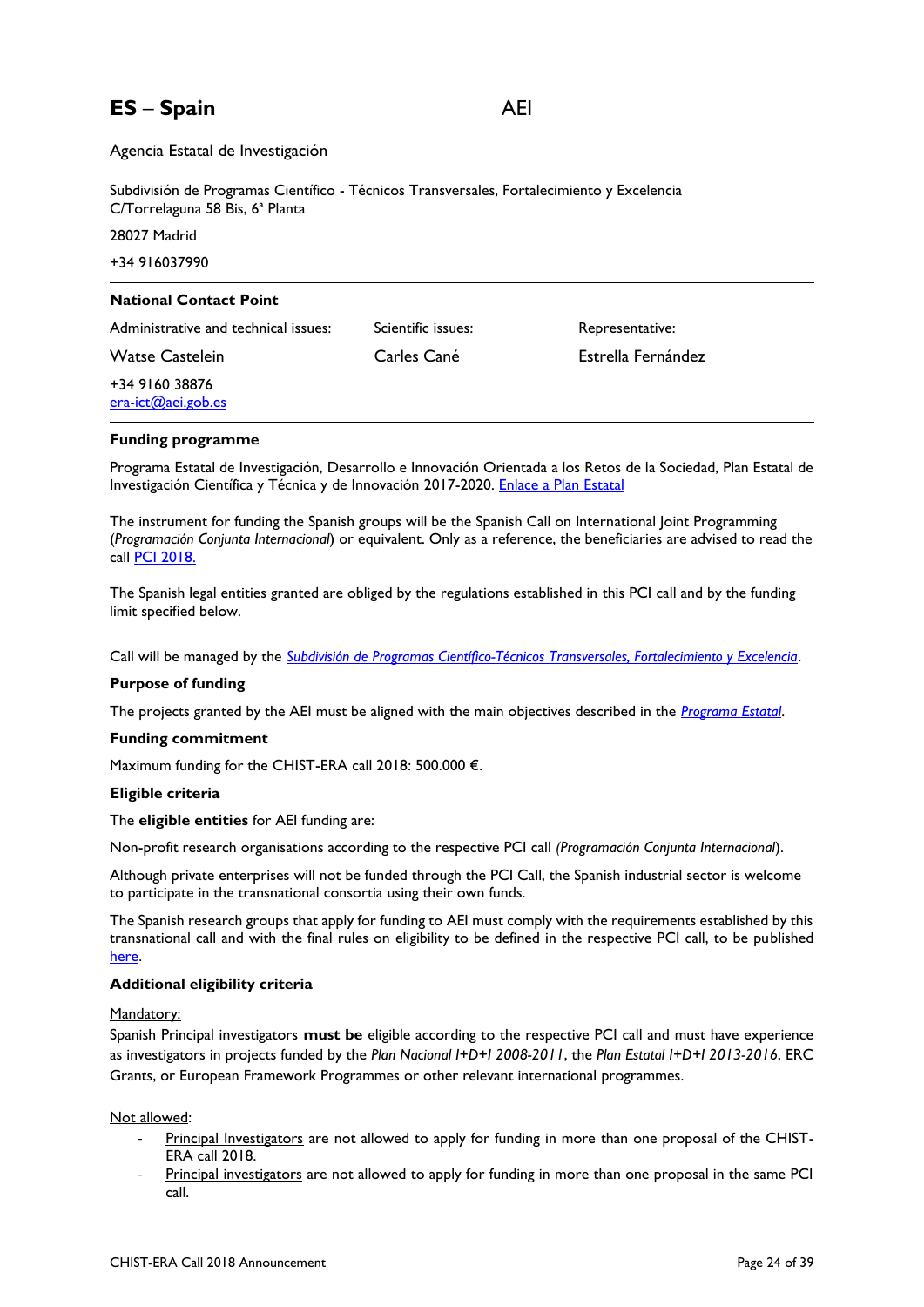- Principal Investigators are not allowed to apply for funding in two consecutive PCI calls (or their equivalent).
- Principal Investigators must remain unchanged between the proposal to this transnational call and the respective PCI call.

AEI will avoid double funding (overlapping with other EU or National funding), and will not grant projects or parts of projects already funded.

#### **Eligible costs**

- Personnel costs for temporary employment contracts (scholarships are not eligible).
- Current costs, small scientific equipment, disposable materials, travelling expenses and other costs that can be justified as necessary to carry out the proposed activities.
- Indirect costs (overheads) or clinical assays (proofs of concept, proofs of principle) **are not eligible** for funding in the PCI call.

#### **Funding rates**

The following funding limits are considered eligibility criteria. Proposals not respecting these limits could be declared non eligible.

- Maximum per legal entity and proposal eligible for AEI should not exceed 40.000  $\epsilon$  per year (up to  $120.000 \text{ €}$  for three year project). If two or more legal entities participate in the same proposal the AEI part should not exceed 50.000 € per year (up to 150.000 € for three year project).
- For experimental groups, the above limits are increased: Up to 50.000  $\epsilon$  per year (up to 150.000  $\epsilon$  for three year project) for one Spanish partner. Up to 65.000  $\epsilon$  per year (up to 195.000  $\epsilon$  for three year project) for the whole Spanish part in case more than one Spanish partner participates in the same proposal.
- If the transnational proposal is led by a PI eligible for AEI a maximum of 6.000  $\epsilon$  per year in addition.

Centres formed by different Spanish legal entities will be considered as a unique entity, and thus the maximum funding should not exceed the limits per proposal established above (for example mixed centres).

The final funding will take into account the transnational evaluation of the collaborative proposal, the scientific quality of the Spanish group, the added value of the international collaboration, the participation of the industrial sector, and the financial resources available.

#### **Mandatory acknowledgement**

Any publication or dissemination activity resulting from the granted projects must acknowledge the AEI: "Project (reference nº XX) funded by the AEI through the PCI call (or its equivalent)".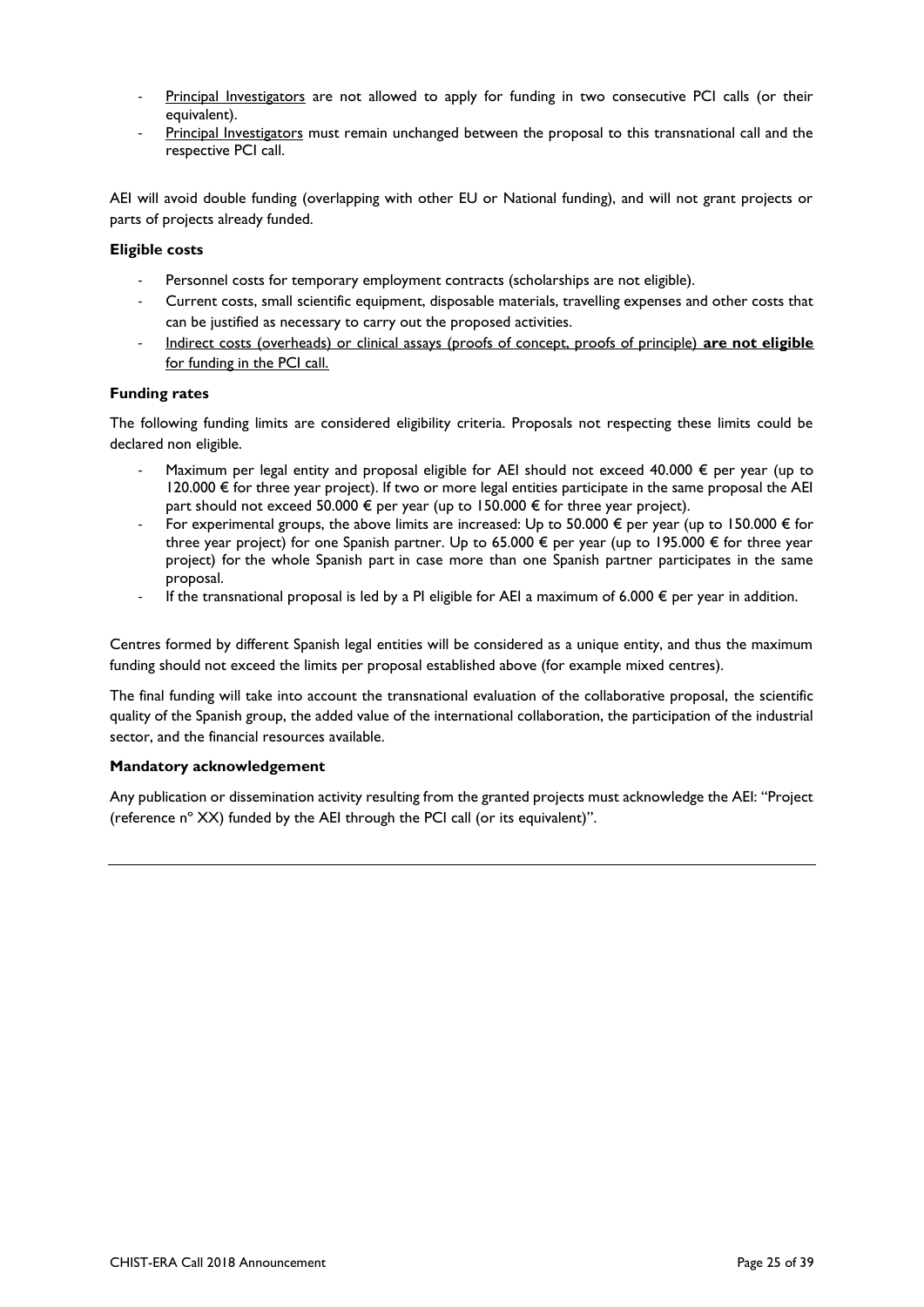### <span id="page-25-0"></span>**ES** – **Spain** IDEA

Agencia de Innovación y Desarrollo de Andalucía

C/ Leonardo Da Vinci, 17 A. Parque Científico Tecnológico Cartuja 41092, Sevilla

[http://www.agenciaidea.es](http://www.agenciaidea.es/)

+34 955 030 700

#### **National Contact Point**

Mr. José Antonio Pascual Sánchez Head of Unit. Programmes, Innovation and Advance **Services** 

+34 955 030 758 [jpascual@agenciaidea.es](mailto:jpascual@agenciaidea.es)

#### **Funding Criteria and Regulations**

All Andalusian partners must contact Agencia IDEA contact points prior to pre proposal submission.

**Eligibility of the proposal and applying candidates:** all eligibility rules and criteria can be found in the document available under the link below, under the section Línea de Subvención «Programa de Fomento de la I+D+i Internacional».

Applicants eligible to participate in this project selection procedure are only companies described into Article 3.1 and Article 10 of the link below. Applicants under this procedure shall be directly responsible for the implementation of the activities under the project proposal and shall not act as intermediaries, but they shall carry out activities under the project proposal on their behalf and at their expense.

[Orden de 5 de junio de 2017, por la que se establecen las bases reguladoras para la concesión de subvenciones](http://www.agenciaidea.es/c/document_library/get_file?uuid=3186eb68-e028-4f4e-8c65-26563a1b4376&groupId=10157)  [destinadas a la promoción de la investigación industrial, el desarrollo experimental y la innovación empresarial](http://www.agenciaidea.es/c/document_library/get_file?uuid=3186eb68-e028-4f4e-8c65-26563a1b4376&groupId=10157)  [en Andalucía.](http://www.agenciaidea.es/c/document_library/get_file?uuid=3186eb68-e028-4f4e-8c65-26563a1b4376&groupId=10157)

Projects eligible and specific requirements for this call, are described into Articles 8.2.a) and 9.4. Only TRLs from 5 till 7 will be eligible.

For further common details as eligible costs (Article 13 and 14), evaluation criteria (Annex II), funding rates (Annex III), project duration, Regional regulation, financial conditions among others general participation requirements, are described into the previous link.

After the CHIST-ERA full proposals evaluation, Applicants will need to fill in Application form for the administrative description and budget of the project and deposit it at "[Oficina Virtual Agencia IDEA](https://oficinavirtual.agenciaidea.es/index.do)". The first possible start day of the accepted projects is the day following after this application form submission.

#### **Purpose of funding**

The projects granted by Agencia IDEA must be aligned with the main objectives described in the Regional [innovation Strategy of Andalusia](http://ris3andalucia.es/documento/estrategia-de-innovacion-de-andalucia-2014-2020-ris3-andalucia/) (See also Annex V)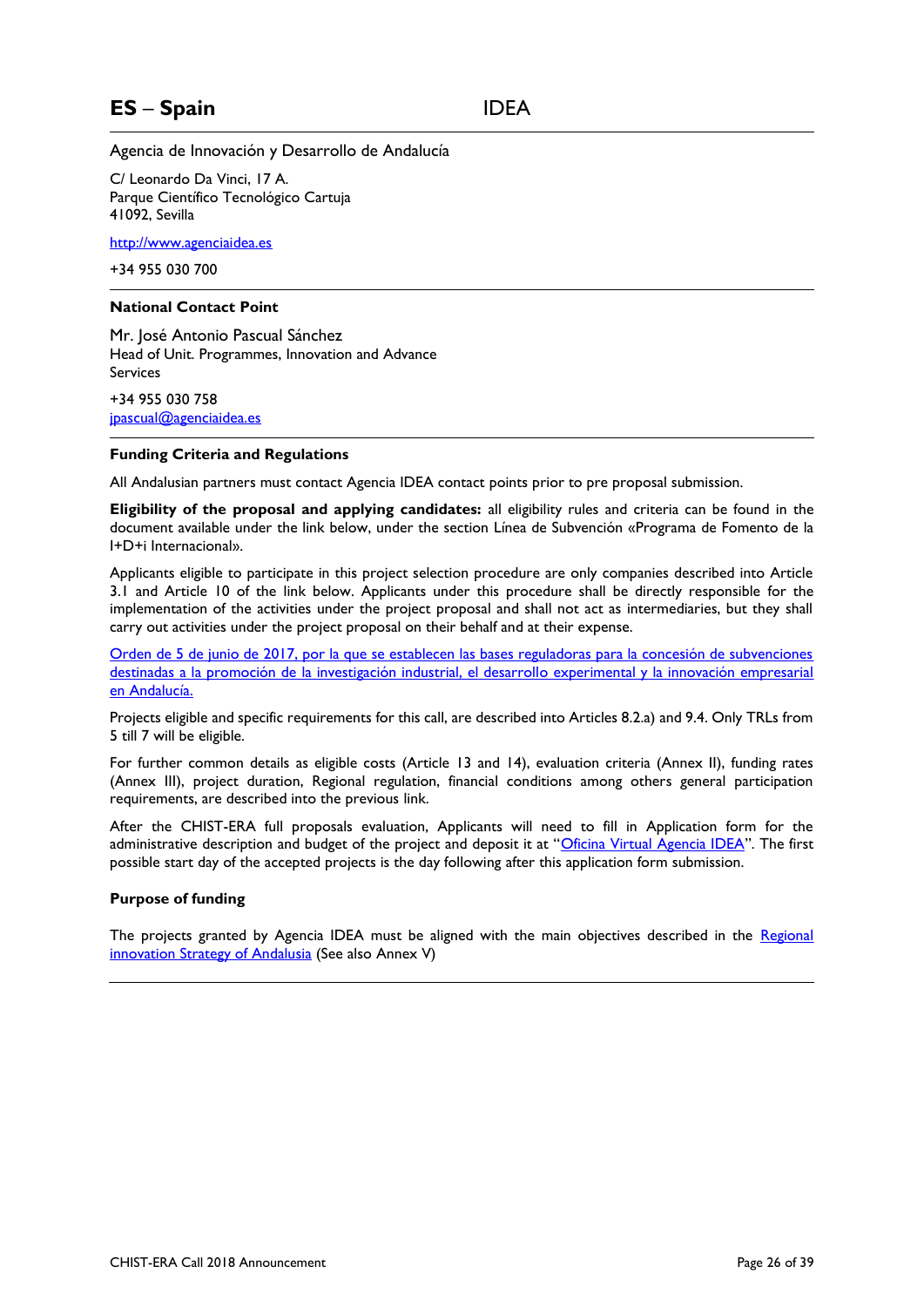### <span id="page-26-0"></span>**FI** – **Finland** AKA

Academy of Finland

Hakaniemenranta 6, 00530 Helsinki, Finland

<http://www.aka.fi/>

+358 295 33 5000

#### **National Contact Point**

Jukka Tanskanen Science adviser

+358 295 33 5071 [jukka.tanskanen@aka.fi](mailto:jukka.tanskanen@aka.fi)

#### **Funding Criteria and Regulations**

#### **General**

Finnish applicants are recommended to contact the Academy of Finland before proposal submission for the purpose of checking national funding terms and conditions (e.g. national eligibility criteria).

#### **Applicant**

Applicant for Academy of Finland research funding (i.e. the PI of a research project) must have the qualifications of a professor or docent. A PI requesting funding from the Academy of Finland (coordinator or partner) may not participate in more than two proposals.

#### **Funding**

The Research Council for Natural Sciences and Engineering plans to grant a maximum of 450,000 euros per project (150,000 euros per year). In general, the conditions and restrictions on Academy Projects apply to the funding. The Academy applies the full cost model in its funding, and the Academy's funding contribution for a project can come to no more the 70% of the total project costs. Funding can be granted to research teams for purposes of hiring scientific staff, for the acquisition of equipment and supplies, and for other expenses arising for instance from researcher mobility and networking activities. The PI's salary costs must not be significant in relation to the project's total costs. For example, a three-year research project must not include more than 4,5 months of the PI's effective working hours. This is equivalent to about 1,5 months a year. Finnish partners of projects that have been successful at the second call stage will be invited to submit national application forms. The Finnish partners have to agree in writing with the other project partners on the rights of ownership and use of the research results of the project as soon as possible after the funding decision has been made. Project partners have to clarify the rights and obligations of inventors with the other members of their research team as well as with their research partners and funding bodies.

More information on the Academy's general conditions and guidelines for funding: <http://www.aka.fi/en/funding/how-to-use-the-funding/general-conditions-and-guidelines-for-funding/>

Guidelines for research project funding granted by the Research Council for Natural Sciences and Engineering:

[http://www.aka.fi/fi/tiedepoliittinen-toiminta/toimikunnat-rahoittajina/luonnontieteen-ja-tekniikan-tutkimuksen](http://www.aka.fi/fi/tiedepoliittinen-toiminta/toimikunnat-rahoittajina/luonnontieteen-ja-tekniikan-tutkimuksen-toimikunta/)[toimikunta/](http://www.aka.fi/fi/tiedepoliittinen-toiminta/toimikunnat-rahoittajina/luonnontieteen-ja-tekniikan-tutkimuksen-toimikunta/)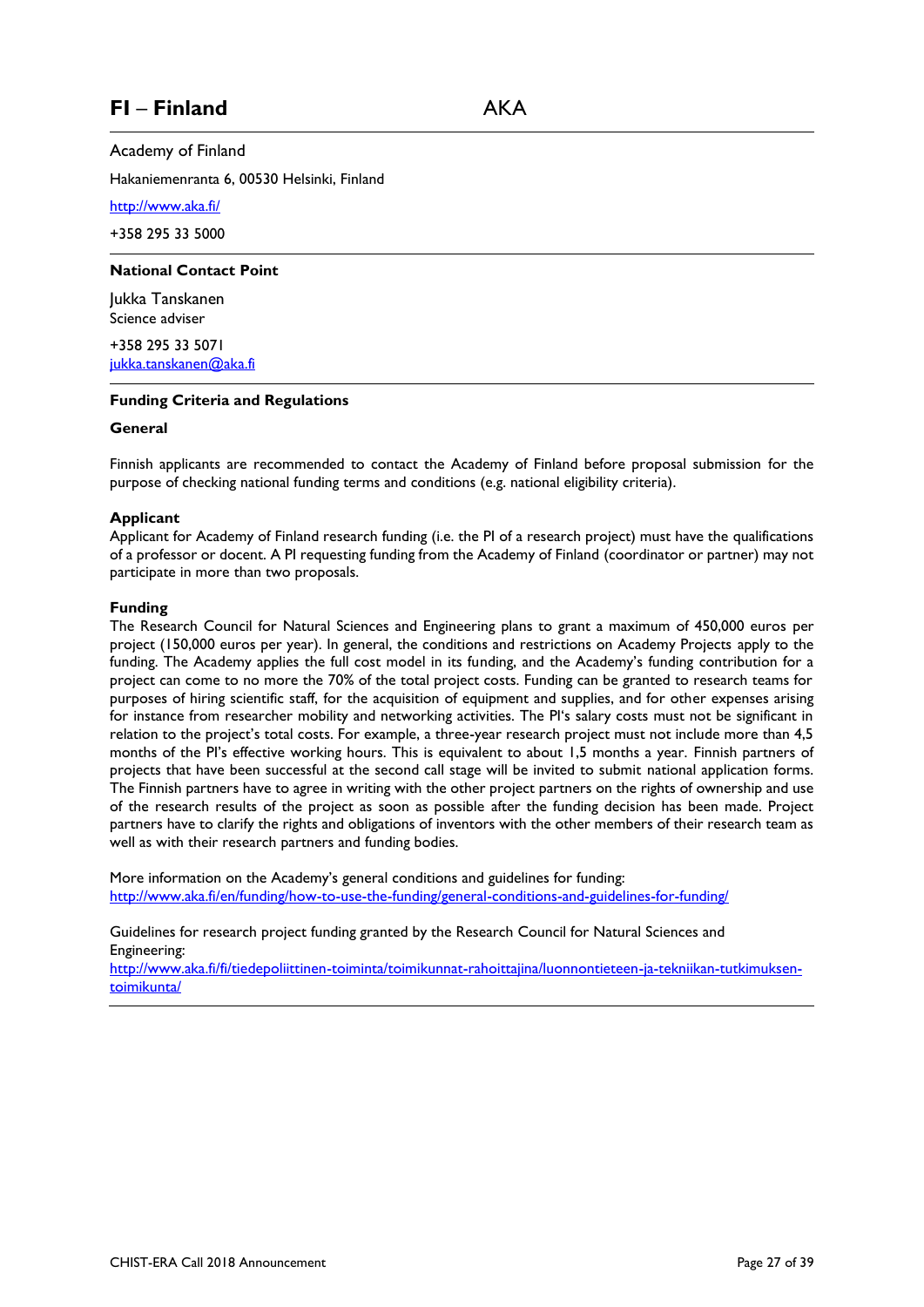### <span id="page-27-0"></span>**FR** – **France** ANR

Agence Nationale de la Recherche 50 avenue Daumesnil 75012 Paris

#### **National Contact Point**

Sergueï Fedortchenko Project manager

+33 1 78 09 80 37 [serguei.fedortchenko@anr.fr](mailto:serguei.fedortchenko@anr.fr)

#### **Funding Criteria and Regulations**

The specific appendix for applicants from France will be available by end November on the website of ANR: [http://www.anr.fr/AAPProjetsOuverts.](http://www.anr.fr/AAPProjetsOuverts)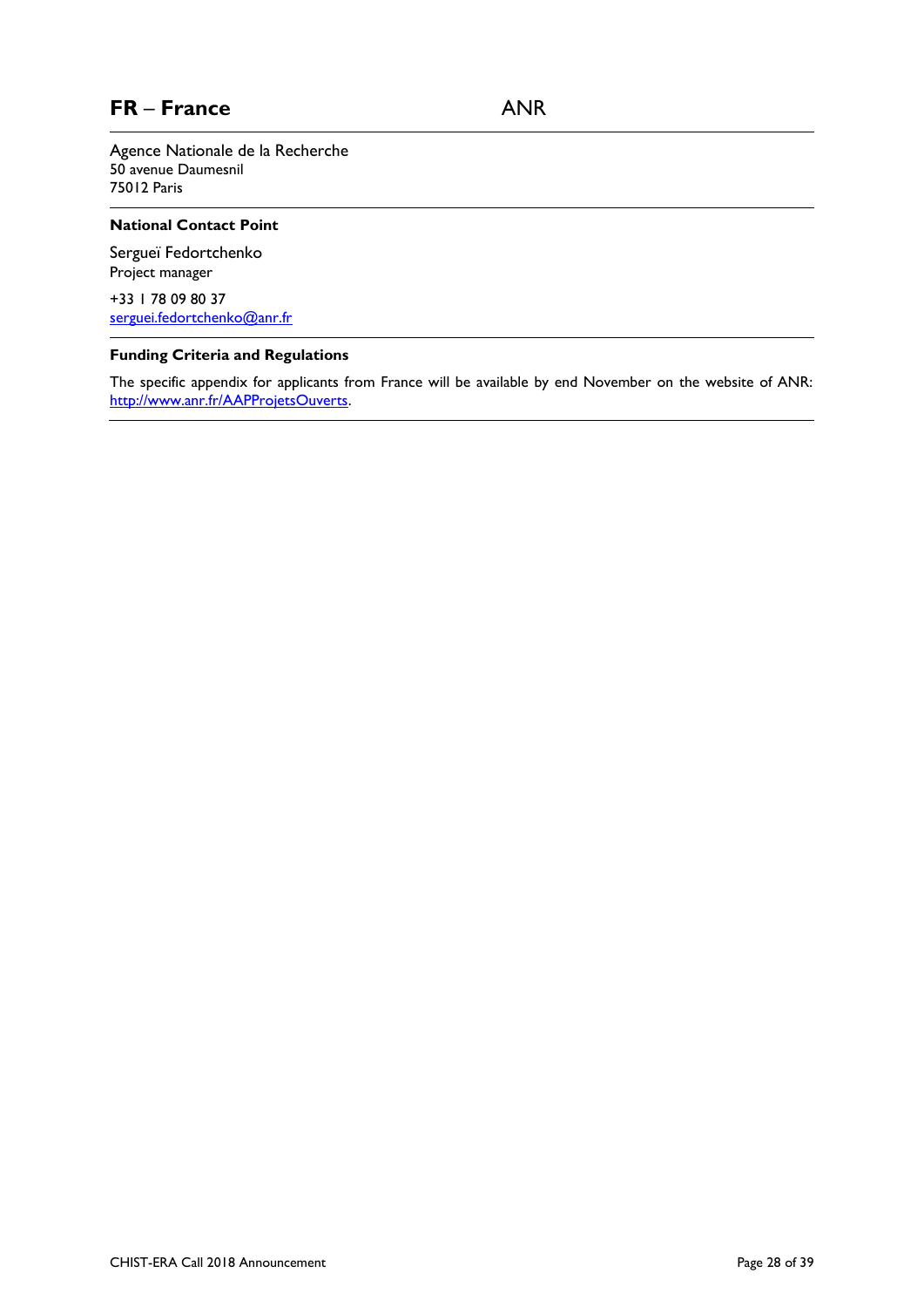### <span id="page-28-0"></span>**GR** – **Greece** GRST

General Secretariat for Research and Technology (GSRT)

International S&T Cooperation Directorate – Bilateral Relations Division 14-18, Messogion Ave. 11527, Athens

#### **National Contact Point**

Marios KONIARIS Programme Officer

0030 213 1300094 [m.koniaris@gsrt.gr](mailto:m.koniaris@gsrt.gr)

#### **Funding Criteria and Regulations**

#### **Type of RTD**

GSRT potentially supports the following types of RTD, namely: Industrial research, experimental development, feasibility studies (COMMISSION REGULATION (EU) No 651/2014 article 25)

#### **Eligible applicants**

GSRT potentially supports all private and public applicants, namely:

- Private SME
- Private large companies
- Non-profit research organisation
- **•** Higher education institution
- Public research organisation
- Public organisation

#### **Budget**

EUR 1.500.000 national funding that comes from structural funds and particularly from Operational Programme for Research, Entrepreneurship and Innovation 2014-2020, Research and Innovation Smart Specialization Strategy (RIS3)

#### **Further specifications**

**A. Aid for research and development projects** (COMMISSION REGULATION (EU) No 651/2014 article 25)

#### **1. Kind of Research.**

The aided part of the research and development project shall completely fall within one or more of the following categories:

- (a) industrial research;
- (b) experimental development;
- (c) feasibility studies

**2. The eligible costs of research and development projects** shall be allocated to a specific category of research and development and shall be the following:

(a) personnel costs: researchers, technicians and other supporting staff to the extent employed on the project; (regarding the individual enterprises the contracts should abide by the national legislation and guidelines)

(b) costs of instruments and equipment to the extent and for the period used for the project. Where such instruments and equipment are not used for their full life for the project, only the depreciation costs corresponding to the life of the project, as calculated on the basis of generally accepted accounting principles are considered as eligible.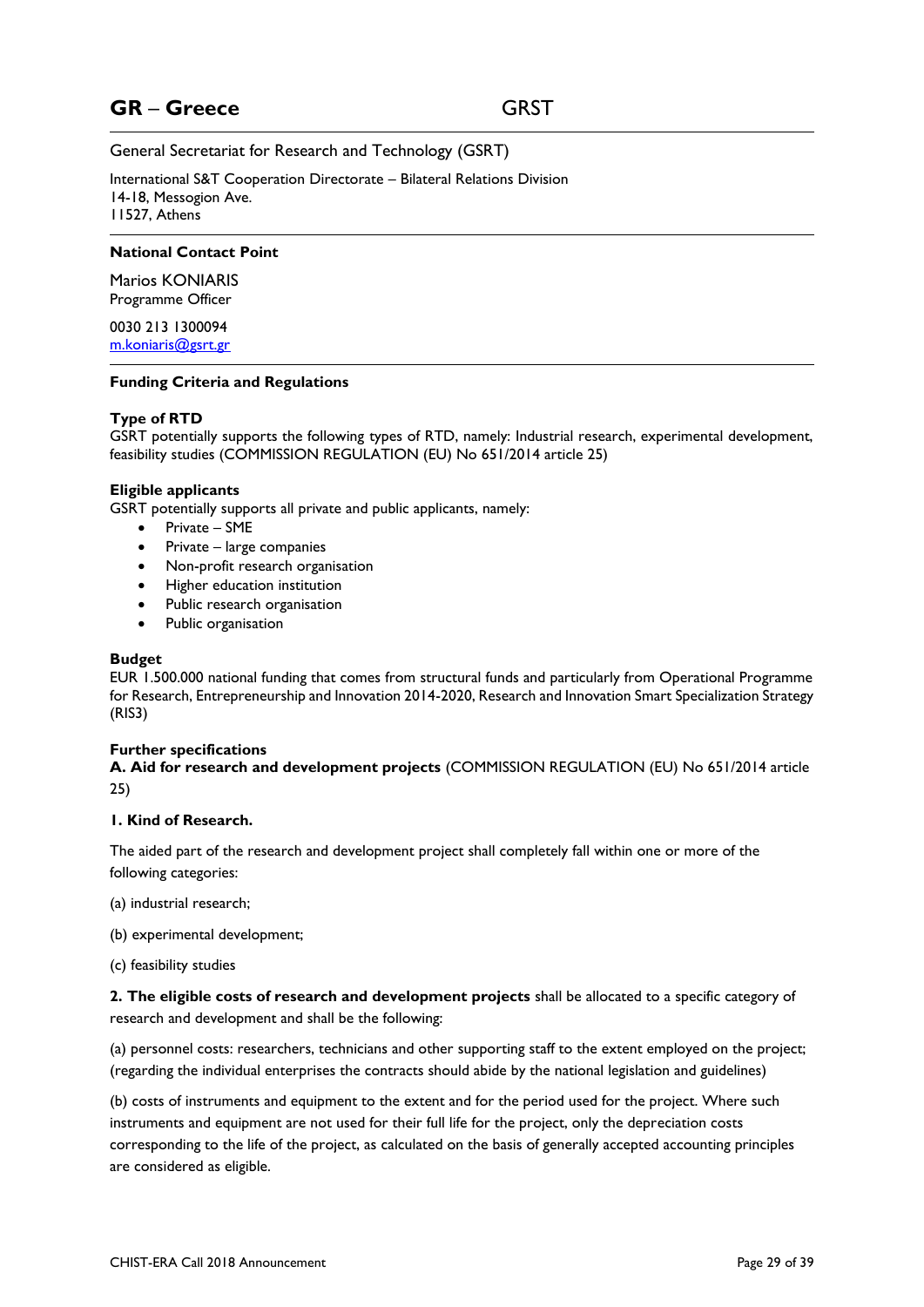(c) Costs for buildings and land, to the extent and for the duration period used for the project. With regard to buildings, only the depreciation costs corresponding to the life of the project, as calculated on the basis of generally accepted accounting principles are considered as eligible. For land, costs of commercial transfer or actually incurred capital costs are eligible.

(d) costs of contractual research, knowledge and patents bought or licensed from outside sources at arm's length conditions, as well as costs of consultancy and equivalent services used exclusively for the project;

(e) additional overheads and other operating expenses, including costs of materials, supplies and similar products, incurred directly as a result of the project;

#### **B. The aid intensity for each beneficiary:**

#### **1. Public Research Institutes and Universities**

The aid intensity can reach 100% for performing non economical activities in accordance to the point 19 of the article 2.1.1 of the «Framework for State aid for research and development and innovation» (2014/C 198/01)).

#### **2. Private Sector**

(a) 50 % of the eligible costs for industrial research;

(b) 25 % of the eligible costs for experimental development;

The aid intensities for industrial research and experimental development may be increased up to a maximum aid intensity of 80 % of the eligible costs as follows:

(a) by 10 percentage points for medium-sized enterprises and by 20 percentage points for small enterprises;

(b) by 15 percentage points if one of the following conditions is fulfilled:

(i) the project involves effective collaboration:

— between undertakings among which at least one is an SME, or is carried out in at least two Member States, or in a Member State and in a Contracting Party of the EEA Agreement, and no single undertaking bears more than 70 % of the eligible costs, or — between an undertaking and one or more research and knowledgedissemination organisations, where the latter bear at least 10 % of the eligible costs and have the right to publish their own research results;

(ii) the results of the project are widely disseminated through conferences, publication, open access repositories, or free or open source software.

(iii) the aid intensity for feasibility studies may be increased by 10 percentage points for medium-sized enterprises and by 20 percentage points for small enterprises

#### **C. Eligible costs as Indirect Costs**

Fixed percentage of 15% calculated on the basis of the personnel budget of the partner. Indirect costs are eligible for all Legal Entities.

#### **D. Upper funding limits for the eligible costs**

Upper limit of the total public funding will be 200.000 € per project (including indirect costs). Please note that this amount can be increased to 250.000  $\epsilon$  per project if Greek partner assumes the project coordination.

The maximum state aid intensity will be calculated according to the provisions of the European state aid rules and regulations in force (type of research activity, size of the participating enterprise, collaborative research).

#### **E. Duration of the projects**

The duration of a funded project is 24- 36 months. A possible extension of the duration under conditions can be accepted maximum up to the1/3 of the initial duration taking into account the starting date without modifying the scientific or increasing the financial part of the project and the prerequisites of the current Operational Programme 2014-2020 (e.g. closing date for financing the projects in national level).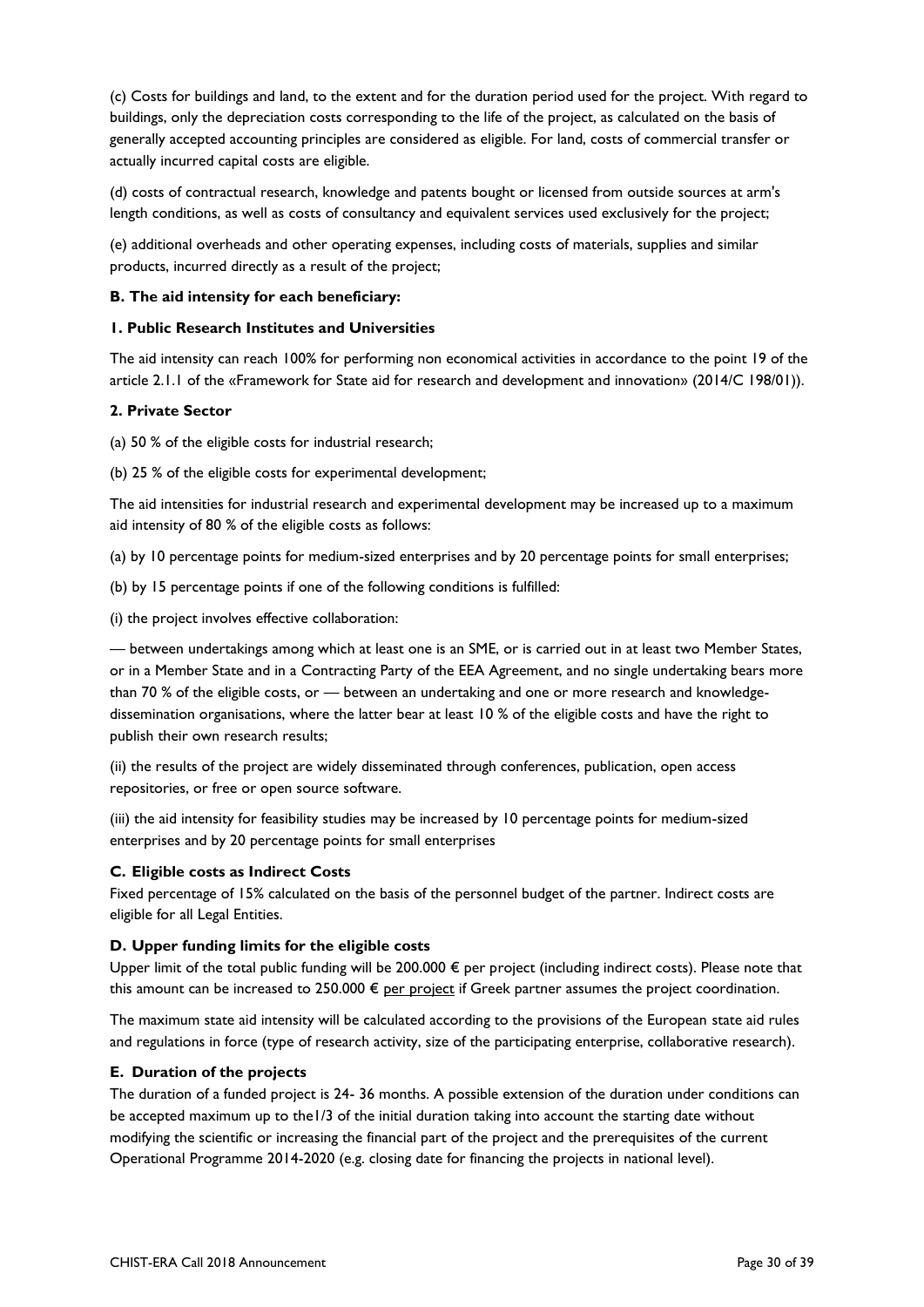#### **F. Evaluation**

In national level, only eligibility check is conducted and not a full evaluation in stages 1 and 2. We rely on the evaluation of external experts.

Further information regarding the categorization of aid intensity and the eligibility of costs is available at the national guide published at GSRT website (current national call/adjustments may be made in the next national calls).

For any clarifications please contact the NCP.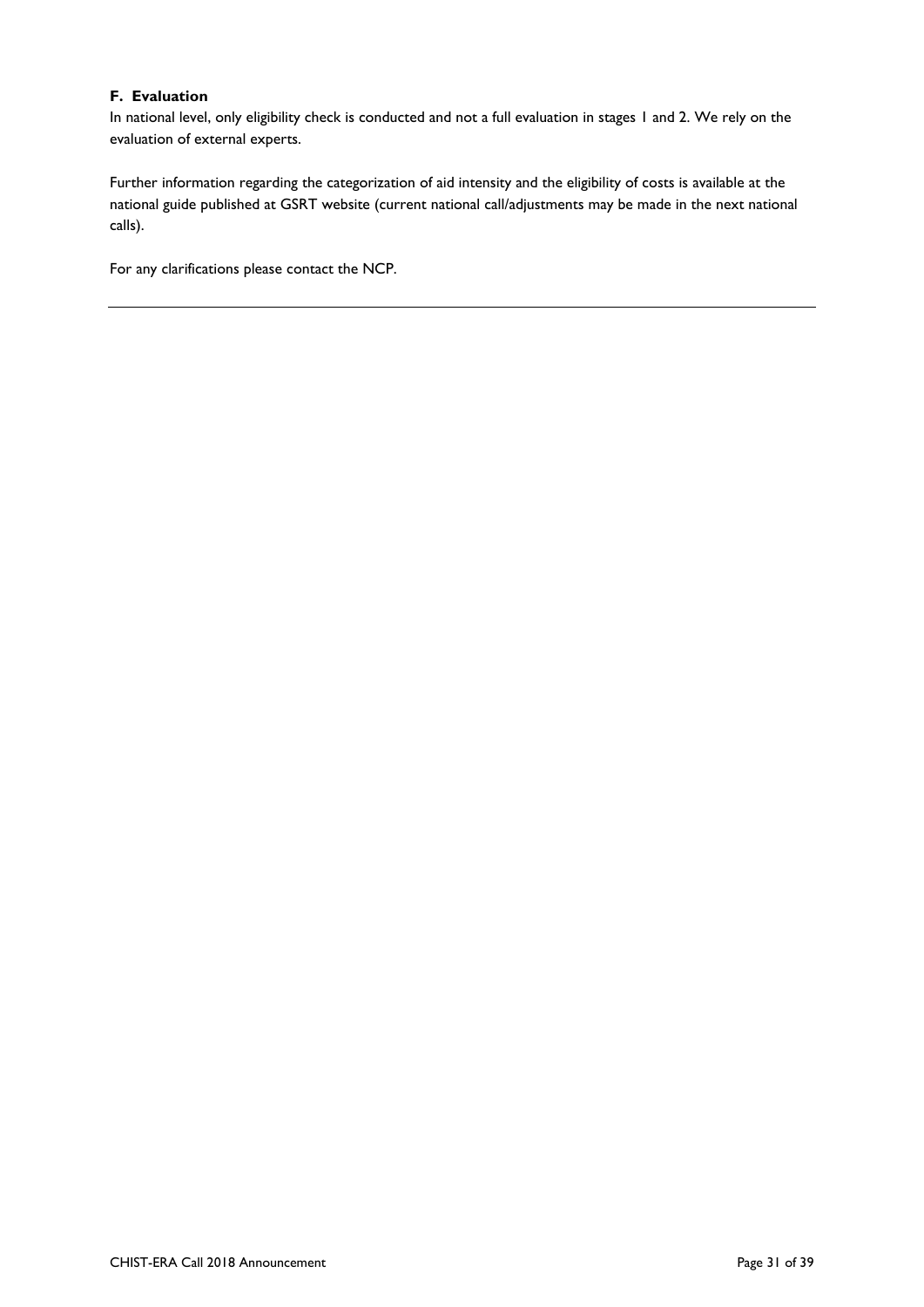<span id="page-31-0"></span>The Irish Research Council (IRC)

3 Shelbourne Buildings Crampton Avenue Shelbourne Road Ballsbridge Dublin 4 D04 C2Y6

[www.research.ie](http://www.research.ie/)

#### **National Contact Point**

Niall Kelly

+353 1 2315000 [nkelly@research.ie](mailto:nkelly@research.ie)

#### **Funding Criteria and Regulations**

The grants distributed by the Irish Research Council must be administrated by an Irish higher education institution (HEI) that fulfils the Irish Research Councils criteria for an administrating organisation.

Eligibility criteria for regular IRC funding programmes apply [\(www.research.ie\)](http://www.research.ie/). You must contact IRC prior to submission.

#### **Who can apply?**

Project Leaders (PL) and Principal Investigators (PI) shall be full-time members of the academic staff, either permanent or on temporary contracts of sufficient duration to cover the period of the proposed project, of a third-level institution within the meaning of Section One of the Higher Education Authority Act, 1971 and/or in receipt of public funding as approved by the Minister for Education and Science for the purposes of the Free Fees Initiative. Applications will also be accepted from permanent members of the academic research staff at the Economic and Social Research Institute (ESRI) and the Dublin Institute for Advanced Studies (DIAS).

Researchers not formally affiliated with an institution recognised by IRC may be part of a consortium but cannot function as formal project leader (PL) or principal investigator (PI).

#### Eligible costs:

Eligible personnel costs for the purpose of the application must be sought at agreed national rates. These are available at:<http://www.iua.ie/research-innovation/researcher-salary-scales/>

Total personnel costs must not exceed the following limits over the **maximum project duration**

- one or more Postgraduate / PhD Candidate(s): maximum eligible costs per person €93,000
- one or more Postdoctoral Fellow(s): maximum eligible costs per person: €160,000
- one or more senior researcher(s): maximum eligible costs per senior researcher (replacement costs) €126,000

Eligible material costs can include:

- **•** Travel & accommodation & meeting costs
- Costs for knowledge exchange
- All joint publication costs (incl. editing and translation costs)
- Other material costs, equipment where justifiable
- Consumables

The cost of institutional overheads may be included at a rate of up to 20% of overall direct costs less equipment.

#### **Please note that applicants must contact the IRC prior to the submission of their proposal.**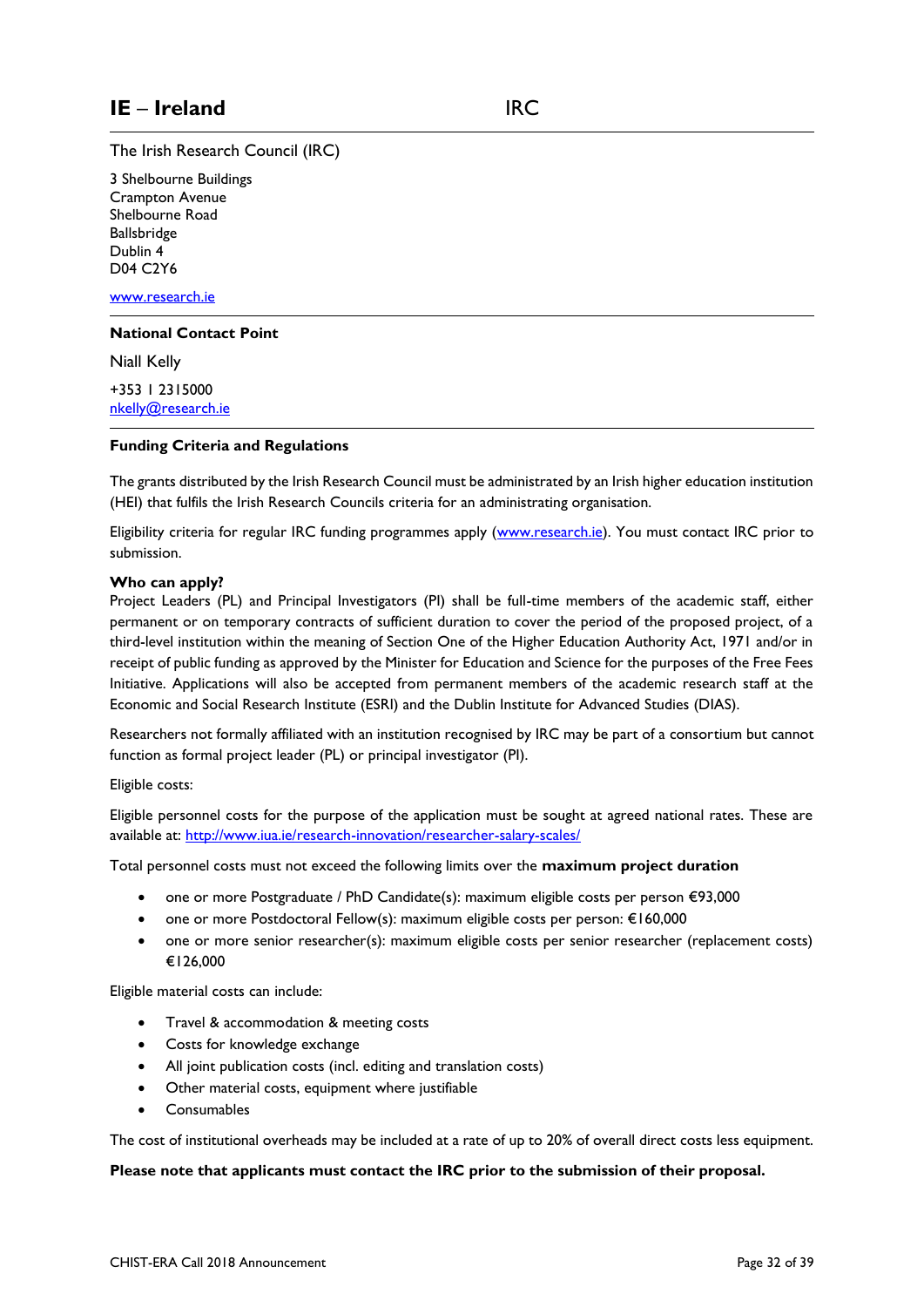### <span id="page-32-0"></span>**LT** – **Lithuania** LMT

Research Council of Lithuania

Gedimino pr. 3 LT-01103 Vilnius Lithuania

[www.lmt.lt](http://www.lmt.lt/)

#### **National Contact Point**

Agnė Albrechtaitė-Visockienė International Programmes Unit

+370 676 17398 [agne.albrechtaite@lmt.lt](mailto:agne.albrechtaite@lmt.lt)

#### **Funding Criteria and Regulations**

#### **Eligible applicants**

Researchers from Lithuanian higher education and research institutions (listed in the Register of Ministry of Education and Science of Republic of Lithuania) may participate in the consortia. The applicant who intends to act as a principal investigator (PI) or primary project implementer (PPI) has to be a scientist (researcher holding at least a Ph.D. degree). A person, acting as a PI or PPI is allowed to participate only in one proposal per Call.

Industrial partners are allowed to participate only in collaboration with Lithuanian higher education and research institution.

#### **Eligible costs**

Eligible direct costs for Lithuanian researchers:

- Personnel
- Subcontracting (services and copyright works)
- Consumables
- Travel and Subsistence
- Equipment
- Other

Overheads:

• Up to 30% of Personnel and Subcontracting costs.

The workload of the primary project implementers of the Lithuanian team must be at least 20 hours multiplied by the duration of the project in months.

One project can require up to  $\epsilon$  100 000 for a maximum of three years in Lithuania.

#### **Links to further information or documents:**

This is not a comprehensive list of requirements for the Lithuanian participants. All national rules are presented in the Lithuanian language in the call text and Rules for Financing (Lietuvos mokslo tarybos mokslo ir sklaidos projektų [konkursinio finansavimo bendrosios taisykl](https://www.e-tar.lt/portal/lt/legalAct/ec3460a004fe11e8b3e7ba9cffd043b1)ės)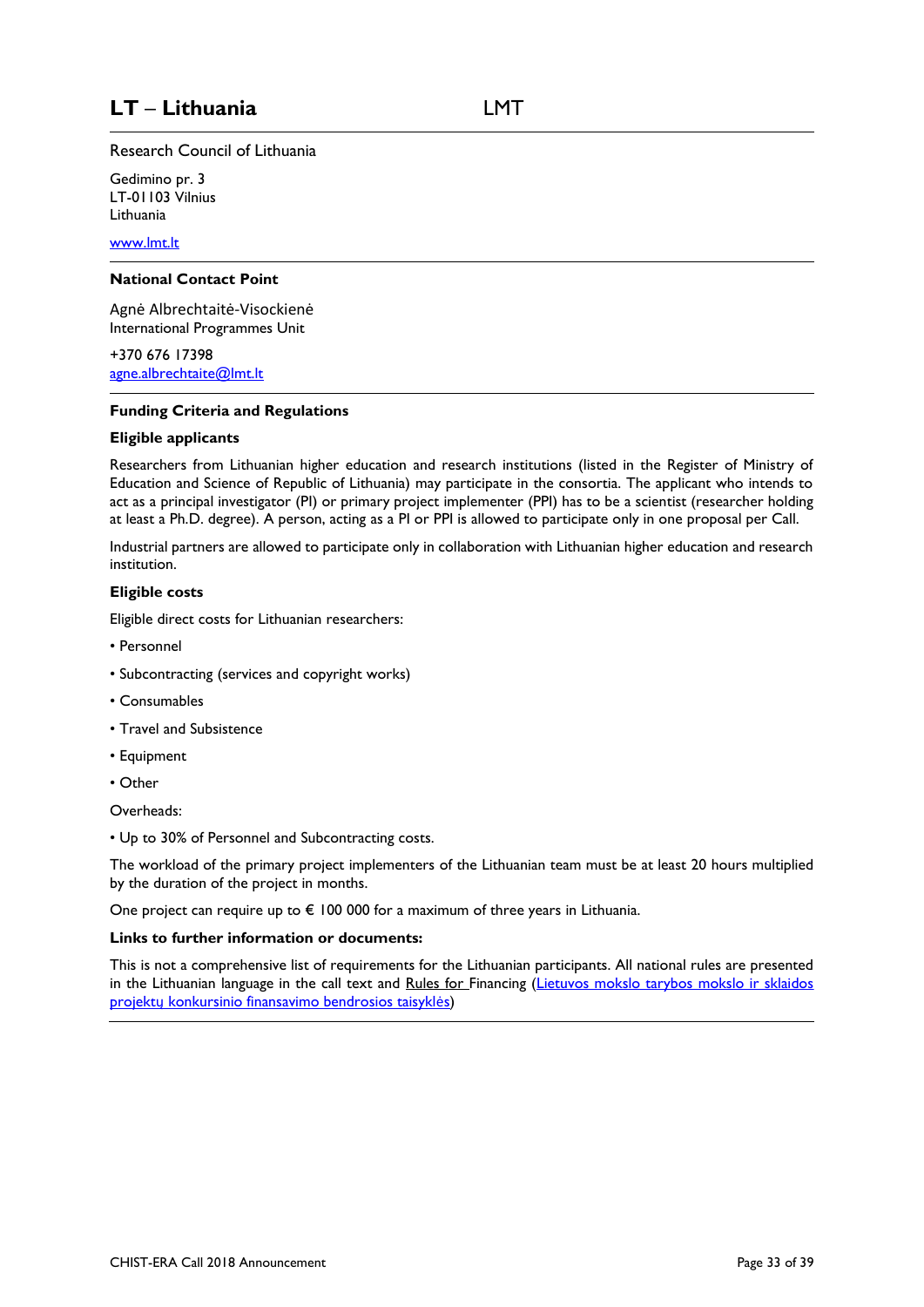### <span id="page-33-0"></span>**PL** – **Poland** NCN

#### Narodowe Centrum Nauki

u. Królewska 57 30-081 Kraków Poland <https://ncn.gov.pl/?language=en>

#### *New address after December 1 st, 2018:* ul. Twardowskiego 16 30-312 Kraków Poland

#### **National Contact Point**

Dr. Jakub Gadek Coordinator for Physical Sciences and Engineering

+48 12 3419152 [jakub.gadek@ncn.gov.pl](mailto:jakub.gadek@ncn.gov.pl)

Ms. Marlena Wosiak International Cooperation Officer

+48 12 3419093 [marlena.wosiak@ncn.gov.pl](mailto:marlena.wosiak@ncn.gov.pl)

#### **NCN Eligibility Requirements for CHIST-ERA applicants based in Poland**

**Only proposals involving basic research** (experimental or theoretical endeavours undertaken to gain new knowledge of the foundations of phenomena and observable facts, without any direct commercial use) **may be submitted in response to the call for proposals.** 

#### **Who can act as Principal Investigator?**

Any researcher, with a doctoral degree, employed at a Polish institution.

#### **What are the eligible costs for Polish researchers?**

We strongly encourage all applicants to read information on *eligible costs* included in the Annex to NCN Council's Resolution on funding granted within calls for proposals for international research projects: [UNISONO.](https://www.ncn.gov.pl/sites/default/files/pliki/uchwaly-rady/2018/uchwala_UNISONO_pazdziernik_2018.pdf)

You can apply for funding for all costs relevant, necessary and directly connected to the proposed research project including:

- Personnel costs:
- Equipment the cost of an individual item of equipment must not exceed PLN 500 000;
- Other costs such as:
- Devices and software: costs of devices other than research equipment, as well as the cost of purchasing software instrumental
- **•** Materials
- **•** Outsourcing
- Business trips (travel and subsistence costs)
- Visits and consultations
- Costs of knowledge transfer
- Publication costs (incl. editing and translation costs)
- Other consumables

#### **EURO exchange rate: 1 EUR = 4,2024 PLN**

#### **Please note:**

 All applicants invited to the full proposals stage of the Call must register their applications in the ZSUN/OSF submission system (MOZART/UNISONO application). The online application includes the following budget table:

http://ncn.gov.pl/sites/default/files/pliki/UNISONO\_budget\_table.xlsx

- Overhead costs must not exceed **a maximum of 40%** of the total eligible costs (excl. equipment) and may not be increased during the course of a research project.
- Administrative personnel costs and costs of organisation of conferences have to be covered from overheads.
- Applicants are obliged to adhere to the rules included in the Annex to NCN Council's Resolution on funding granted within calls for proposals for international research projects: [UNISONO.](https://www.ncn.gov.pl/sites/default/files/pliki/uchwaly-rady/2018/uchwala_UNISONO_pazdziernik_2018.pdf)
- Information about Personal Data Processing at NCN is available under the following link: <https://ncn.gov.pl/dane-osobowe?language=en>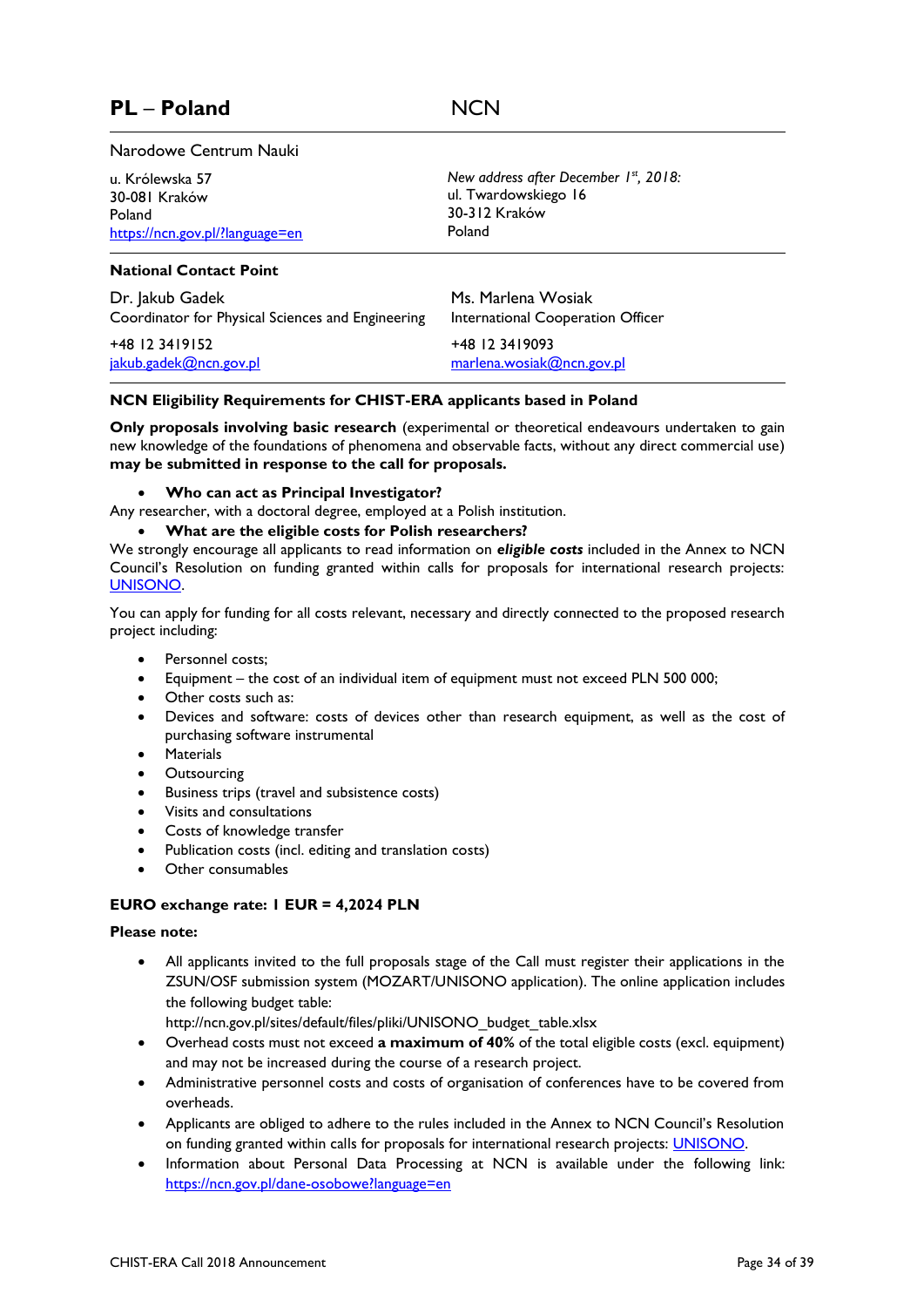### <span id="page-34-0"></span>**RO** – **Romania** UEFISCDI

Executive Agency for Higher Education, Research, Development and Innovation Funding

21-25 Mendeleev Str., sector 1 010362 Bucharest Romania

Fax: +40 21 311 59 92 [www.uefiscdi.gov.ro](http://www.uefiscdi.gov.ro/)

#### **National Contact Point**

Domnica Cotet Expert

+40 21 302 38 80 [domnica.cotet@uefiscdi.ro](mailto:domnica.cotet@uefiscdi.ro) Cristina Laura Cotet Expert +40 21 302 38 84 [cristina.cotet@uefiscdi.ro](mailto:cristina.cotet@uefiscdi.ro)

#### **Funding Criteria and Regulations**

Please check for information:

<http://uefiscdi.gov.ro/articole/4536/Pachet-de-informatii-ERANETERANET-Cofund.html>

#### **Eligible institutions:**

Eligible entities for funding are universities, public institutions, R&D national institutions, joint-stock companies, SME's and Large companies, NGOs (associations, foundations, etc.), others. Funding rates vary in accordance with state aid legislation.

#### **Eligible costs**

- Staff costs;
- Logistics expenses
	- Capital expenditure;
	- Expenditure on stocks supplies and inventory items;
	- Expenditure on services performed by third parties cannot exceed 25% of the funding from the public budget. The subcontracted parts should not be core/substantial parts of the project work;
- Travel expenses;
- Overhead (indirect costs) is calculated as a percentage of direct costs: staff costs, logistics costs (excluding capital costs and cost for subcontracting) and travel expenses. Indirect costs will not exceed 20% of direct costs.

#### **Budget**

The funds allocated from the state budget for the Romanian part of an ERA-NET / ERA-NET project Cofund are:

- max. 250.000 EUR if Romania is the coordinator of the trans-national project;
- max. 200.000 EUR if Romania is partner in the trans-national project.

Principal Investigators are not allowed to apply for funding in more than one proposal of the CHIST-ERA call 2017.

#### **General regulations**

- The Romanian partners awarded in this call are invited to contract under the National Plan for RDI 2015-2020 rules/Subprogram 3.2 HORIZON 2020;
- The Romanian partners awarded in this call should submit an annual report (scientific and financial) to UEFISCDI in accordance with the regulations settled in the funding contract.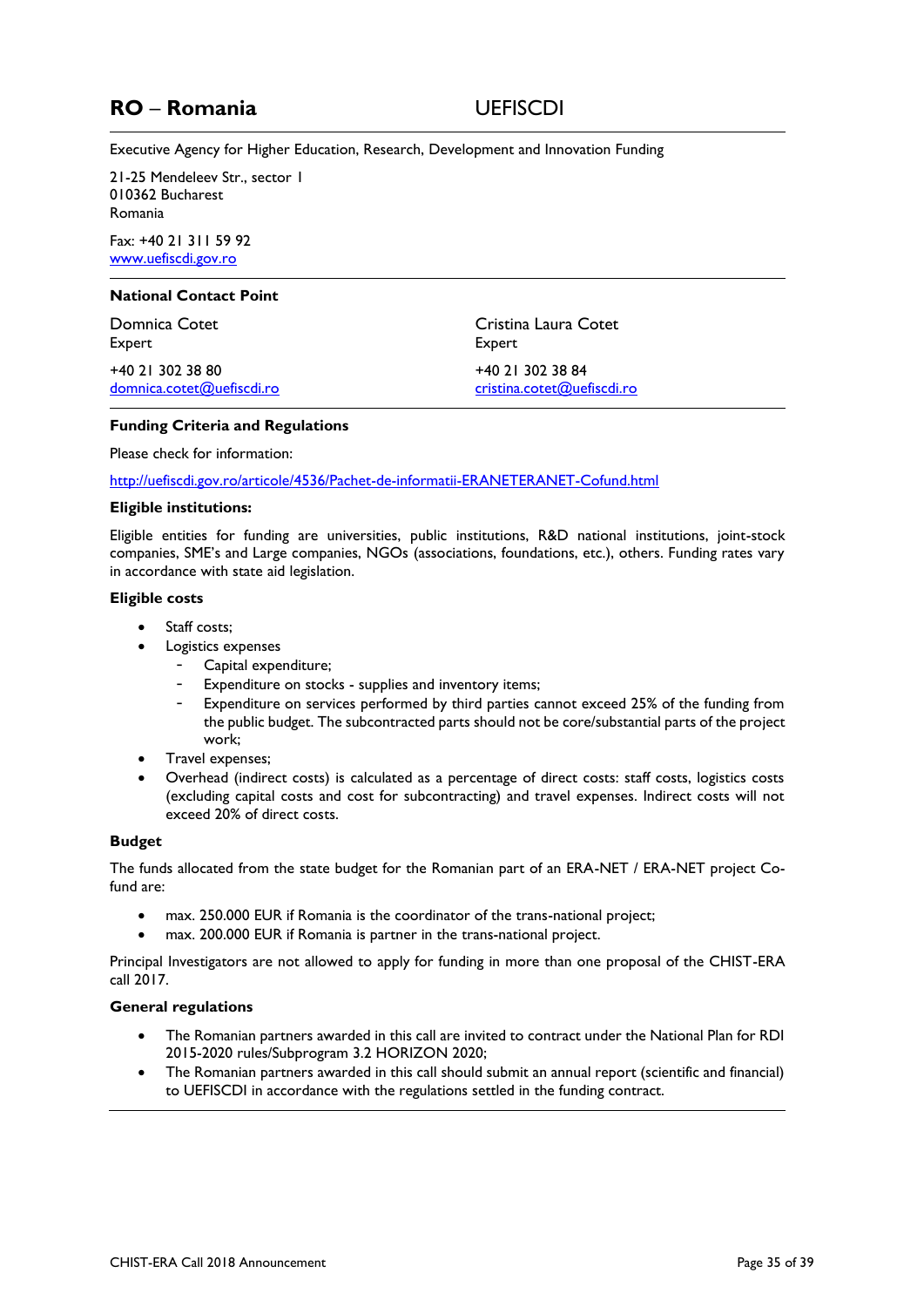<span id="page-35-0"></span>Slovenska Akademia Vied

Štefánikova 49 814 38 Bratislava Slovak Republic

[http://www.sav.sk/?&lang\\_change=en](http://www.sav.sk/?&lang_change=en)

#### **National Contact Point**

Ján Barančík, PhD. Representative **Head** International Cooperation Department +421 2 5751 0137 [barancik@up.upsav.sk](mailto:barancik@up.upsav.sk)

Zuzana Panisová Representative (proxy) Programme Officer International Cooperation Department +421 2 5751 0245 [panisova@up.upsav.sk](mailto:panisova@up.upsav.sk)

#### **Funding programme**

Research in the field of ICT, Computer and Information Sciences including the Automation and Control Systems and related ICT – based sciences.

**Funding and project duration\*:** The maximum amount of requested funding per project can be up to 120.000EUR for a total period of three years.

#### **Funding Criteria and Regulations**

#### **Who can apply?**

Only research Institutes of Slovak Academy of Sciences are eligible organisations for funding (up to 100%). Applicants from other Slovak R&D centres (universities and/or other organisations from Slovakia) have to cover the project costs from their own sources (Letter of Commitment). In addition to this, the teams outside of SAS can be consortium members but not the coordinator of the consortium.

#### **Participation of young scientists?**

It is strongly recommended the participation of the Early Career Scientists in the project. The Early Career Scientist must have been awarded his/her first doctoral degree at least 3 and up to 10 years prior to the preproposal submission deadline of the CHIST-ERA JTC 2018 call.

#### **What types of funding are eligible for Slovak researchers?**

1. Eligible direct costs

- 1.1 Personal costs
- must accurately reflect the work on the project

- may be used only to cover the costs (including health and social insurance) related to work agreements performed outside of employment

- maximum of 15 % of all direct costs (ERA.Nets) or

maximum of 30% of all direct costs, if Slovak team is a coordinator of consortium (ERA.Nets)

1.2 Material costs and expenditures

a. Consumables: minor equipment and instruments, small-scale office and laboratory material (no basic equipment of the workplace; essential computer equipment is exception)

b. costs and expenditures for services directly related to the project: contracts, consultations, publication of project results, conference fees

c. travel costs and living expenses: limits for travel costs and daily subsistence allowance vary depending on destination country

(pursuant to Slovak Act. 283/2002 Col. Of Laws on travel reimbursement)

d. capital expenditures: to a maximum of 40% of all direct costs

- 2. Indirect Costs
- administration, energy and infrastructure
- maximum of 20% of all direct costs

#### **Is an additional/parallel application requested to the funding organisation?**

Slovak researchers that are partners in a project selected for funding will be requested to submit an additional application to the SAS (MVTS form). A separate request to do so will be sent to the Slovak researchers after the recommendation for funding of the respective Call Steering Committee. Slovak researchers should submit this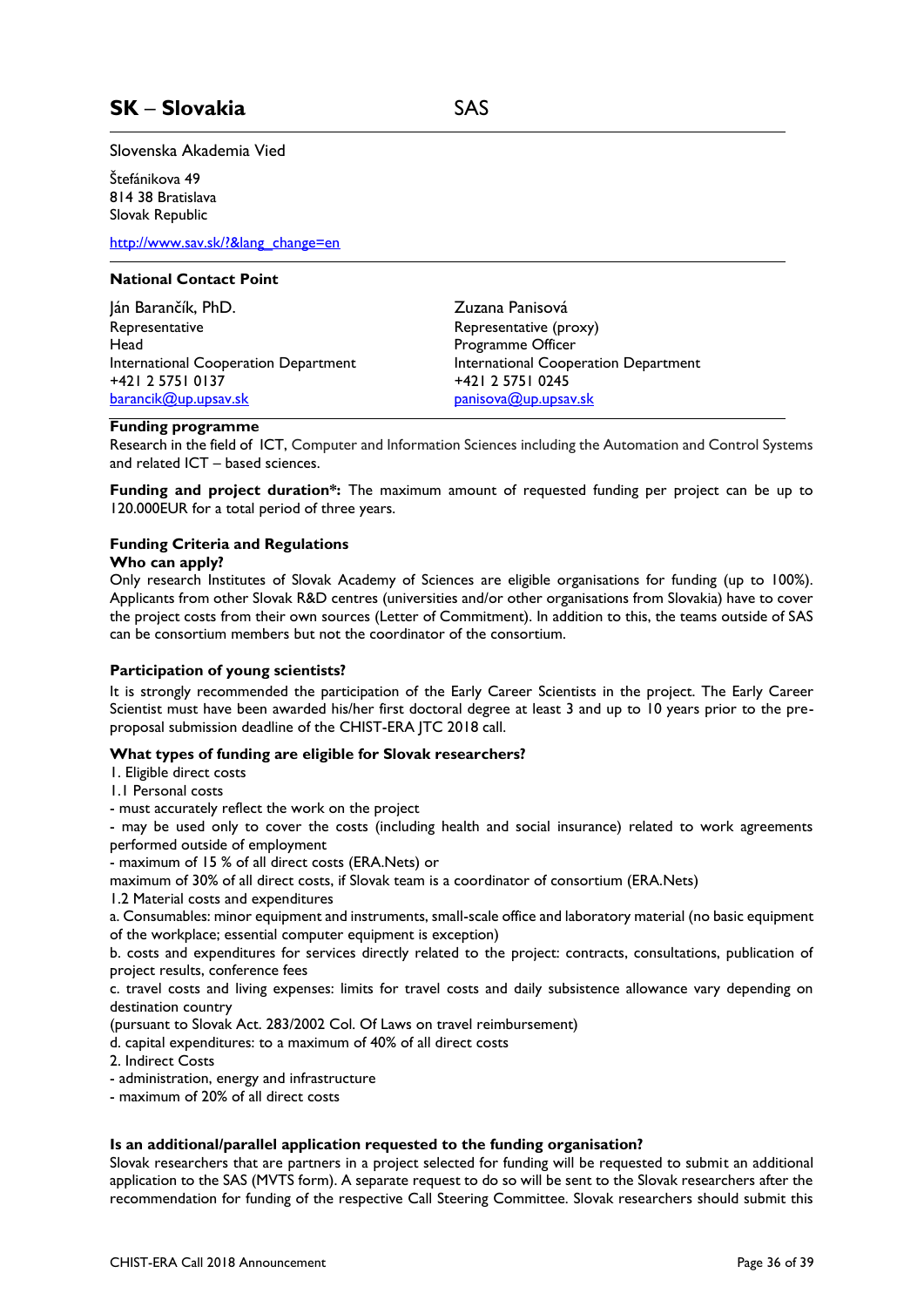application as soon as possible after having received the notification. The Presidium of SAS will make the final decision for funding of selected projects.

#### **Information also available at:**

[https://www.sav.sk/index.php?lang=sk&doc=services-news&source\\_no=25&news\\_no=7569](https://www.sav.sk/index.php?lang=sk&doc=services-news&source_no=25&news_no=7569)

### **\* All Slovak partners must contact NCP prior to pre proposal submission.**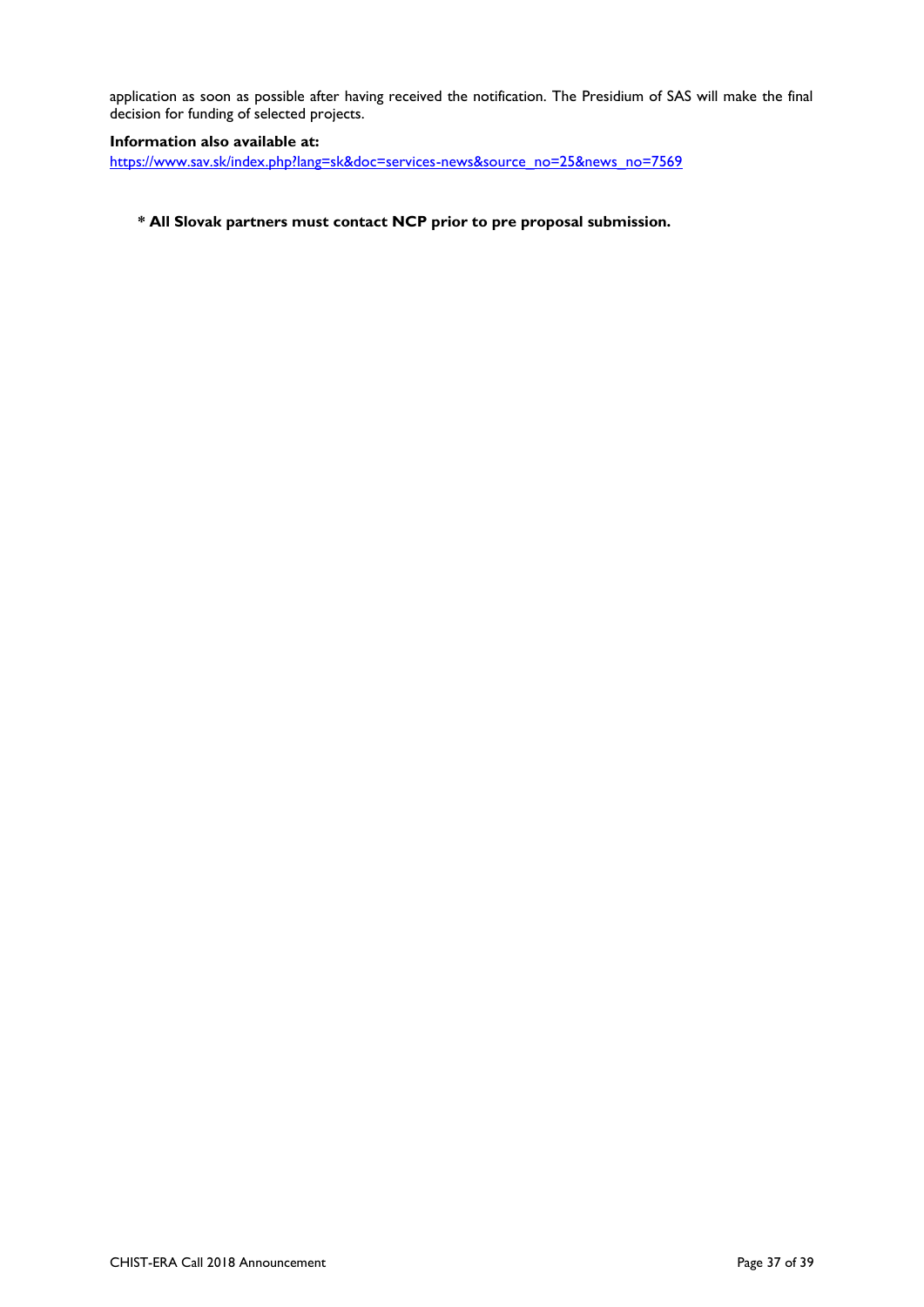### <span id="page-37-0"></span>**TR** – **Turkey** TÜBITAK

#### TÜBITAK

EU Framework Programmes Division

Tunus Cad. No:80 Kavaklidere 06100 ANKARA

[www.h2020.org.tr](http://www.h2020.org.tr/) [http://www.tubitak.gov.tr](http://www.tubitak.gov.tr/)

#### **National Contact Point**

Serkan ÜÇER Scientific Officer

+90 312 298 17 87 [ncpfet@tubitak.gov.tr](mailto:ncpfet@tubitak.gov.tr) 

#### **Funding Criteria and Regulations**

Selected proposals will be funded under either:

- ARDEB 1001 Scientific and Technological Research Projects Funding Program, or
- TEYDEB 1509 International Industrial R&D Funding Programme

In general: proposals that are more academic research oriented are advised to apply for the ARDEB 1001 Research Projects Programme. Proposals that are more commercial/industrial research oriented are advised to apply for the TEYDEB 1509 International Industrial R&D Funding Programme. Researchers should identify the most appropriate program for their proposals by analysing the program details in which can be found on:

- ARDEB 1001[: https://www.tubitak.gov.tr/en/funds/academy/national-support-programmes/content-](https://www.tubitak.gov.tr/en/funds/academy/national-support-programmes/content-1001-scientific-and-technological-research-projects-funding-program)[1001-scientific-and-technological-research-projects-funding-program](https://www.tubitak.gov.tr/en/funds/academy/national-support-programmes/content-1001-scientific-and-technological-research-projects-funding-program)
- TEYDEB 1509: [https://www.tubitak.gov.tr/en/funds/industry/international-support](https://www.tubitak.gov.tr/en/funds/industry/international-support-programmes/content-1509-tubitak-international-industrial-rd-projects-grant-programme)[programmes/content-1509-tubitak-international-industrial-rd-projects-grant-programme](https://www.tubitak.gov.tr/en/funds/industry/international-support-programmes/content-1509-tubitak-international-industrial-rd-projects-grant-programme)

In addition to international submission, Turkish partners also need to complete their national submissions during both first and second stages. Typically, national submissions will be closed within week after the deadline of international submissions. The application procedure will be published in the website [www.h2020.org.tr](http://www.h2020.org.tr/) before the deadline.

**It is strongly recommended to contact NCP before the submitting the proposal.**